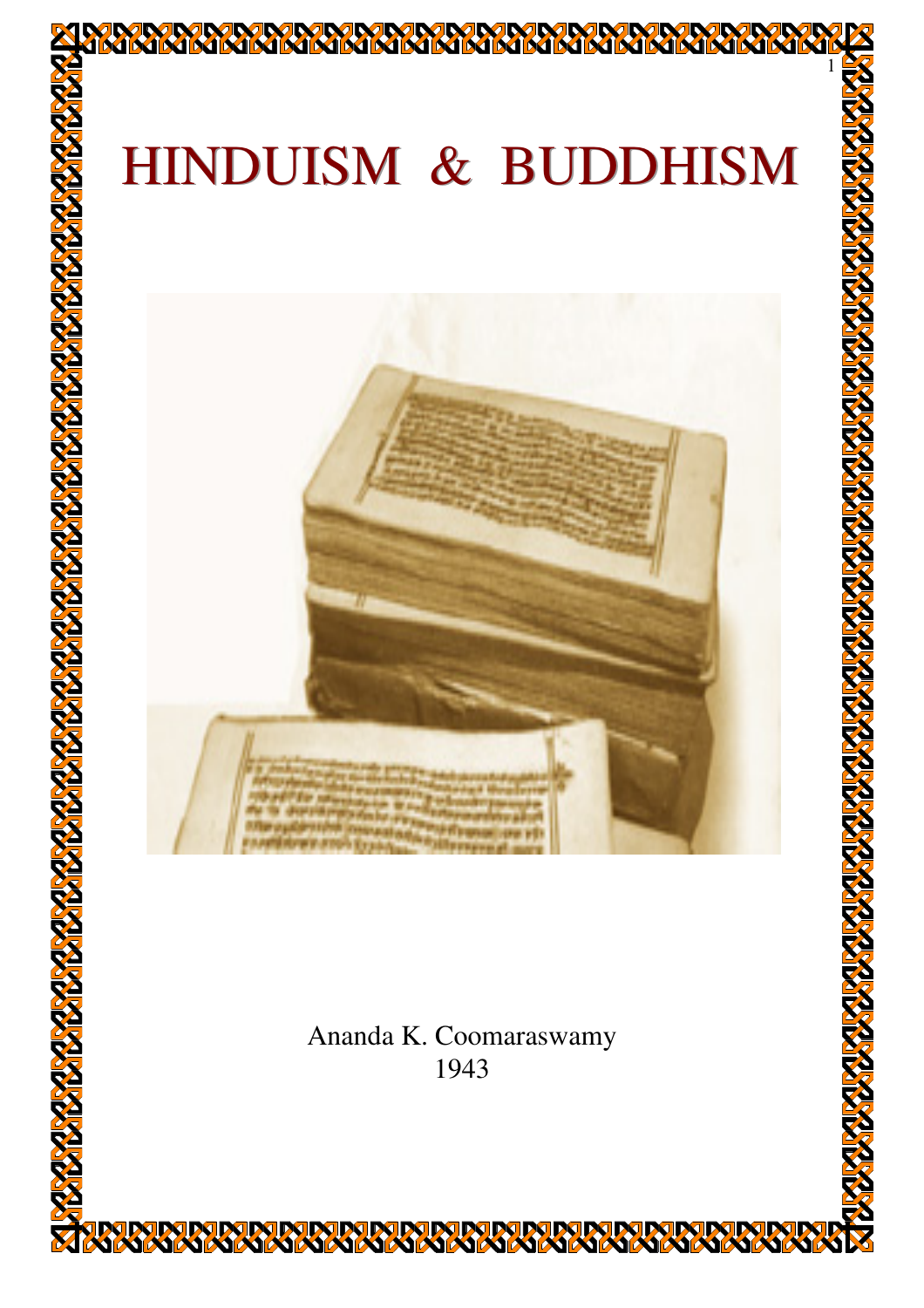

# INTRODUCTION

rahmanism or Hinduism is not only the oldest of the mystery religions, or rather metaphysical disciplines, of which we have a full and precise knowledge from literary sources, and as regards the last two thousand years also from iconographic documents, but **also perhaps and as regards** the last two thousand years also from iconographic documents, but also perhaps the only one of these that has survived with an unbroken tradition and that is lived and is lived and is lived an understood at the present day by many millions of men, of whom some are peasants and others learned men well able to explain their faith in European as well as in their own languages. Nevertheless, and although the ancient and modern scriptures and practises of Hinduism have been examined by European scholars for more than a century, it would be hardly an exaggeration to say that a faithful account of Hinduism might well be given in the form of a categorical denial of most of the statements that have been made about it, alike by European scholars and by Indians trained in our modern sceptical and evolutionary modes of thought.

One would begin, for example, by remarking that the Vedic doctrine is neither pantheistic nor polytheistic, nor a worship of the powers of Nature except in the sense that Natura Naturans est-Deus and all her powers but the names of God's acts; that karma is not "fate" except in the orthodox sense of the character and destiny that inhere in created things themselves, and rightly understood, determines their vocation; that *Maya* is not "illusion", but rather the maternal measure and means essential to the manifestation of a quantitative, and in this sense "material", world of appearances, by which we may be either enlightened or deluded according to the degree of our own maturity; that the notion of a "reincarnation" in the popular sense of the return of deceased individuals to rebirth on this earth represents only a misunderstanding of the doctrines of heredity, transmigration and regeneration; and that the six darsanas of the later Sanskrit "philosophy" are not so many mutually exclusive "systems" but, as their name implies, so many "points of view" which are no more mutually contradictory than are, let us say, botany and mathematics. We shall also deny in Hinduism the existence of anything unique and peculiar to itself, apart from the local colouring and social adaptations that must be expected ,de, the sun where nothing can be known except in the mode of the knower. The Indian tradition is one of the forms of the Philosophia Perennis, and as such, embodies those universal truths to which no one people or age can make exclusive claim. The Hindu is therefore perfectly willing to have his own scriptures made use of by others as extrinsic and probable proofs" of the truth as they also know it. The Hindu would argue, moreover, that it is upon these heights alone that any true agreement of differing cultures can be effected.

We shall try now to state the fundamentals positively: not, however, as this is usually done in accordance with the "historical method" by which the reality is more obscured than illuminated, but from a strictly orthodox point of view, both as to principles and their application; endeavouring to speak with mathematical precision, but never employing words of our own or making any affirmations for which authority could not be cited by chapter and verse; in this way making even our technique characteristically Indian.

We cannot attempt a survey of the religious literature, since this would amount to a literary history of India, where we cannot say where what is sacred ends and what is secular begins. Our literary sources begin with the Rig Veda (1200 or more B.C.), and only end with the most modern Vaishnava, Shaiva and Tantric theological treatises. We must, however, especially mention the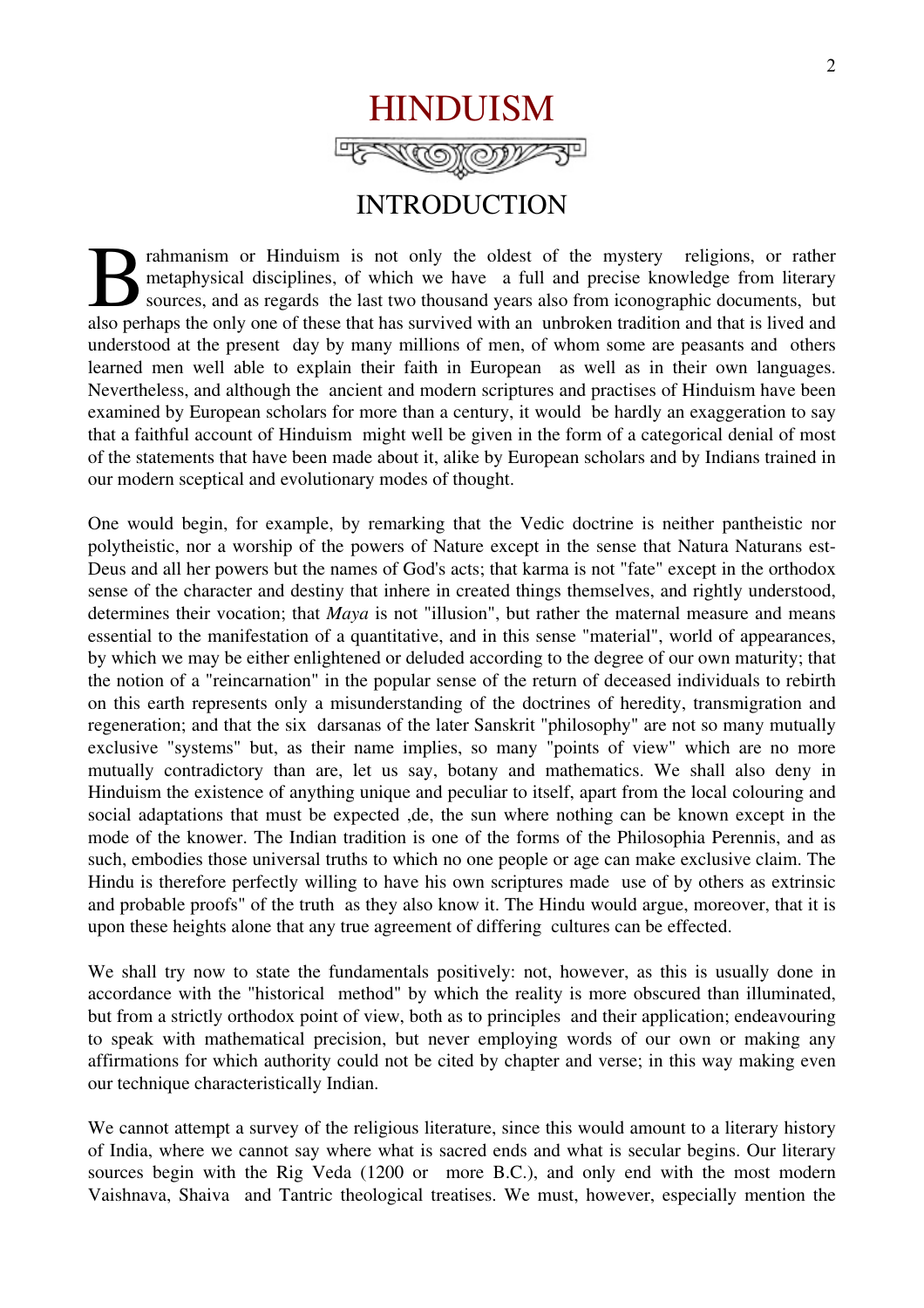Bhagavad Gita as probably the most important single work ever produced in India; this book of eighteen chapters is not, as it has been sometimes called, a "sectarian" work, but one universally studied and often repeated daily from memory by millions of Indians of all persuasions; it may be described as a compendium of the whole Vedic doctrine to be found in the earlier Vedas, Brahmanas and Upanishads, and being therefore the basis of all the later developments, it can be regarded as the focus of all Indian religion. To this we must add that the pseudo-historical Krishna and Arjuna are to be identified with the mythical Agni and Indra.

## THE MYTH

ike the Revelation (Smrti) itself, we must begin with the Myth (*itihāsa*), the penultimate truth, of which all experience is the temporal rejection. The mythical narrative is of timeless A and placeless validity, true however and everywhere: just as in Christianity, "In the ike the Revelation (Smrti) itself, we must begin with the Myth (*itihāsa*), the penultimate truth, of which all experience is the temporal rejection. The mythical narrative is of timeless and placeless validity, true howev come between the dateable words, amount to saying that the creation took place at Christ's "eternal birth". "In the beginning" (agre), or rather "at the summit", means "in the first cause"; just as in our still told myths, once upon a time" does not mean "once" alone but "once for all". The Myth is not a "poetic invention" in the sense these words now bear: on the other hand, and just because of its universality, it can be told, and with equal authority, from many different points of view.

In this eternal beginning there is only the Supreme Identity of "That One" (*tad ekam*),<sup>1</sup> without differentiation of being from non-being, light from darkness, or separation of sky from earth. The All is for the present impounded in the first principle, which may be spoken of as the Person, Progenitor, Mountain, Tree, Dragon or endless Serpent. Related to this principle by filiation or younger brotherhood, and alter ego rather than another principle, is the Dragon-slayer, born to supplant the Father and take possession of the kingdom, distributing its treasures to his followers.<sup>2</sup> For if there is to be a world, the prison must be shattered and its potentialities liberated. This can be done either in accordance with the Father's will or against his will; he may "choose death for his children's sake", <sup>3</sup> or it may be that the Gods impose the passion upon him, making him their sacrificial victim.<sup>4</sup> These are not contradictory doctrines, but different ways of telling one and the same story; in reality, Slayer and Dragon, sacrificer and victim are of one mind behind the scenes, where there is no polarity of contraries, but mortal enemies on Ihe stage, where the everlasting war of the Gods<sup>5</sup> and the Titans is displayed. In any case, the Dragon-Father remains a Pleroma, no more diminished by what he exhales than he is increased by what is repossessed. He is the Death,

<sup>&</sup>lt;sup>1</sup> RV. 10.129.1-3; TS. 6.4.8.3; JB 3;359; SB. 10.5.3.1, 2 etc.<br><sup>2</sup> 2. RV. 10.124.4, etc.<br><sup>3</sup> RV. 10.13.4, "They made Brhaspati the Sacrifice, Yama outpoured his own dear body."<br><sup>4</sup> RV. 10.90.6-8, "They made the first-bor

<sup>5</sup> The word *deva*, ike its cognates *theos, deus*, can be used in the singular to mean "God" or in the plural to mean "Gods" or sometimes "Angels" just as we can say "Spirit" meaning the Holy Ghost, and also speak of spirits, and amongst others even of "evil spirits." The "Gods" of Proclus are the "Angels" of Dionysius. What may be called the "high Gods" are the Persons of the Trinity, Agni, Indra-Vayu, Aditya, or Brahma, Siva, Vishnu, to be distinguished only, and then not always sharply, from one another according to their functioning and spheres of operation. The *mixtae personae* of the dual Mitra-varunau or Agnendrau are the form of the Sacerdotium and Regnum *in divinis;* their subjects, the "Many Gods," are the Maruts or Gales. The equivalents in ourselves are on the one hand the immanent median Breath, sometimes spoken of as Vamadeva, sometimes as Inner Man and Immortal Self, and on the other its extensions and subjects the Breaths, or powers of seeing, hearing, thinking etc. of which our elemental "soul" is the unanimous composite, just as the body is a composite of functionally distinguishable parts that act in unison. The Maruts and the Breaths may act in obedience to their governing principle, or may rebel against it. All this is, of course, in over simplified statement. Cf. Note 129.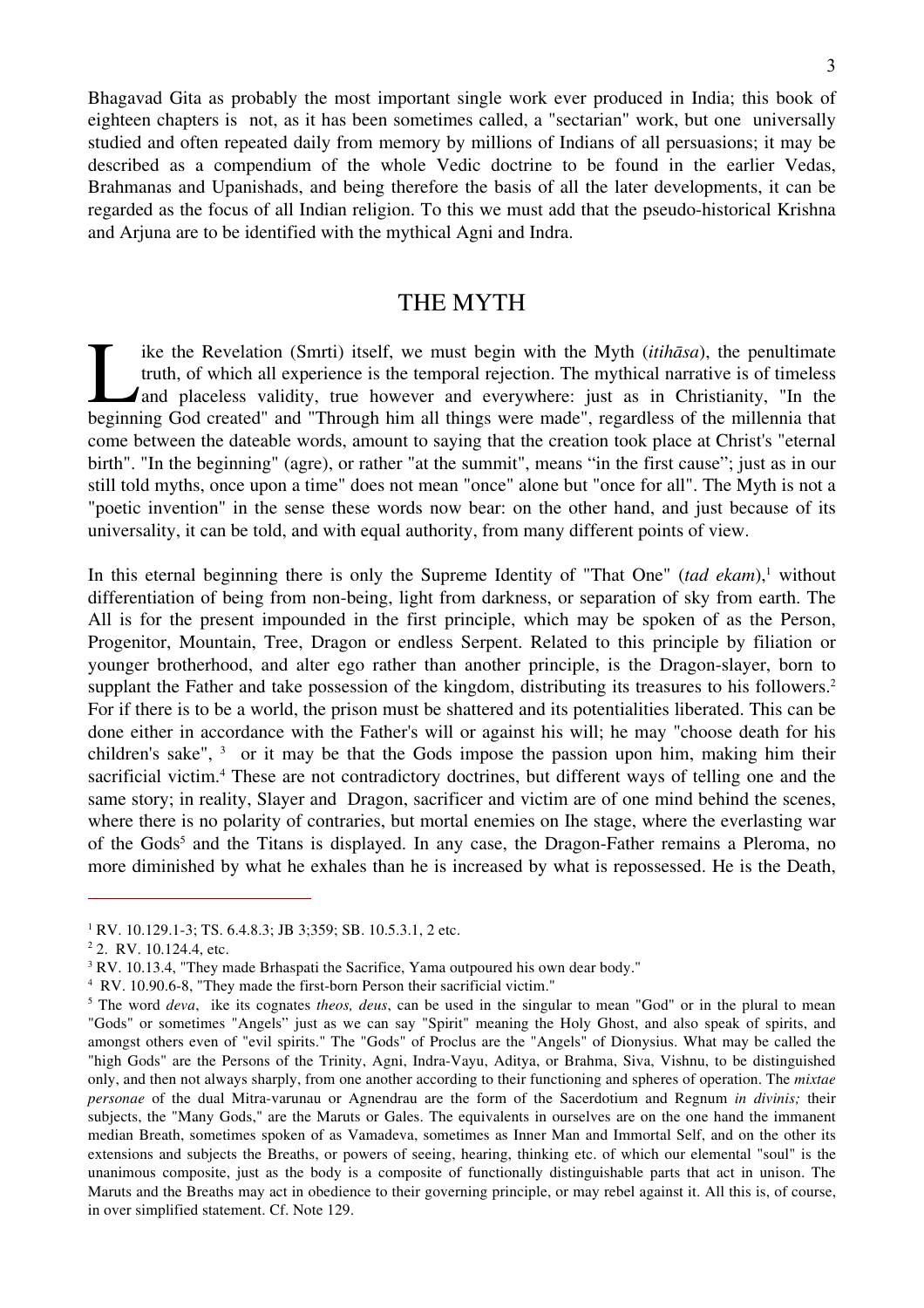on whom our life depends (SB. 10.5.2.13.) and to the question "is Death one, or many!" the answer is made that "He is one as he is there, but many as he is in his children here" (SB. 10.5.2.16). The Dragon-slayer is our Friend; the Dragon must be pacified and made a friend of.

The passion is both an exhaustion and a dismemberment. The endless Serpent, who for so long as he was one Abundance remained invincible, (TA. 5.1.3; MU.2.6 (a)) is disjointed and dismembered as a tree is felled and cut up into logs. (RV. 1.32 etc.) For the Dragon, as we shall presently find, is also the World-Tree, and there is an allusion to the "wood" of which the world is made by the Carpenter. (RV. 10.31.7; 10.81.4 TB.2.8.9, 6; cf. RV. 10.89.7; TS.6;4.7.3.) The Fire of Life and Water of Life (Agni and Soma), all Gods, all beings, sciences and goods are constricted by the Python, who as "Holdfast" will not let them go until he is smitten and made to gape and pant: 6 and from this Great Being, as if from a damp fire smoking, are exhaled the Scriptures, the Sacrifice, these worlds and all beings<sup>7</sup> leaving him exhausted of his contents and like an empty skin (SB. 1.6.3.15,16.). In the same way the Progenitor, when he has emanated his children, is emptied out of all his possibilities of finite manifestation, and falls down unstrung,  $\delta$  overcome by Death,  $(SB.10.4.4.1.)$  though he survives this woe.  $9$  Now the positions are reversed, for the Fiery Dragon will not and cannot be destroyed, but would enter into the Hero, to whose question "What, wouldst thou consume me?" it replies "Rather to kindle (waken, quicken) thee, that thou mayst eat." <sup>10</sup> The Progenitor, whose emanated children are as it were sleeping and inanimate stones, reflects "Let me enter into them, to awaken them"; but so long as he is one, he cannot, and therefore divides himself into the powers of perception and consumption, extending these powers from his hidden lair in the "cave" of the heart through the doors of the senses to their objects, thinking "Let me eat of these objects" in this way "our" bodies are set up in possession of consciousness, he being their mover. (MU.2.6, cf SB.3.9.1.2.) And since the Several Gods or Measures of Fire into which he is thus divided are our" energies and powers, it is the same to say that "the Gods entered into man, they made the mortal their house". <sup>11</sup> His passible nature has now become ours": and from this predicament he cannot easily recollect or rebuild himself, whole and complete. 12

We are now the stone from which the spark can be struck, the mountain beneath which God lies buried, the scaly reptilian skin conceals him, and the fuel for his kindling. That his lair is now a cave or house presupposes the mountain or walls by which he is enclosed, verborgen and verbaut. "You" and "I" are the psycho-physical prison and Constrictor in whom the First has been swallowed

<sup>6</sup> RV. 1.54.5 *svasanasya…. susnasya* 5.29.4 *svasantam danavam*. TS.2.5.2.4 *janjabhyamanad agnisomau nirakramatam*; cf. SB.1.6.3.13-15.

<sup>7</sup> BU. 4.5.11 *mahato bhūtasya ………. etani sarvani nihsvasitani* MU.6.32 etc. "For all things arise out of only one being" As in RV. 10.90

<sup>&</sup>lt;sup>8</sup> "Is unstrung", vyasransata ie. is disjointed, so that having been jointless, he is articulated, having been one, is divided and overcome, like Makha (TA.5.1.3) and Vrtra (originally jointless, RV.4.19.3, but dissevered, 1.32.7). For Prajapati's fall and reconstitution see SB.1.6.3.35 and passim; PB.4.10.1 and passim; TB.1.2.6.1; AA.3.2.6, etc. It is with reference to his "division" that in KU.5.4 the immanent deity (dehin) is spoken of as "unstrung" (visransamana) for he is one in himself, but many as he is in his children (SB.10.5.2.16) from out of whom he cannot easily come together again (see Note 20).

 $9$  PB.6.5.1. (Prajapati) ; cf. SB.4.4.3.4. (Vrtra).

<sup>&</sup>lt;sup>10</sup> TS.2.4.12.6. It is noteworthy that whereas the "Person in the right eye" is usually spoken of as the Sun or solar Indra it can equally well be said that it is *Sushna* (the Scorcher) that is smitten and when he falls enters into the eye as its pupil, or that Vrtra becomes the right eye (SB.3.1.3.l1, 18). That is one of the many ways in which "Indra is now what Vrtra was."

<sup>11</sup> AV.10.8.18, cf. SB. 2.3.2.3, JUB.1.14 2, mayy etas sarva devatah. Cf. KB.7.4 ime purushe devatah; TS.4.1.4.5 prana vai deva …..... tesu paroksam juhoti. (The Gods in this man . . . they are the Breaths . .. in them he sacrifices metaphysically"); KB.7.4.

<sup>&</sup>lt;sup>12</sup> TS.5.5.2.1 Prajāpati~ prajā srstvā prenānu pravišat, tābhyām punar sambhavitum nāšaknot; SB. 1.6.3.36 sa visrastaih parvabhih na śaśāka saṁhātum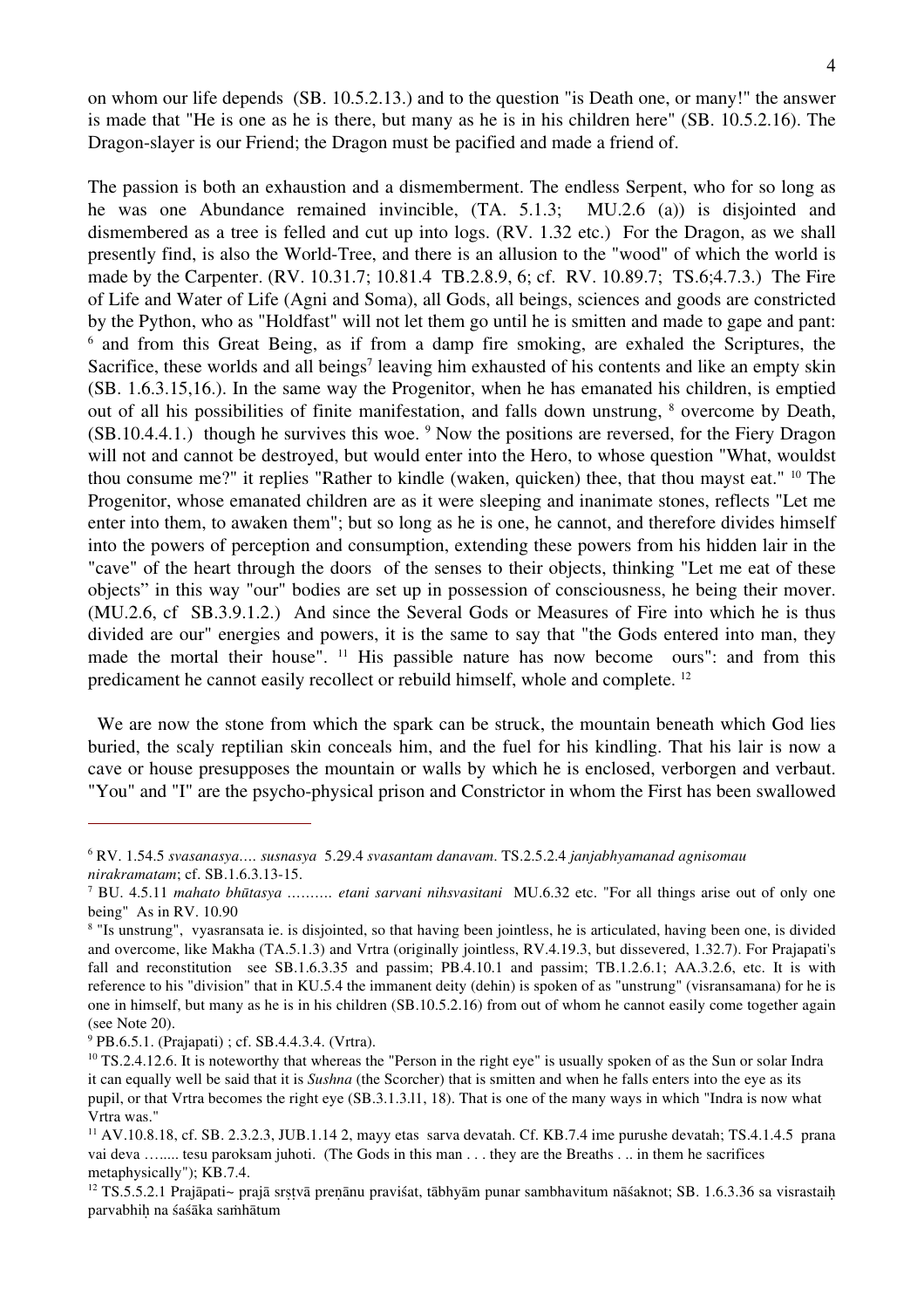up that "we" might be at all. For as we are repeatedly told, the Dragon-slayer devours his victim, swallows him up and drinks him dry, and by this Eucharistic meal he takes possession of the firstborn Dragon's treasure and powers and becomes what he was. We can cite, in fact, a remarkable text in which our composite soul is called the "mountain of God" and we are told that the Comprehensor of this doctrine shall in like manner swallow up his own evil, hateful adversary.13 This "adversary" is, of course, none but our self. The meaning of the text will only be fully grasped if we explain that the word for "mountain", giri, derives from the root *gir*, to "swallow". Thus He in whom we were imprisoned is now our prisoner; as our Inner Man he is submerged in and hidden but Our Outer Man. It is now his turn to become the Dragon-slayer; and in this war of the God with the Titan, now fought within you, where we are "at war with ourselves", (BG.6.6) his victory and resurrection will be also ours, if we have known Who we are. It is now for him to drink us dry, for us to be his wine.

We have realised that the deity is implicitly or explicitly a willing victim; and this is reflected in the human ritual, where the agreement of the victim, who must have been originally human, is always formally secured. In either case the death of the victim is also its birth, in accordance with the infallible rule that every birth must have been preceded by a death: in the first case, the deity is multiply born in living beings, in the second they are reborn in him. But even so it is recognized that the sacrifice and dismemberment of the victim are acts of cruelty and even treachery; 14 and this is the original sin (kilbisa) of the Gods, in which all men participate by the very fact of their separate existence and their manner of knowing in terms of subject and object, good and evil, because of which the Outer Man is excluded from a direct participation (TS.2.4.12.l, AB.7.28 etc.) in "what the Brahmans understand by Soma". The form of our "knowledge", or rather ignorance" (avidya), dismembers him daily; and for this *ignorantia divisiva* an expiation is provided for in the Sacrifice, where by the sacrificer's surrender of himself and the building up again of the dismembered deity, whole and complete, the multiple selves are reduced to their single principle. There is thus an incessant multiplication of the inexhaustible One and unification of the indefinitely Many. Such are the beginnings and endings of worlds and of individual beings: expanded from a point without position or dimensions and a now without date or duration, accomplishing their destiny, and when their time is up returning "home" to the Sea in which their life originated. (Mund.Up. 3.2.8, Prasna Up. 6.5,)

<sup>&</sup>lt;sup>13</sup> AA.2.1.8. St. Bonaventura likewise equated mons with mens: this traditional image which, like so many others, must be dated back to the time when "cave" and "home" were one and the same thing, underlies the familiar symbols of mining and seeking for buried treasure (MU.6.29 etc.). The powers of the soul (bhūtani, a word that also means "gnomes") at work in the mind-mountain, are the types of the dwarf miners who protect the "Snow-white" Psyche when she has bitten into the fruit of good and evil and fallen into her death-like sleep, in which she remains until the divine Eros wakens her and the fruit falls from her lips. Who ever has understood the scriptural Mythos will recognise its paraphrases in the universal fairy-tales that were not created by, but have been inherited and faithfully transmitted by the "folk" to whom they were originally communicated. It is one of the prime errors of historical and rational analysis to suppose that the "truth" and "original form" of a legend can be separated from its miraculous elements. It is in the marvels themselves that the truth inheres. Myth embodies the nearest approach to absolute truth that can be stated in words.

<sup>179.</sup> <sup>14</sup> TS. 2.5.1.2; 2.5.3.6 cf. 6.4.8.1; SB.1.2.3.3; 3.9.4.17; 12.6.1.39,40; PB. 12.6.8, 9; Kaus. Up. 3.1 etc.; 180.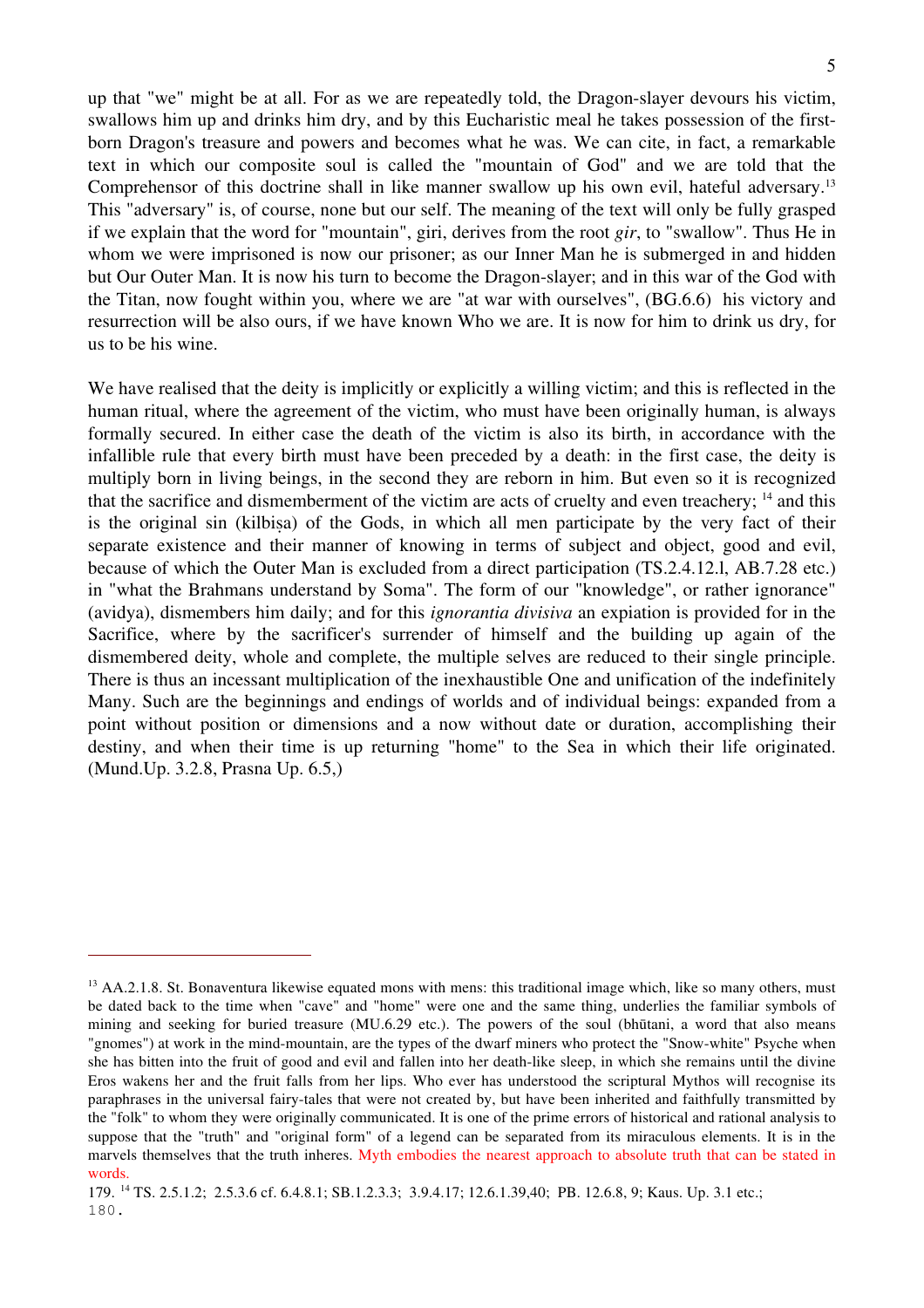#### THEOLOGY AND AUTOLOGY

he Sacrifice (yajña) undertaken here below is a ritual mimesis of what was done by the Gods in the beginning, and in the same way both a sin and an expiation. We shall not understand the Myth until we have made the Sacrifice, nor the Sacrifice until we have understood the The Sacrifice (yajña) undertaken here below is a ritual mimesis of what was done by the Gods<br>in the beginning, and in the same way both a sin and an expiation. We shall not understand<br>the Myth until we have made the Sacrif are we!

God is an essence without duality (*advaita*), or as some maintain, without duality but not without relations (*visishtadvaita*). He is only to be apprehended as Essence (asti), (KU.6.13; MU.4.4 etc.) but this Essence subsists in a two fold nature (*dvaiti-bhava*) 15 as being and as becoming. Thus, what is called the Entirety (*krtsnam, purnam, bhūman*) is both explicit and inexplicit (*niruktranirukta*), sonant and silent (*sabdāsabda*), characterised and uncharacterised (*saguna. nirguna*), temporal and eternal (*kalākala*), partite and impartite (*sakala-nishkala*), in a likeness and not in any likeness (murtāmurta), shewn and unshewn (*vyaktāvyakta*), mortal and immortal (*martāmartya*), and so forth. Whoever knows him in his proximate (apara) aspect, immanent, knows him also in his ultimate (para) aspect, transcendent<sup>16</sup> the Person seated in our heart, eating and drinking, is also the Person in the Sun.<sup>17</sup> This Sun of men,<sup>18</sup> and Light of lights,<sup>19</sup> "whom all men see but few know with the mind",<sup>20</sup> is the Universal Self (atman) of all things mobile or immobile.<sup>21</sup> He is both inside and outside (*bahirantas* ca *bhūtanam*), but uninterruptedly (*anantaram*), and therefore a total presence, undivided in divided things.<sup>22</sup> He does not come from anywhere, nor does he become anyone, (BG.13.15,16.) but only lends himself to all possible modalities of existence. (KU.2.18.)

<sup>&</sup>lt;sup>15</sup> MU.7;11; BU.2.3. No trace of Monophysitism or of Patripassianism can be discovered in the so-called "monism" of the Vedanta; the "non-duality" being that of two natures coincident without composition. 16 MU.5.22; cf. Pras. Up. 5.2; Svet. Up. 5.1.8; Mund. Up. 2.2.8.

<sup>17</sup> BU.4.4.24; Taitt. Up. 3.10.4; MU.6.1.2.

<sup>18</sup> RV.1.146.4;

<sup>19</sup> RV.1.113.1; BU.4.16; Mund Up. 2.2.9; BG.13.l6.

 $20$  AV.10.8.14;

<sup>&</sup>lt;sup>21</sup> RV.1.115.1; AV.10.8.44; AA.3.2.4. Autology (ātma-jñana) is the fundamental theme of scripture; but it must be understood that this Self-knowledge differs from any empirical knowledge of an object inasmuch as our Self is always the subject and can never become the object of knowledge; in other words, all definition of the ultimate Self must be by remotion.

<sup>&</sup>lt;sup>22</sup> 34. Atman (root an, to breathe) is primarily Spiritus, the luminous and pneumatic principle, and as such often equated with the Gale (vayu, vata, root *va,* to blow) of the Spirit which "bloweth as it listeth" (*yatha vasam carati*, RV.10.168.4). Being the ultimate essence in all things, *Atman* acquires the secondary sense of "self," regardless of our level of reference, which may be either somatic, psychic or spiritual. So that over over against our real Self, the Spirit in ourselves and all living things there is the "self," of which we speak when we say "I" or "you", mean this or that man, so-and-so. In other words there are two in us, Outer and Inner Person, psyche-physical personality and very Person. It is therefore according to the context that we must translate. Because the word *Atman*, used reflexively, can only be rendered by "self" we have adhered to the sense of "self" throughout, distinguishing Self from self by the capital, as is commonly done. It is true that the ultimate Self, "this self's immortal Self (MU.3.2, 6.2), is identical with Philo's "soul of the soul", and with Plato's "immortal soul" as distinguished from the "mortal soul," and that some translators render *Atman* by "soul"; but although there are contexts in which "soul" means "spirit" (cf. William of Thierry, Epistle to the Brethren of Mont Dieu, Ch. XV, on this very problem of the distinction of anima from animus) it becomes dangerously misleading in view of our current notions of "psychology" to speak of the ultimate and universal Self as a "soul." It would be, for example, a very great mistake to suppose that when a "philosopher" such as Jung speaks of "man in search of a soul" this has anything whatever to do with the Indian search for the Self. The empiricist's "self" is for the metaphysician, just like all the rest of our environment, "not my Self." Of the two "selves" referred to, the first is born of woman the second of the divine womb, the sacrificial fire; and whoever has not thus been "born again" is effectively possessed of but the one and mortal self that is born of the flesh and must end with it (JB.1.17). Hence in the Upanishads and Buddhism the fundamental questions "Who art thou?", and "By which self?" is immortality attainable, the answer being, only by that Self that is immortal; the Indian texts never fall into the error of supposing that a soul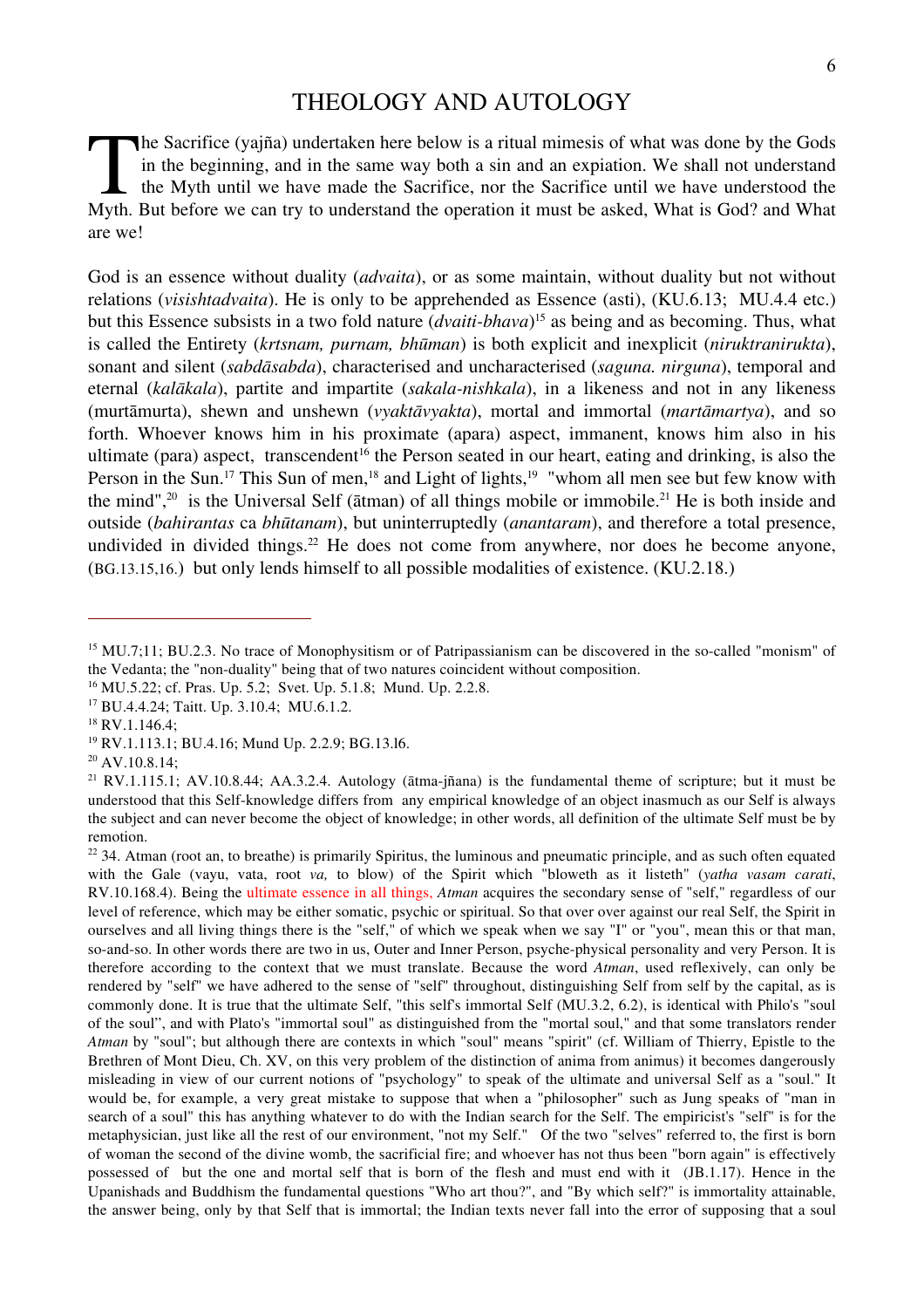The question of his names, such as Agni, Indra, Prajāpati, Siva, Brahma, etc., whether personal or essential, is dealt with in the usual way: "they call him many who is really one" (RV.10.114.5 cf. 3.5.4, V3.1.) "even as he seems, so he becomes" (RV.5.44.6.) "he takes the forms imagined by his worshippers".<sup>23</sup> The trinitarian names — Agni, Vayu and Aditya or a Brahma, Rudra and Vishnu — "are the highest embodiments of the supreme, immortal, bodiless Brahma ……….... their becoming is a birth from one another, partitions of a common Self defined by its different operations …... These embodiments are to be contemplated, celebrated, and at last recanted. For by means of them one rises higher and higher in the worlds; but where the whole ends, attains the simplicity of the Person". 40 Of all the names and forms of God the monogrammatic syllable Om, the totality of all sounds and the music of the spheres chanted by the resonant Sun, is the best. The validity of such an audible symbol is exactly the same as that of a plastic icon, both alike serving as supports of contemplation (*dhiyalamba*); such a support is needed because that which is imperceptible to eye or ear cannot be apprehended objectively as it is in itself, but only in a likeness. The symbol must be naturally adequate, and cannot be chosen at random; one infers (*avesyati, avahayati*) the unseen in the seen, the unheard in the heard; but these forms are only means by which to approach the formless and must be discarded before we can become it.

Whether we call him Person, or Sacerdotium, or Magna Mater, or by any other grammatically masculine, feminine or neuter names, "That" (tat, tad ekam) of which out powers are measures (*tanmātra*) is a syzygy of conjoint principles, without composition or duality. These conjoint principles or selves, indistinguishable *ab intra*, but respectively self-sufficient and insufficient *ab extra*, become contraries only when we envisage the act of self-manifestation (svaprakasatvam) implied when we descend from the silent level of the Non-duality to speak in terms of subject and object and to recognize the many separate and individual existences that the All (*sarvam*) Or Universe (*viśvam*) presents to our physical organs of perception. And since this finite totality can be only logically and not really divided from its infinite source, "That One" can also be called an "integral Multiplicity"<sup>24</sup> and "Omniform Light". <sup>25</sup> Creation is exemplary. The conjoint principles, for example, Heaven and Earth, or Sun and Moon, man and woman, were originally one. Ontologically, their conjugation (*mithunam, sambhava, eko bhava*) is a vital operation, productive of a third in the image of the first and nature of the second. Just as the conjugation of Mind (*manas* ) with the Voice (*vac*) gives birth to a concept (sankalpa) so the conjugation of Heaven and Earth kindles the Bambino, the Fire, whose birth divides his parents from one another and fills the intervening Space (*akāśa, antarikṣa*) with light; and in the same way microcosmically, being kindled in the space of the heart, he is its light. He shines in his Mother's womb,  $26$  in full possession of all his powers.  $27$  He is no sooner born than he traverses the Seven Worlds,  $28$  ascends to pass through the Sun door, as the smoke from an altar or central hearth, whether without or within you, ascends to pass out through the eye of the dome. 29 This Agni is at once the messenger of God, the guest in all men's houses, whether constructed or bodily, the luminous pneumatic principle of life, and the missal priest who conveys the savour of the Burnt-offering hence to the world beyond the

that has had a beginning in time can also be immortal; nor, indeed, can we see that the Christian Gospels anywhere put forward such an impossible doctrine as this.

<sup>23</sup> Kailayamālai (see Ceylon National Review, No. 3, 1907, p. 280).

<sup>24</sup> RV.3.54.8 *viśvam ekam*.

<sup>25</sup> VS.5.35 *jyotir asi viśva-rūpam.*

<sup>26</sup> RV.6.16.35, cf. 3.29.14

<sup>&</sup>lt;sup>27</sup> RV. 3.10. 10.115.1<br><sup>28</sup> RV.10.8.4; 10.122.3.

<sup>&</sup>lt;sup>29</sup> For the Sun-door, the "ascent after Agni "(TS.5.6.8; AB 4..20-22), etc., see my "Svayamatrnna; Janua Coel Zalmoxir II, 1933 (1341).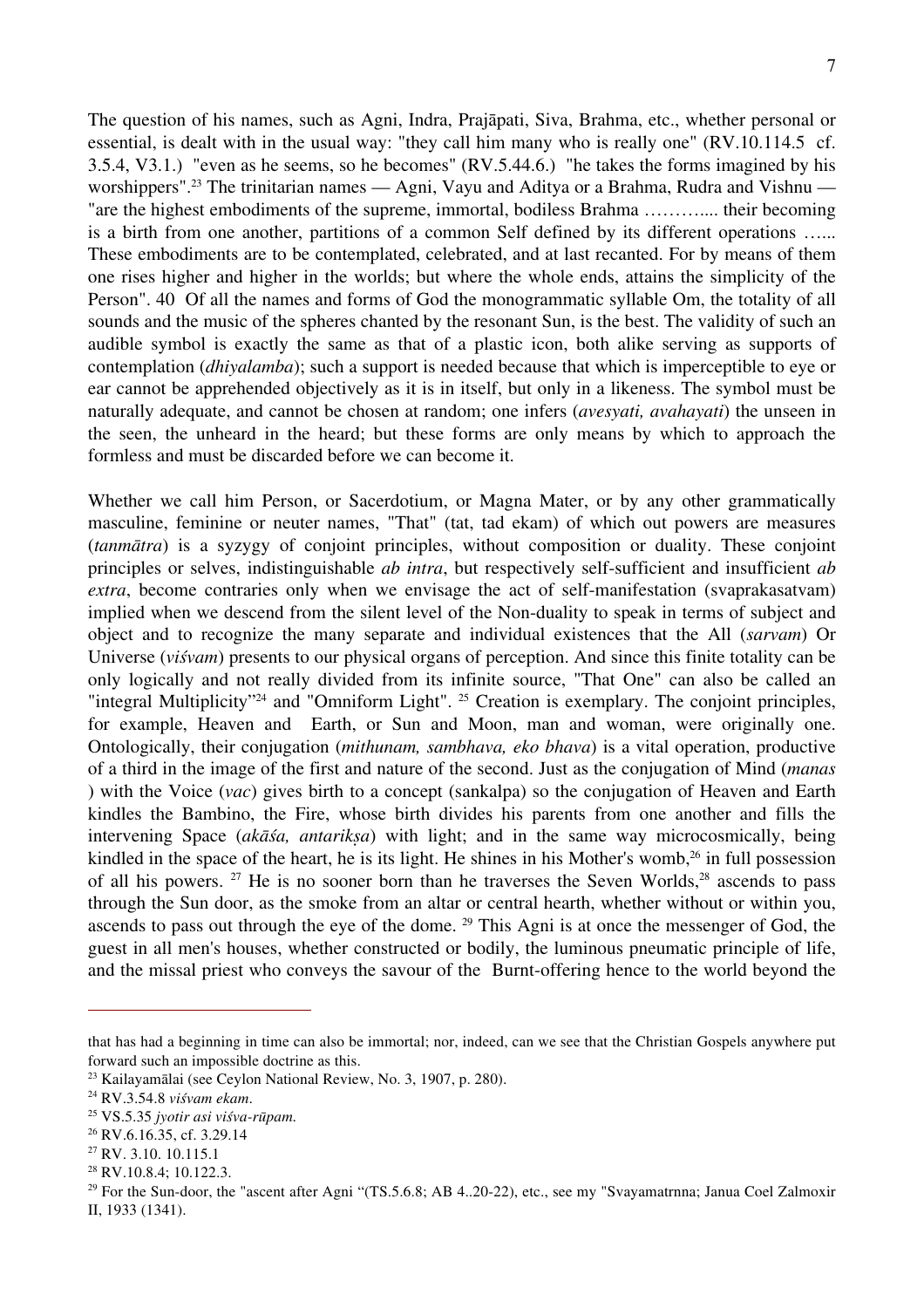vault of the Sky, through which there is no other way but this "Way of the Gods" (*devayana*). This Way must be followed by the Forerunner's foot prints, as the word for "Way"<sup>30</sup> itself reminds us, by all who would reach the "farther shore" of the luminous spatial river of life that divides this terrestrial from yonder celestial strand; these conceptions of the Way underlying all the detailed symbolisms of the Bridge, the Voyage and the Pilgrimage.

Considered apart, the "halves" of the originally undivided Unity can be distinguished in various ways according to our point of view; politically, for example, as Sacerdotium and Regnum (*brahma ksatrau*), and psychologically as Self and Not-sell, Inner Man and Outer Individuality, Male and Female. These pairs are disparate; and even when the subordinate has been separated from the superior with a view to productive cooperation, it still remains in the latter, more eminently. The Sacerdotium, for example, is "both the Sacerdotium and the Regnum" — a condition found in the *mixta persona* of the priest-king Mitra-varunau, or Indra-agni — but the Regnum as a separated function is nothing but itself, relatively feminine, and subordinated to the Sacerdotium, its Director (netr). The functional distinction in terms of sex defines the hierarchy. God himself is male to all, but just as Mitra is male to Varuna and Varuna in turn male to Earth, so the Priest is male to the King, and the King male to his realm. In the same way the man is subject to the joint government of Church and State; but in authority with respect to his wife, who in turn administers his estate. Throughout the series it the noetic principle that sanctions or enjoins what the aesthetic performs or avoids; disorder arising only when the latter is distracted from her rational allegiance by her own ruling passions and identifies this submission with "liberty". 31

The most pertinent application of all this is to the individual, whether man or woman: the outer and active individuality of "this man or woman, So-and-so" being naturally feminine and subject to it's own inner and contemplative Self. On the one hand, the submission of the Outer to the Inner Man is all that is meant by the words "self-control" and "autonomy", and the opposite of what is meant by "self-assertion": and on the other, this is the basis of the interpretation of the return to God in terms of an erotic symbolism, "As one embraced by a darling bride knows naught of "I" and 'thou', so self embraced by the foreknowing (solar) Self knows naught of a 'myself within or a 'thyself without";<sup>32</sup> because, as Sankara remarks, of "unity". It is this Self that the man who really loves himself or others, loves in himself and in them; "all things are dear only for the sake of the Self".33 In this true love of Self the distinction of "selfishness" from "altruism" loses all its meaning. He sees the Self, the Lord, alike in all beings, and all beings alike in that Lordly Self." (BG.6.29; 13.27)

The sacred marriage, consummated in the heart, adumbrates the deepest of all mysteries. (SB.10.5.2.11, 12; BU.4.3.21 etc). For this means both our death and beatific resurrection. The word to "marry" (*eko bhū*, become one) also means to "die", to be perfected, to be married. When "Each is

<sup>30</sup> *Marga* "Way," from *mrg*. The doctrine of the *vstigia pedis* is common to Greek, Christian, Hindu and Buddhist teaching and is the basis of the iconography of the "footprints." The forerunners can be traced by their spoor as far as the Sun-door, Janua Coeli, the End of the Road; beyond that they cannot be tracked. The symbolism of tracking, like that of "error" (sin) as a "failure to hit the mark", is one of those that have come down to us from the oldest hunting cultures; cf. Note 5.

<sup>&</sup>lt;sup>31</sup> For this whole paragraph see my "Spiritual authority and Temporal Power in the Indian theory of Government, American Oriental Series, XXII, 1942.

<sup>&</sup>lt;sup>32</sup> BU.IV.3.21 (rather freely translated), cf. 14.; CU.VII.25.2. "In the embrace of this sovran One that naughts the separated self of things, being is one without distinction" (Evans, L~68). We are repeatedly told that the deity is "both within and without", i.e. immanent and transcendent; in the last analysis this theological distinction breaks down, and "whoever is joined unto the Lord is one spirit" (I Cor. 6.17).

<sup>33</sup> BU.2.4 etc. On true "Self-love" see references in HJAS.4, 1939, p. 135.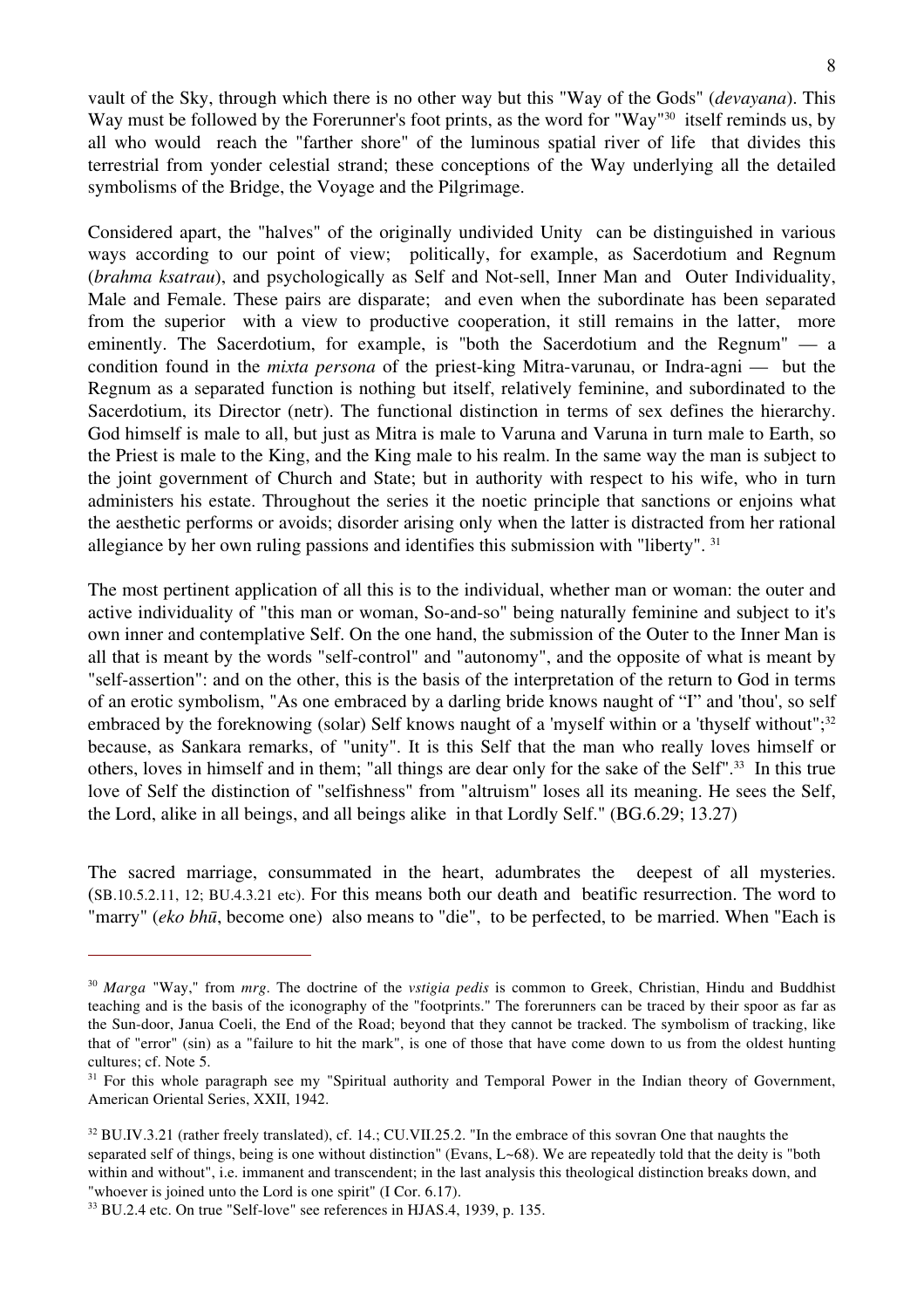both", no relation persists: and were it not for this beatitude (*ānanda*) there would be neither life nor gladness anywhere. (TU. 2:7) All this implies that what we call the world-process and a creation is nothing but a game (*krida, lila*) that the Spirit plays with itself, and as sunlight "plays" upon whatever it illuminates and quickens, although unaffected by its apparent contacts. We who play the game of life so desperately for temporal stakes might be playing at love with God for higher stakes — our selves, and his. We play against one another for possessions, who might be playing with the King who stakes his throne and what is his against our lives and all we are: a game in which the more is lost, the more is won.<sup>34</sup>

By the separation of Heaven and Earth the "Three Worlds" ate distinguished; the in-between World (antariksam) provides the etherial space (akasa) in which the inhibited possibilities of finite manifestation can lake birth in accordance with their several natures. From this first etherial substance are derived in succession air, fire, water and earth; and from these five elemental Beings (bhūtani), combined in various proportions, are formed the inanimate bodies of creature;35 into which the God enters to awaken them, dividing himself to fill these worlds and to become the "Several Gods", his children.<sup>36</sup> These Intelligences<sup>37</sup> are the host of "Beings" (bhūtagana) that operate in us, unanimously, as our "elemental soul" (bhūtātman), or conscious self (MU.3.2f): our "selves", indeed, but for the present mortal and unspiritual (anatmya, anātmana), ignorant of their immortal Self (ātmanam ananuvidya, anamajã),<sup>38</sup> and to be distinguished from the Immortal deities who have already become what they are by their "worth" (arhana) and are spoken of as "Arhats" (="Dignities"). (RV.5.86.5; 10.63.4 etc.) Through the mundane and perfectible deities, and just as a King receives tribute (balim ahr) from his subjects,<sup>39</sup> the Person in the heart, our Inner Man who is also the Person in the Sun, obtains the food (anna, ahara), both physical and mental, on which he must subsist when he proceeds from being to becoming. And because of the simultaneity of his dynamic presence in all past and future becomings, 40 the emanated powers at work in our consciousness can be regarded as the temporal support of the solar Spirit's timeless providence (prajñana) and omniscience (sarva-jñana) . Not that this sensible world of successive events de termined by mediate causes (karma, adrista, apurva) is the source of his knowledge; but rather that it is itself the consequence of the Spirit's awareness of "the diversified world-picture painted by itself on the vast canvas of itself".<sup>41</sup> It is not by means of this All that he knows himself, but by his

Rumi, Mashnawi !.1787.

<sup>&</sup>lt;sup>34</sup> For this whole paragraph see my "Lila" in JAOS.61, 1940.

<sup>&</sup>quot;Thou didst contrive this "I" and "we" in order that thou mightest play the game of worship with Thyself, That all "I" and "thou's" should become one life."

<sup>&</sup>lt;sup>35</sup> CU.1.9.3, 7.12.1; TU.2.1.1. Space is the origin and end of "name and aspect" i.e. of existence; the four other elements arise from it and return to it as to their prior. When, as often in Buddhism, account is taken only of four elements, these are the concrete bases of material things;

<sup>36</sup> MU.2.6, 6.26 that is to say, apparently (iva) divided in things divided, but really undivided (BG.13.16, 18.20), 37 *jñanani, prajña-matra* etc., KU.6.10, MU.6.30, Kaus. Up. 3.8.

<sup>38</sup> SB.2.2.2.8; 11.2.3.6 etc. Cf. Notes 199, 204,

<sup>39</sup> AV.10.7.39, 11.4.19, JUB.4.23.7, BU.4.3.37, 38 etc.

<sup>40</sup> RV. 10.90.2; AV 10.8.1; KU 4.13; Sve Up 3.15

<sup>41</sup> Shankaracharya *Svātmanirupanam* 95. The "world-picture" (*jagat-citra*) may be called the form of the divine omniscience, and is the paradigm, apart from time, of all existence, the "creation" being exemplary, cf. my "Vedic Exemplarism" in HJAS.1, 1936. "A precursor of the Indo-Iranian *arta* and even of the Platonic idea is found in the Sumerian *gish-ghar,* the outline, plan, or pattern of things-which-are-to-be, designed by the Gods at the creation of the world and fixed in the heaven in order to determine the immutability of their creation" (Albright in JAOS.54, 1934, p. 130, cf. p. 121, note 48). The "world picture" is St. Augustine's "eternal mirror which leads the minds of those who look in it to a knowledge of all creatures, and better than elsewhere"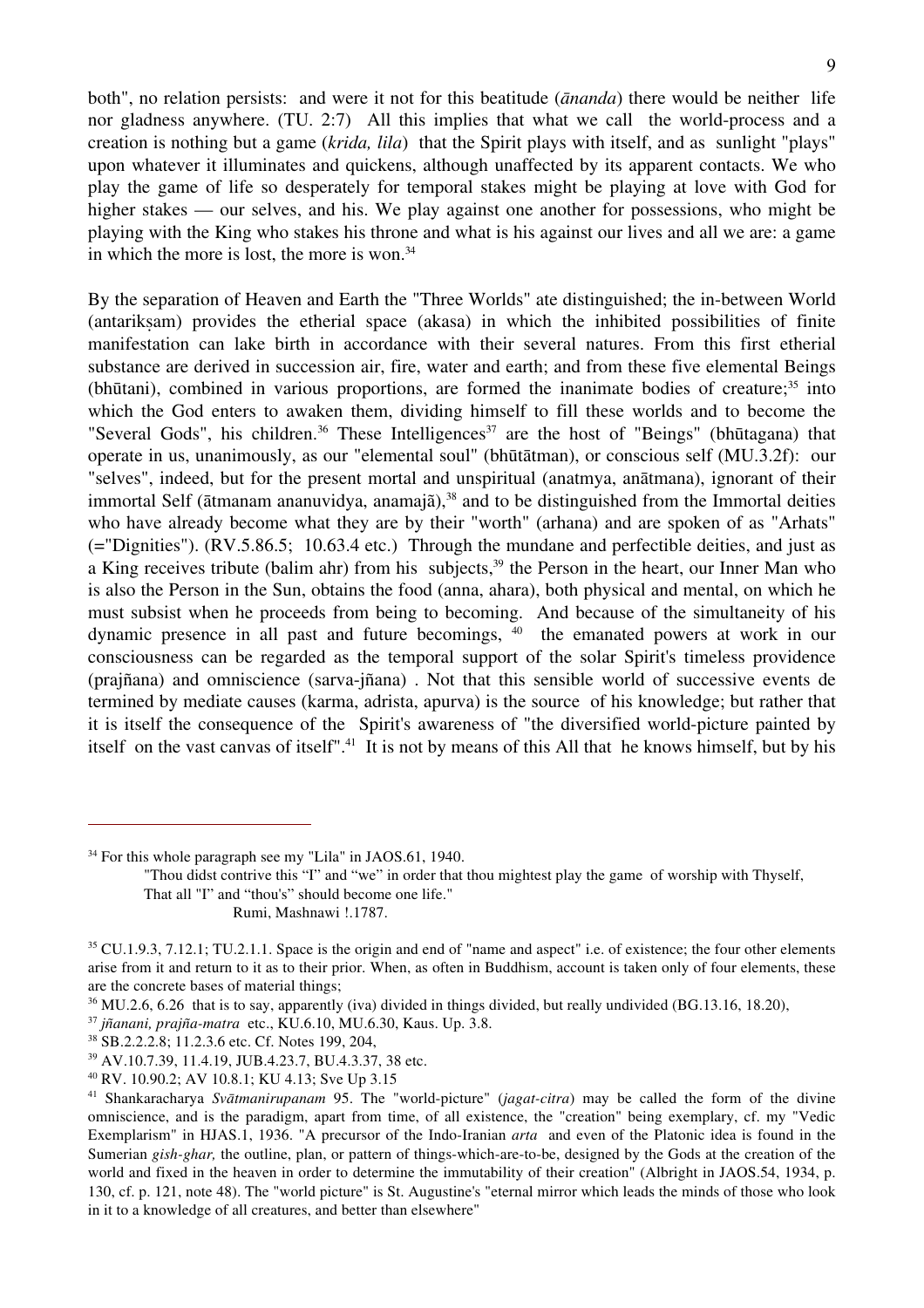knowledge of himself that he becomes this  $All^{42}$  To know him by this All belongs only to our inferential manner of knowing.

You must have begun to realise that the theology and the autology are one and the same science, and that the only possible answer to the question, "What am I" must be "That art thou". (SA.13; CU.6.8.7 etc.) For as there are two in him who is both Love and Death, so there are, as all tradition affirms unanimously, two in us; although not two of him or two of us, nor even one of him and one of us, but only one of both. As we stand now, in between the first beginning and the last end, we ate divided against ourselves, essence from nature, and therefore see him likewise as divided against himself and from us. Let us describe the situation in two different figures. Of the conjugate birds, Sun-bird and Soul-bird, that perch on the Tree of Life, one is all-seeing, the other eats of its fruits. (RV.1.164.20) For the Comprehensor these two birds are one: (RV.10.114.5.) in the iconography we find either one bird with two heads, or two with necks entwined. But from our point of view there is a great difference between the spectator's and the participant's lives; the one is not involved, the other, submerged in her feeding and nesting, grieves for her lack of lordship (*anīśa*) until she perceives her Lord (*īśa*), and recognizes her Self in him and in his majesty, whose wings have never been clipped. (Mund. Up. 3.1.1-3).

 In another way, the constitution of worlds and of individuals is compared to a wheel (*cakra*), of which the hub is the heart, the spokes powers, and their points of contact on the felly, our organs of perception and action<sup>43</sup> Here the "poles" that represent our selves, respectively profound and superficial, are the motionless axle-point on which the wheel revolves and the rim in contact with the earth to which it reacts. This is the "wheel of becoming, or birth" (*bhava-cakra*). The collective motion of all the wheels within wheels — each one turning on a point without position and one and the same in all-that are these worlds and individuals is called the Confluence (*saṁsāra*), and it is in this "storm of the world's flow" that our "elemental self (*bhūtātman*) is fatally involved: fatally, because whatever "we" are naturally "destined" to experience under the sun is the ineluctable consequence of the uninterrupted but unseen operation of mediate causes (*karma, adrshta*), from which only the aforesaid "point" remains independent, being in the wheel indeed, but not a "part" of it.

It is not only our passible nature that is involved, but also his. In this compatible nature he sympathises with our miseries and our delights and is subjected to the consequences of things done as much as "we" are. He does not choose his wombs, but enters into births that may be aughty or naughty (sadasat) (MU.3.2. BG. 13.21) and in which his mortal nature is the fructuary (bhoktr) equally of good and evil, truth and falsity." That "he is the only seer, hearer, thinker, knower and fructuary" in us, (AA.3.2.4; BU.3.8.11; 4.15.15 etc.) and that "whoever sees, it is by his ray that he sees", <sup>44</sup> who looks forth in all beings, is the same as to say that "the Lord is the only transmigrator", 45 and it follows inevitably that by the very act with which he endows us with

<sup>42</sup> BU.1.4.10 Pras. 4.10 Omniscience presupposes omnipresence, and conversely.

<sup>43</sup> BU.2.5.15; 4.4.22, Kaus. Up. 3.8 etc

<sup>44</sup> JUB.1.28.8, and similarly for the other powers of the soul.

<sup>45</sup> Sankaracarya on Br. Sutra 1.1.5, *Satyam, nesvarad anyah samsari*: this very important affirmation is amply supported by earlier texts e.g. RV.8.43.9, 10.72.9; AV.10.8.13 BU.3.7.23; 3.8.11; 4.3.37, 38; Svet. UP. 2.16; 4.11; MU.5.2 etc. There is no individual transmigrant essence. The figure of the land-leech in BU.4.4.3 does not imply the passing over from one body to another of an individual life other than that of the universal Spirit but only of a "part as it were" of this Spirit wrapped up in the activities that occasion the prolongation of becoming (Sankaracarya, Br. Sutra 2.3.4; 3.1.1.). In other words, life is renewed by the living Spirit of which the seed is the vehicle, while the nature of this life is determined by the properties of the seed itself (BU.3.9.28, Kaus Up. 3.3)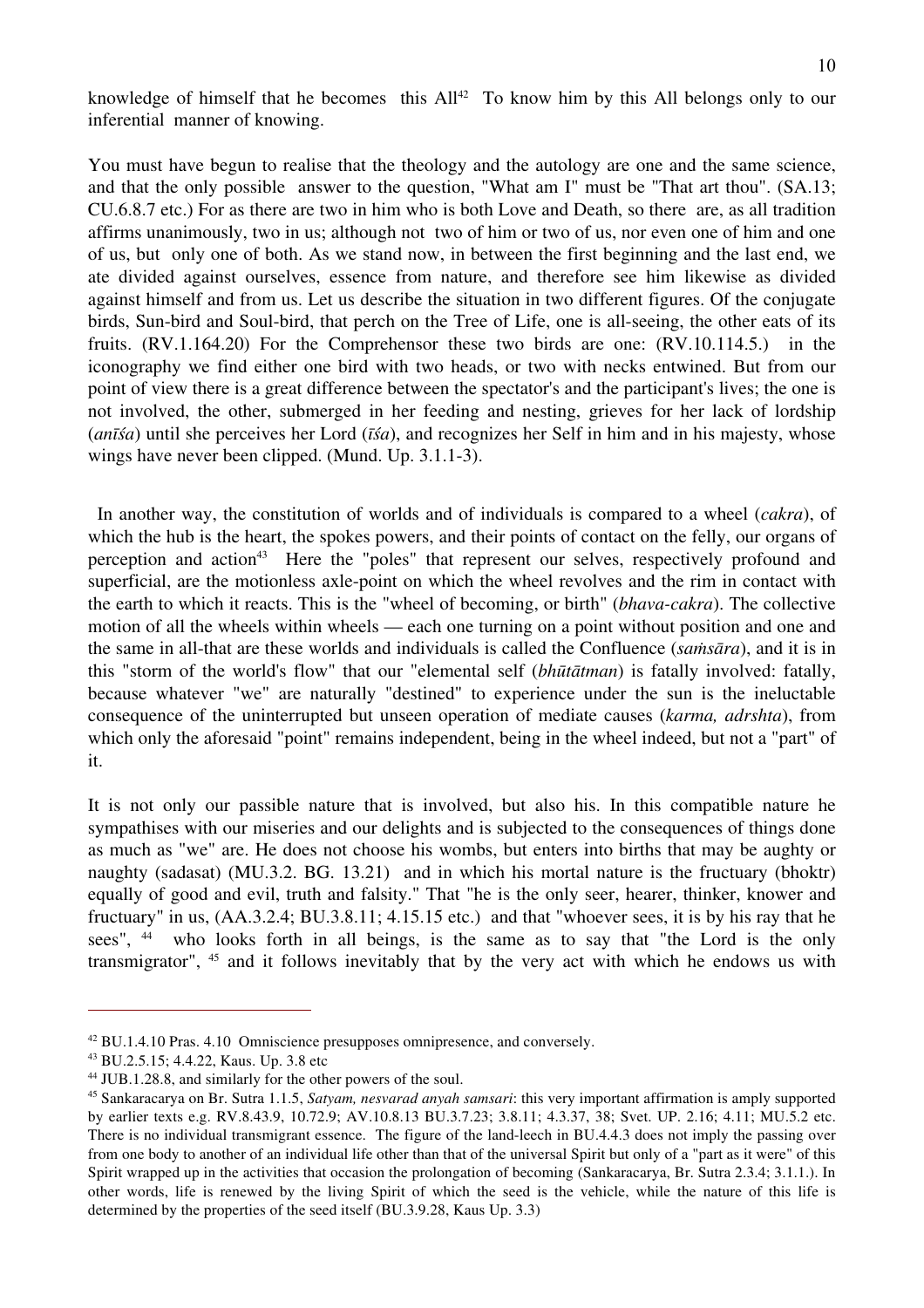consciousness "he fetters himself like a bird in the net", and is subject to the evil, Death (SB. 10.4.4.1) — or seems to be thus fettered and subjected.

Thus he is submitted to our ignorance and suffers for our sins. Who then can be liberated and by whom and from what! It would be better to ask, with respect to this absolutely unconditional liberty, What is free now and nowever from the limitations that are presupposed by the very notion of individuality (*aham ca mama ca,* "I and mine; *karta-aham iti* — "I am a doer") ?46 Freedom is from one's self, this "I", and its affections. He only is free from virtues and vices and all their fatal consequences who never became anyone; he only can be free who is no longer anyone; impossible to be freed from oneself and also to remain oneself. The liberation from good and evil that seemed impossible and is impossible for the man whom we define by what he does or-thinks and who answers to the question, "Who is that!", "It's me", is possible only for him who can answer at the Sun-door to the question "Who art thou!", "Thyself", (JUB.3.14 etc.) He who fettered himself must free himself, and that can only be done by verifying the assurance, "That art thou". It is as much for us to liberate him by knowing Who we are as for him to liberate himself by knowing Who he is; and that is why in the Sacrifice the sacrificer identifies himself with the victim.

Hence also the prayer, "What thou art, thus may I be", (TS.1.5.7.6.) and the eternal significance of the critical question "In whose departure, when I go hence, shall I be departing!", $47$  i.e. in myself, or "her immortal Self" and "Leader". (CU.8.12.1: MU.3.2; 6.7.) If the right answers have been verified, if one has found the Self, and having done all that there is to be done (*krtākrtya*), without any residue of potentiality (krtya), the last end of our life has been presently attained."48 It cannot be too much emphasised that freedom and immortality <sup>49</sup> can be, not so much "reached", as "realised" as well here and now as in any hereafter. One "freed in this life" (*jivan mukta*) "dies no

<sup>46</sup> BG.3.27; 18.17; cf. JUB.1.5.2; BU.3.7.23 MU.6.30, etc. Similarly S.2.252; Udana 70, etc. Whatever "we" do more or less than correctly is "amiss" and should only be regarded as a thing not done at all. For example "What in the laud falls short is not-lauded, what is over- much is ill-lauded, what is exactly lauded is actually lauded" (JB.1.356). That what is not done "right" might as well not have been done at all, and is strictly specking "not an act" (*akrtam*), underlies the tremendous emphasis that is hid upon the action of a "correct" performance of rites or other actions. The final result is that "we" pre the authors of whatever is done amiss, and therefore not really "done" at all; while of whatever is actually done, God is the author. Just as in our own experience, if I make 1. table that does not stand, I am "no carpenter", and the table not really a table; while if I make a real table, it is not by my self as this man but "by art" that the table is really made, "I" being only an efficient cause. In the same way the Inner Person is distinguished from the elemental self as promotor (karayitr) from operator (kartr MU.3.3 etc.). The operation is mechanical and servile; the operator being only free to the extent that his own will is so identified with the patron's that he becomes his own "employer" (karayitr). "My service is perfect freedom".

 $47$  Pras. Up.6.3; cf. answers in CU.3.14.4 and Kaus Up.2.14:

<sup>48</sup> AA.2.5; SA.2.4; MU.6.30, cf. TS.I.8.3.1. Krtakrtya, "all in act" corresponds to Pali *katamkaraniyam* in the well known "Arhat formula"

<sup>&</sup>lt;sup>49</sup> Amrtattva is literally "not dying", and so far as born beings, whether Gods or men are concerned, does not imply an everlasting duration but the "whole of life" i.e. "not dying" prematurely (SB.5.4.1.1; 9..5.1.10; PB.22.12.2 etc.). Thus the whole of man's life (ayus = aeon) is a hundred years  $(RV.1.89.9, 2.27.10,$  etc.); that of the Gods a "thousand years" or whatever this round number is taken to mean (SB.10.1.6.6, 15 etc.). So when the Gods, who were originally "mortal" obtain their "immortality" (RV.10.63.4; SB.11.2.3.6 etc.) this is to be taken only relatively; it only means that as compared with mortal men, their life is longer (SB.7.3.1.10, Sankara on Br. Sutra 1.2.17 and 2.3.7, etc.). God alone, as being "unborn", or "born only as it were", is immortal absolutely; Agni, visvayus; alone "immortal amongst mortals, God amongst Gods" (RV.4.2.1; SB.2.2.2.8 etc.). His timeless (akala) nature is that of the "now" without duration, of which we, who can only think in terms of past and future (*bhūtam bhavyam*), have not and cannot have experience. From him all things proceed, and in him all are unified (*eko bhavanti*) at last (AA.11.3.8 etc.). There are, in other words, three orders of "not dying", that of man's longevity, that of the God's aeviternity, and that of God's being without duration (on "aeviternity" cf. St. Thomas Aquinas, Sum. Theol., L10.5). The Indian texts lend themselves to no illusions: all things under the Sun are in the Power of Death (SB.2.3.3.7); and in so far as he descends into the world, the deity himself is a "dying God"; there is no possibility of never dying in the body. (SB. 2.2.2.14, 10.4.3.9, JUB. 3.38.10, etc.) birth and death are inseparably connected (BG.2.27).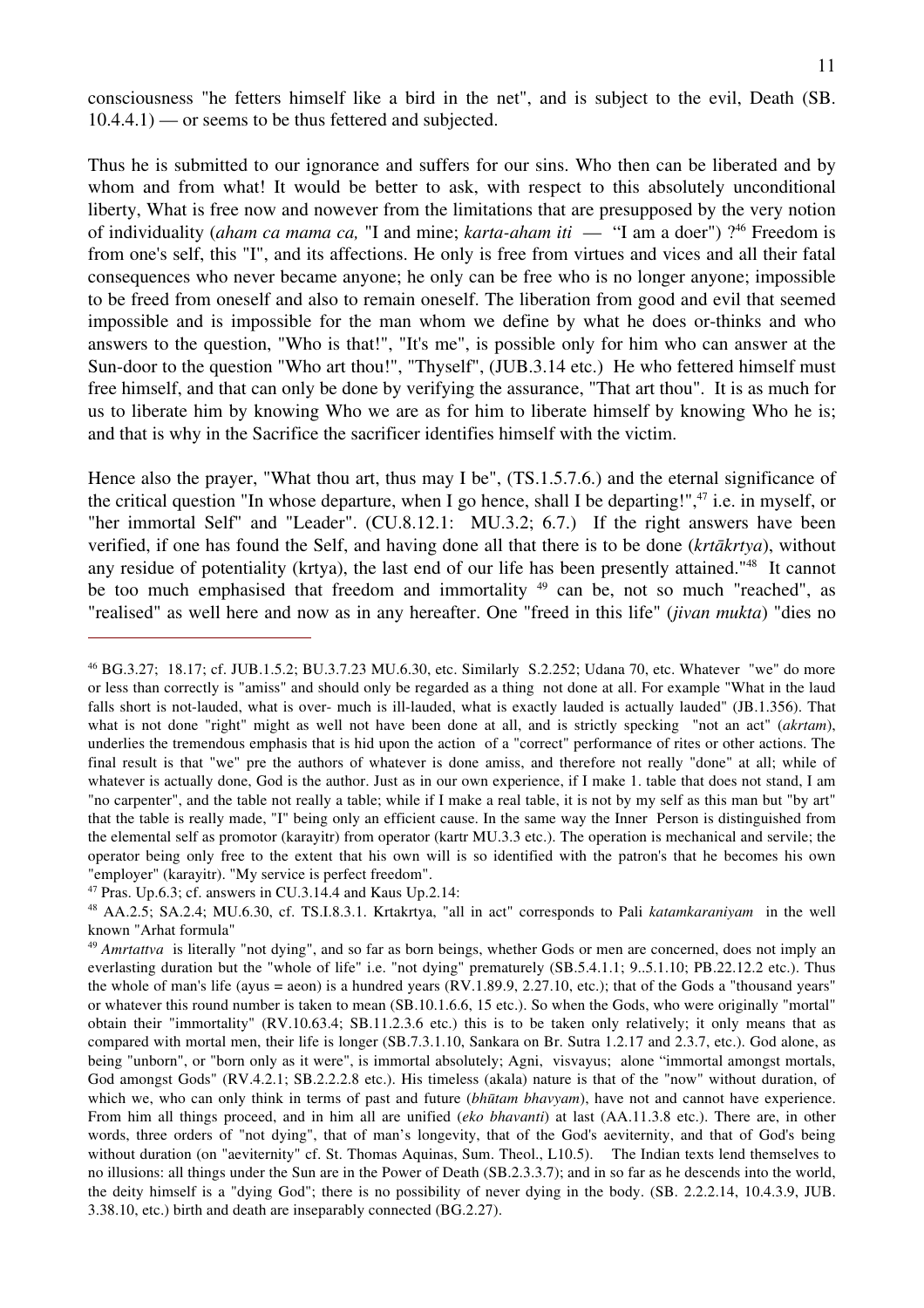more" (*na punar mriyate*). (SB.2.3.3.9; BU.1.5.2 etc) "The Comprehensor of that Contemplative, ageless, undying Self, in whom naught whatsoever is wanting and who wanteth nothing, has no fear of death". (AV.10.8.44, cf. AA.3.2.4) Having died already, he is, as the Sufi puts it, "a dead man walking". 90 Such an one no longer loves himself or others, but is the Self in himself and in them. Death to one's self is death to "others" and if the "dead man seems to be "unselfish", this will not be the result of altruistic motives, but accidentally, and because he is literally un-self-ish. Liberated from himself, from all status, all duties, all rights, he has become a Mover-at-will (*Karmacāri*),50 like the Spirit (*vayu ātma' devanam*) that "moveth as it will" (*yatha vasam carati*) 51

This is the superhuman impartiality of those who have found their Self, — "The same am I in all beings, of whom there is none I love and none I hate" (BG.9.29.). We cannot say what the freeman is, but only what he is not! But this can be said that those who have not known themselves are neither now nor ever shall be free, and that "great is the destruction" of these victims of their own sensations. <sup>52</sup> The Brahmanical autology is no more pessimistic than optimistic, but only more authoritative than any other science of which the truth does not depend on our wishes. It is no more pessimistic to recognize that whatever is alien to Self is a distress, than it is optimistic to recognise that where there is no "other" there is literally nothing to be feared." (BU.1.4.2.) That our Outer Man is "another" appears in the expression "I cannot trust myself". What has been called the "natural optimism" of the Upanishads is their affirmation that our consciousness of being, although invalid as an awareness of being So-and-so, is valid absolutely, and their doctrine that the Gnosis of the Immanent Deity, our Inner Man, can be realised now: "That art thou". That this is so, or that "He is" at all, cannot be demonstrated in the classroom, where only quantitative tangibles are dealt with. At the same time, it would be unscientific to deny a presupposition for which an experimental proof is possible. In the present case there is a Way prescribed for those who will consent to follow it: and it is precisely at this point that we must turn from the first principles to the operation through which, rather than by which, they can be verified; in other words from the consideration of the contemplative to the consideration of the active or sacrificial life.

# THE WAY OF WORKS

he Sacrifice reflects the Myth; but like all reflections, inverts it. What had been a process of generation and division becomes now one of regeneration and composition. Of the two "selves" that dwell together in and depart together from this body, the first is born of woman, The Sacrifice reflects the Myth; but like all reflections, inverts it. What had been a process of generation and division becomes now one of regeneration and composition. Of the two "selves" that dwell together in and depa another than he was; and until he has thus been reborn he has but the one, mortal "self". 53 To sacrifice is to be born, and it can be said, "As yet unborn, forsooth, is the man who does not sacrifice". 54 Again, when the Progenitor, our Father, "has expressed and fondly (*prema, snehavasena*) inhabits his children, he cannot come together again (*punar sambhū*) from them"55 and so he proclaims that "They shall flourish who will build me up again (*punar ci*) hence": the Gods built him up, and they flourished, and so does the sacrificer even today flourish both here and hereafter" (TS.5.5.2.1.) The sacrificer, in his edification of the Fire-altar) "with his whole mind, his whole

<sup>50</sup> RV.9.113.9 JUB.3.28.3 SA.7.22; BU.2.1.17, 18; CU.8.5.4; 8.1.6. Taitt.Up 3.10.

<sup>51</sup> RV.9.88.3; 10.168.4;

<sup>52</sup> BU.4.4.14 CU.7.1.6; 7.8.4 etc.

<sup>53</sup> JB.1.17: SB.7.2.1.6 with 7.3.1.12; BU.2.1.11 and innumerable texts differentiating the two selves. The doctrine is universal, notably Indian, Islamic, Platonic and Christian.

<sup>54</sup> SB.1.6.4.21; 3.9.4.23 KB.15.3; JUB.3.14.8

<sup>55</sup> TS.5.5.2.1, cf. SB.1.6.3.35 Sankara on Br. Sutra 2.3.46: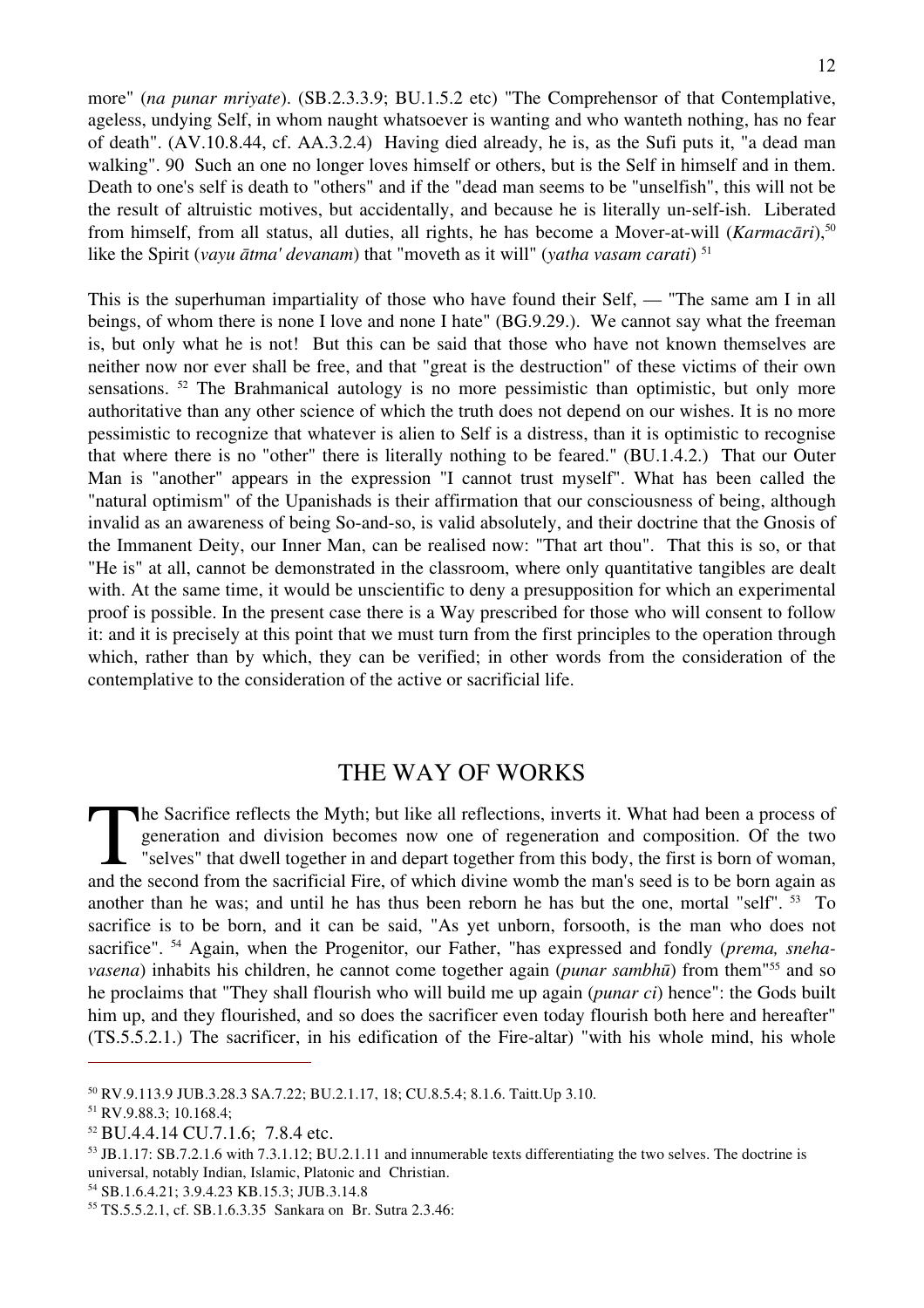self" (SB.3.8.1.2, etc) This Fire knows that he has come to give himself to me" (SB.2.4.1.11; 9.5.1.53) — is "putting together" (*samidha, samskr*) at one and the same time the dismembered deity and his own separated nature: for he would be under a great delusion and merely a brute were he to hold that "He is one, and I another". (BU.1.4.10; 4.5.7).

The Sacrifice is something to be done; "We must do what the Gods did erst". (SB.7.2.1.4 etc.). It is, in fact, often spoken of simply as "Work" (Karma). To do well is to do sacred things, and only to do nothing, or what being done amiss amounts to nothing, is idle and profane. How strictly analogous the operation is to any other professional work will be apparent if we remember that it is only when priests operate on behalf of others that they are to be remunerated, and that when men sacrifice together on their own behalf a reception of gifts is inordinate.<sup>56</sup> The King as the supreme Patron of the Sacrifice on behalf of the kingdom, represents the sacrificer *in divinis,* and is himself the type of all other sacrificers.

One of the strangest controversies in the history of Orientalism turned upon the "origin of bhakti", as if devotion had at some given moment been a new idea and thenceforth a fashionable one. It would have been simpler to observe that the word *bhakti* means primarily a given share, and therefore also the devotion or love that all liberality presupposes; and so that inasmuch as one "gives god his share" (bhagam), i.e. sacrifices, one is his bhakta. Thus in the hymn, "If thou givest me my share" amounts to saying "If thou lovest me". It has often been pointed out that the Sacrifice was thought of as a commerce between Gods and men:<sup>57</sup> but not often realised that by introducing into traditional conceptions of trade notions derived from our own internecine commercial transactions, we have falsified our understanding of the original sense of such a commerce, which was actually more of the potlatsh type, a competition in giving, than like our competitions in taking. The sacrificer; knows that for whatever he gives he will receive full measure in return; or rather, fuller measure, for whereas his own treasury is limited, the other party's is inexhaustible, "He is the Imperishable (syllable, OM), for he pours forth gifts to all these beings, and because there is none can pour forth gifts beyond him".58 God gives as much as we can take of him, and that depends on how much of "ourselves" we have given up. Feudal loyalties rather than business obligations are implied words of the hymns, "Thou art ours and we are thine", "Let us, O Varuna, be thine own dearly beloved" and "Thine may we be for thee to give us treasure":59 these are the relations of thane to earl and vassal to overlord, not of moneychangers. The language of commerce survives even in such late and profoundly devotional hymns as Mira Bai's

 $\overline{\phantom{a}}$ 

 $58$  AA.2.2. "He", the immanent Breath (prana), Vamadeva. The point is that the transcendental Syllable (aksara = Om) is the source of all uttered sounds (cf. CU.2.23, 24), itself remaining inexhaustible (aksara),--pouring forth but never poured out. (There is no separate word for "gifts" 'in the original text).

<sup>56</sup> TS.7.2.10.2. At such "seance" the Self (Spirit) is the guerdon and it is inasmuch as the sacrificers obtain the Self as their reward that they go to heaven (*ātma-dakṣinam vai sattram, ātmanam eva nitva suvargam lokam yanti*, TS.7.4.9.1, cf PBJV.9.19).<br><sup>57</sup> TS.1.8.4.1; AV.315.5.6.

<sup>59</sup> RV.8.92.32 (cf. Plate, Phaedo, 62 B,D), 5.85.8 (similarly 7.19.7, Indra)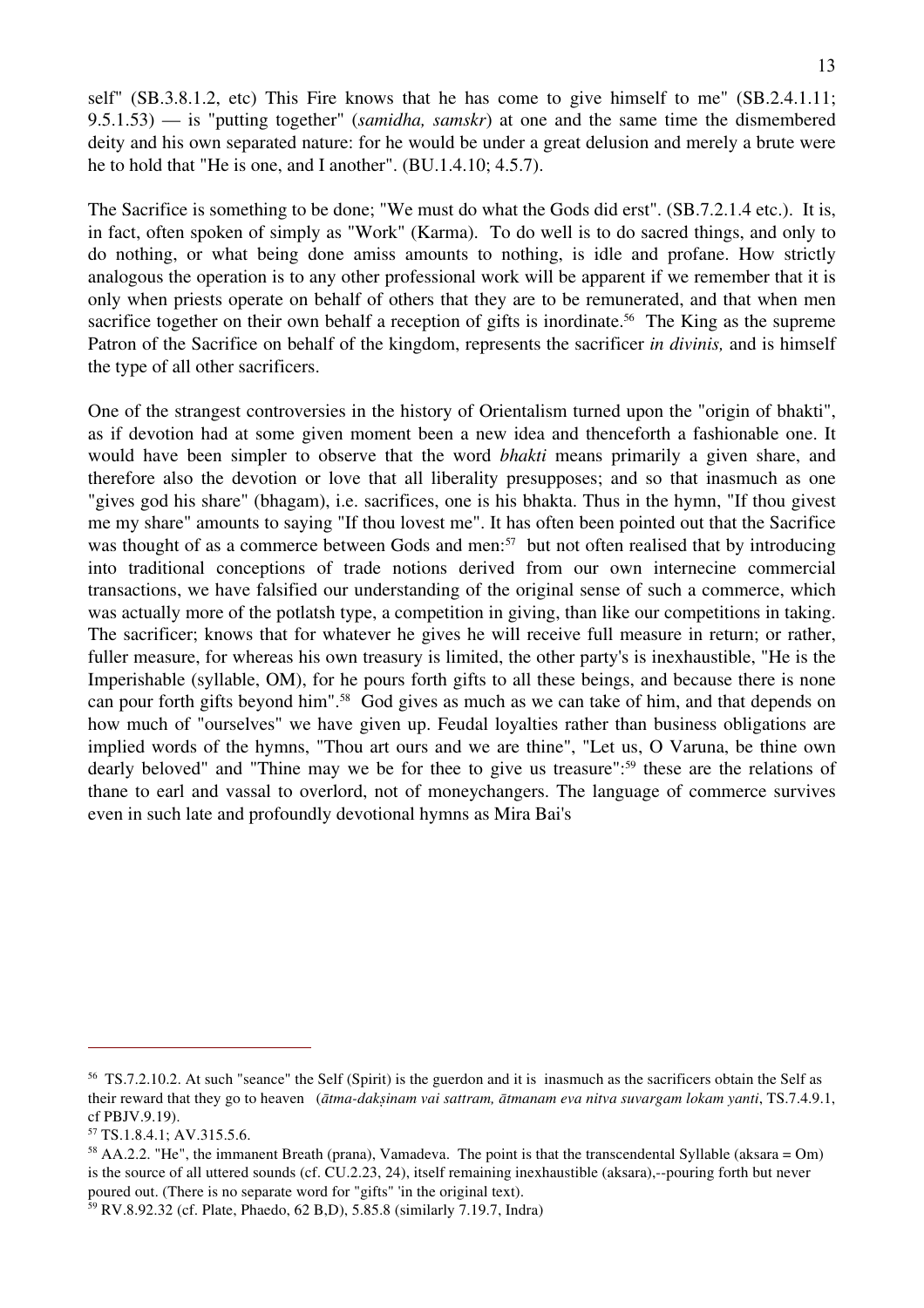Krsna have I bought. The price he asked, I gave. Some cry, "Tis great", and others jeer, "Tis small"- I gave in full, weighed to the utmost grain, My love, my life, my soul, my all.

If we also remember, what will shortly appear, that the sacrificial life is the active life, it will be seen that the connection of action with devotion is implicit in the very concept of operation; and that whatever is done perfectly must have been done lovingly, and whatever ill done, done carelessly.

The Sacrifice, like the words of the liturgy indispensible to it, must be understood if it is to be completely effective. The merely physical acts may, like any other labour, secure temporal advantages. Its uninterrupted celebration maintains, in fact, the endless "stream of wealth" (*vasor dhara*) that falls from heaven as the fertilising rain, passes through plants and animals, becomes our food, and is returned to heaven in the smoke of the Burnt-offering; that rain and this smoke are the wedding gifts in the sacred marriage of Sky and Earth, Sacerdotium and Regnum, that is implied by the whole operation<sup>60</sup> But more than the mere acts is required if their ultimate purpose, of which the acts are only the symbols, is to be realised. It is explicit that "neither by action nor by sacrifices can He be reached" (*nakistam karmana nasad ... na yajñaih* RV.8.70.3) whom to know is our highest good:" (AA.2.2.3; Kaus. Up. 3.1.) and at the same time repeatedly affirmed that the Sacrifice is performed, not merely aloud and visibly, but also "intellectually" (*manasa*) (RV.passim; cf. TS.2.5.11.4,5; BU.4.4.19.) i.e. silently and invisibly, within you. In other words, the practise is only the external support and demonstration of the theory. The distinction is drawn accordingly between the true self-sacrificer (*sad-yaji, ātma-yaji*) and the one who is merely present at a sacrifice (*sattrasad*) and expects the deity to do all the real work (deva-yaji).<sup>61</sup> It is even stated in so many words that "Whoever, being a Comprehensor thereof performs the good work, or is simply a Comprehensor (without actually performing any rite), Puts together again the dismembered deity, whole and complete",  $(SB. 10.4.3.24)$  it is by gnosis and not by works that that world is attainable. (SB.10.5.4.16.) Nor can it be overlooked that the rite, in which the sacrificer's last end is prefigured, is an exercise in dying, and therefore a dangerous undertaking in which the sacrificer might actually lose his life prematurely; but "the Comprehensor passes on from one duty to another, as from one stream into another, or from one refuge to another, to obtain his weal, the heaven world". (SB.12.2.3.12)

We cannot describe in detail the "wilds and realms" of the Sacrifice, and shall only consider that most significant part of the Burnt-offering (agni-hotra) in which the Soma oblation is poured into the Fire as into God's mouth. What is Soma! Exoterically, an intoxicating drink, extracted from the juicy parts of various plants and mixed with milk and honey and filtered, and corresponding to the mead or wine or blood of other traditions. This juice, however, is not itself Soma until by means of the priest, the initiation and the formulae", and "by faith" it has been made to be Soma, transubstantially; (AB.7.31; SB. 3.4.3.13; 12.7.3.11) and "Though men fancy when they crush the plant that they are drinking of very Soma, of him the Brahmans understand by 'Soma' none tastes who dwells on earth". (RV.10.8.34) The plants made use of are not the real Soma plant, which grows in the rocks and mountains (*giri, adri*), in which it is embodied." (RV.5.43.4; SB.3.4.3.13 etc.)

<sup>60</sup> *vasor dhara*, TS.5.4.8.1; 5.7.3.2; SB.9.3.2-3; AA.2.1.2; 3.1.2; MU.6.37; BG.3.10.f etc. Wedding gifts, PB.7.10; AB.4.27; JB.1.145; SB.1.8.3.12 etc.

<sup>61</sup> SB.11.2.6.13, 14. See also my "Atma-jñana" in H]AS, 6, 1942.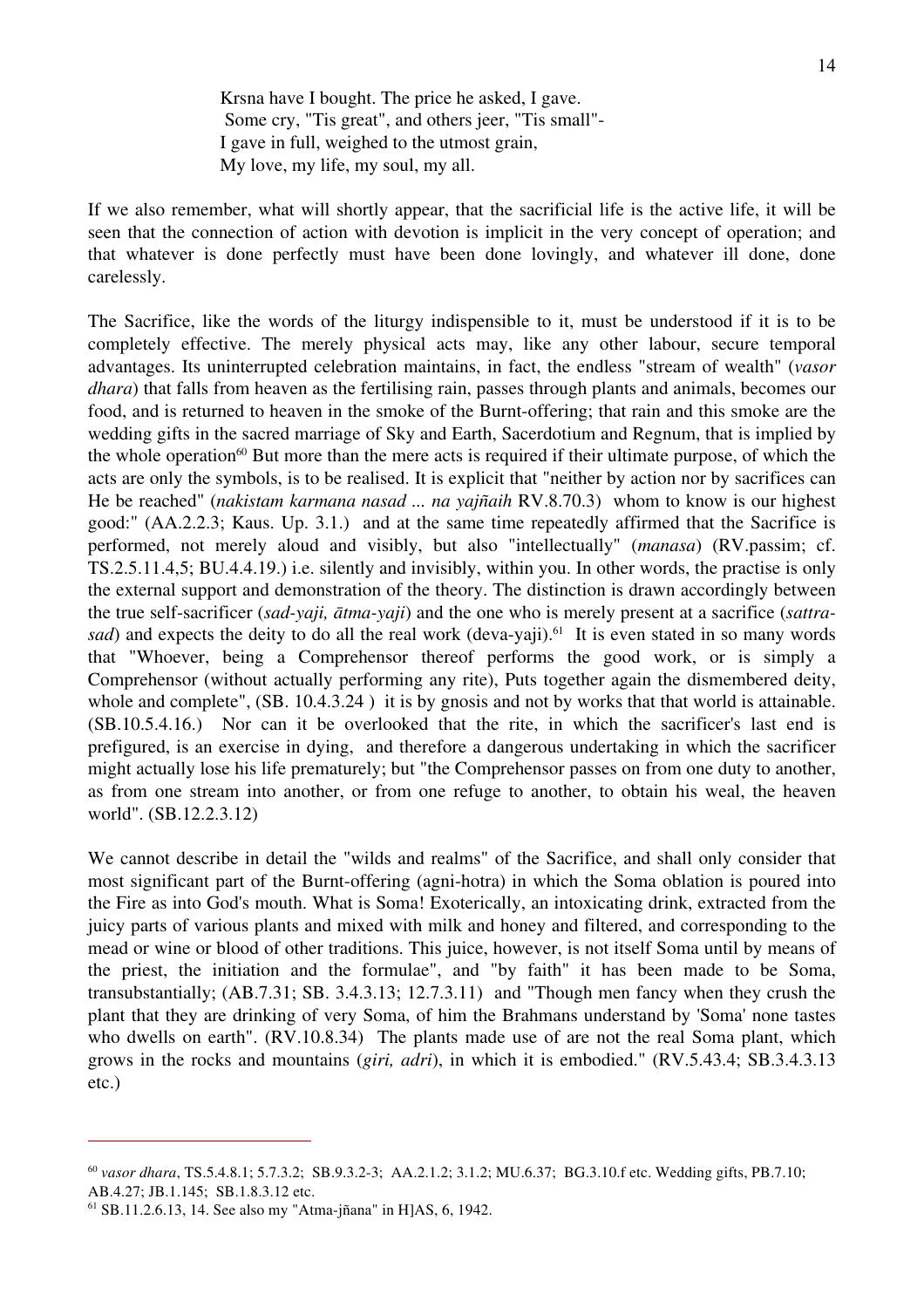The "pacification" or slaying of King Soma, the God, is rightly called the Supreme Oblation. Yet it is not Soma himself, "but only his evil" that is killed (SB.3.9.4.17,18) it is, actually in preparation for his enthronement and sovereignty that Soma is purified; (SB. 3.3.2.6) and this is a pattern followed in coronation rites (*raja-suya*) and descriptive of the soul's preparation for her own autonomy (*svaraj*). For it must never be forgotten that "Soma was the Dragon" and is sacrificially extracted from the Dragon's body just as the living sap (*rasa*) is extracted from a decorticated tree. It is in agreement with the rule that the "Suns are Serpents" that have cast and abandoned their dead reptilian skins (PB.25.15.4.) that Soma's procession is described: "Even as the Serpent from his inveterated skin, so (from the bruised shoots) streams the golden Soma-jet, like a sportive steed". (RV.9.86.44.) In just the same way the procession and liberation of our immortal Self from its psyche-physical sheaths ( $Kosha$ ) is a shaking off of bodies,<sup>62</sup> or as one draws a reed from its sheath, or an arrow from its quiver to find its mark, or as a snake skin is sloughed; even as the serpent casts its skin, so does one cast off all his evil". (SB.2.5.2.47; BU.4.4.7, and passim).

We can now more easily understand the identification of Soma juice with the Water of Life, that of our composite elemental soul (*bhūtātman*) with the Soma shoots from which the regal elixir is to be extracted, (MU.3.3.) and how and by whom "what the Brahmans mean by Soma" is consumed in our hearts (hrtsu).<sup>63</sup> It is the life-blood of the draconian soul that its harnessed powers now offer to their Overlord. The sacrificer makes Burnt-offering of what is his and what he is, and is emptied out of himself,64 becoming a God. When the rite is relinquished he returns to himself, from the real to the unreal.<sup>65</sup> But although in thus returning he says "Now I am who I am", the very statement shows that he knows that this is not really, but only temporarily true. He has been born again of the Sacrifice, and is not really deceived. "Having slain his own Dragon" (TS.2.5.4.5.) he is no longer really anyone; the work has been done, once and for all; he has come to the end of the road and end of the world, "where Heaven and Earth embrace", and may thereafter "work" or "piay" as he will; it is to him that the words are spoken.

We who are at war with ourselves are now reintegrated and self-composed: the rebel has been tamed (*danta*) and pacified (*santa*), and where there had been a conflict of wills there is now unanimity. <sup>66</sup> We can only very briefly allude to another and very significant aspect of the Sacrifice that has been made by pointing out that the reconciliation of conflicting powers for which the Sacrifice continually provides is also their marriage. There are more ways than one of "killing" a Dragon; and the Dragon-slayer's thunder-bolt (*vajra*) being in fact a shaft of light, and "light the progenitive power", its signification is not only military, but also phallic.<sup>67</sup> It is the bottle of love

 $62$  TS.7.4.9; PB.4.9.19-22; JUB.I.15.3. f., CU.8.13, cf. BU.3.7.3. f., CU.8.12.1. Attainment of immortality in the body is impossible (SB.10.4.3.9 etc.).

<sup>63</sup> RV.1.168.3, 1.179.5, cf. 10.107.9 (antahpeyam).

<sup>64</sup> SB.3.8.1.2; TS.1.7.5.2. As it was in the beginning, RV.10.90.5 SB.3.9.1.2.

<sup>65</sup> The Gods are true, or real (satyam), men false or unreal (anrtam), AB.1.6, SB.1.1.1.4, 3.9.4.1 etc. [universals are real, particulars unreal]. The initiated sacrificer has fallen away from this world and is temporarily a god, Agni or Indra (SB.3.3.10 etc.) and if no provision were made for his return to the world of men, he would be liable to die prematurely (TS.1.7.6.6 etc.). The redescent is therefore provided for (TS.7.3.10.4; PB.18.10.10; AB.4.21); and it is in returning to the human world of unreality or falsehood and becoming this man So-and-so once more that he says "Now I am whom I<br>am" (aham ya evasmi so'smi, SB.1.9.3.23, AB.7.24);

am" (aham ya evasmi so'smi, SB.1.9.3.23, AB.7.24); 66 132 BG.6.7; , *Jitātmanah prasantasya paramātma samahitah,* "The Supreme Self of the individual-self is 'composed' (samahitah=samadhi?) when the latter has been conquered and pacified". Observe that to "pacify" is literally to give the quietus. Santi, "peace", is not for any self that will not die. The root, sam, is present also in *samayitr*, the "butcher" who "quiets" the sacrificial victim in the external ritual (RV.5.43.3, SB.3.8.3.4 etc.) the sacrificer "quenches" (*samayati*) the fire of Varuna's wrath (TS.5.1.6; SB.9.1.2.1) within you, it is the higher Self that "pacifies" the individual self, quenches its fire.

<sup>67</sup> RV.1.32.5 vajrena = 2.11.5 viryena as in Manu 1.8 *viryam avasrjat*, and in the sense of RV10.95.4 *snathita vaitasena*.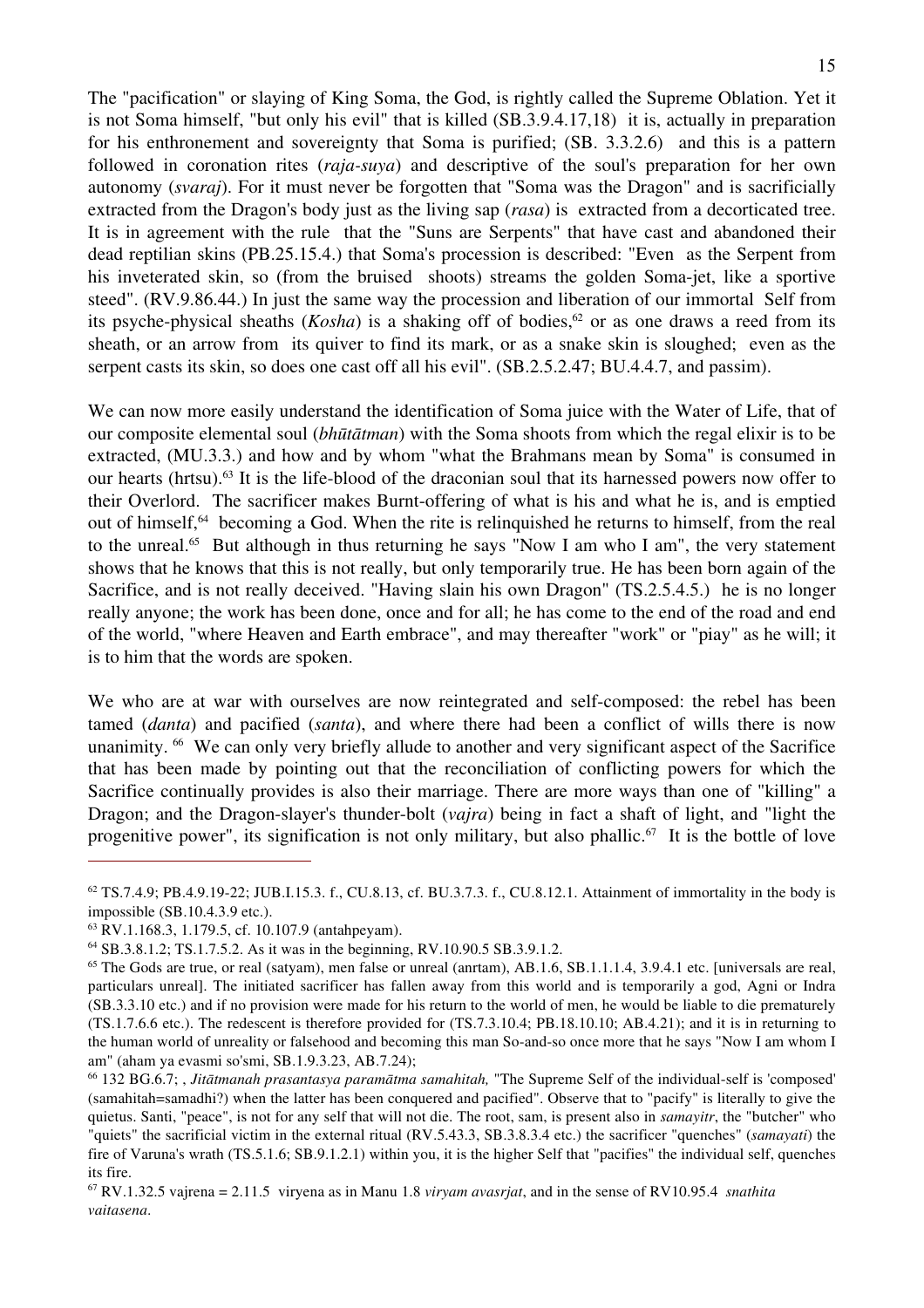that has been won when the Dragon "expires". Soma as Dragon is identified with the Moon; as Elixir the Moon becomes the food of the Sun, by whom she is swallowed up on the nights of their cohabitation (*amavasya*), and "what is eaten is called by the eater's name and not its own"; (SB.10.6.2.1.) in other words, ingestion implies assimilation. In Meister Edchart's words, "There the soul unites with God, as food with man, which turns in eye to eye, in ear to ear; so does the soul in God turn into God"; for "what absorbs me, that I am, rather than mine own self".<sup>68</sup> Just as the Sun swallows up the Dawn, or devours the Moon, visibly and outwardly, daily and monthly, such is the "divine marriage" that is consummated within you when the solar and lunar Persons of the right and left eyes, Eros and Psyche, Death and the Lady, enter into the cave of the heart and are united there, just as a man and woman are united in human wedlock, and that is their "supreme beatitude". (SB.X.5.2.11,12) In that that synthesis (samadhi) the Self has recovered its primordial condition, "as of a man and a woman closely embraced", (BU.1.4.3) and without awareness of any distinction of a within from a without. (BU.4.3.21) "That Self art thou".

No wonder, then, that we find it said that "If one sacrifices, knowing not this interior Burntoffering, it is as if he pushed aside the brands and made oblation in the ashes ", (SA.10, cf. SB.2.2.4.7, 8; M.1.77) that this is not a rite to be performed only at fixed seasons, but on every one of the thirty six thousand days of one's whole life of a hundred years (SB.10.5.3.3, AA.2.3.8) and that for the Comprehensor of this, all the powers of the soul incessantly build up his Fire even while he is asleep. (SB 10.5.3.12)

 This conception of the Sacrifice as an incessant operation and the sum of man's duty finds its completion in a series of texts in which each and every function of the active life, down to our very breathing, eating, drinking and dalliance is sacramentally interpreted and death is nothing but the final catharsis. And that is, finally, the famous "Way of Works" (karma marga) of the Bhagavad Gita, where to fulfil one's Own vocation, determined by one's own nature (*sva-dharma, svabhavatah*) without self-referent motives, is the way of perfection (siddhi). We have come full circle, not in an "evolution of thought" but in our own understanding, from the position that the perfect celebration of rites is our task, to the position that the perfect performance of our tasks, whatever they may be, is itself the celebration of the rile. Sacrifice, thus understood, is no longer a matter of doing specifically sacred things only on particular occasions, but of sacrificing (making sacred) all we do and all we are; a matter of the sanctification of whatever is done naturally, by a reduction of all activities to their principles. We say "naturally" advisedly, intending to imply that whatever is done naturally may be either sacred or profane according to our own degree of awareness, but that whatever is done unnaturally is essentially and irrevocably profane.

# THE SOCIAL ORDER

Thics, whether as prudence or as art, is nothing but the scientific application of doctrinal norms to contingent problems; right doing or making are matters not of the will, but of **Z** conscience, or awareness, a choice being only possible as between obedience or rebellion. Thics, whether as prudence or as art, is nothing but the scientific application of doctrinal norms to contingent problems; right doing or making are matters not of the will, but of conscience, or awareness, a choice being be correct or incorrect, formal or informal.<sup>69</sup> Error is failure to hit the mark, and is to be expected in

<sup>68</sup> Meister Eckhart, Evans 1287, 180.

<sup>&</sup>lt;sup>69</sup> In fact just as the forms of images are prescribed in the Silpa Sastras, so those of action are prescribed in the Dharma-Sastras. Art and prudence are both equally sciences, differing only from pure metaphysics in the fact of their application to facribilia and agibilia. The fact that there is an application to contingent problems introduces an element of contingency into the laws themselves, which are not identical for all castes nor in all ages. In this sense, the tradition is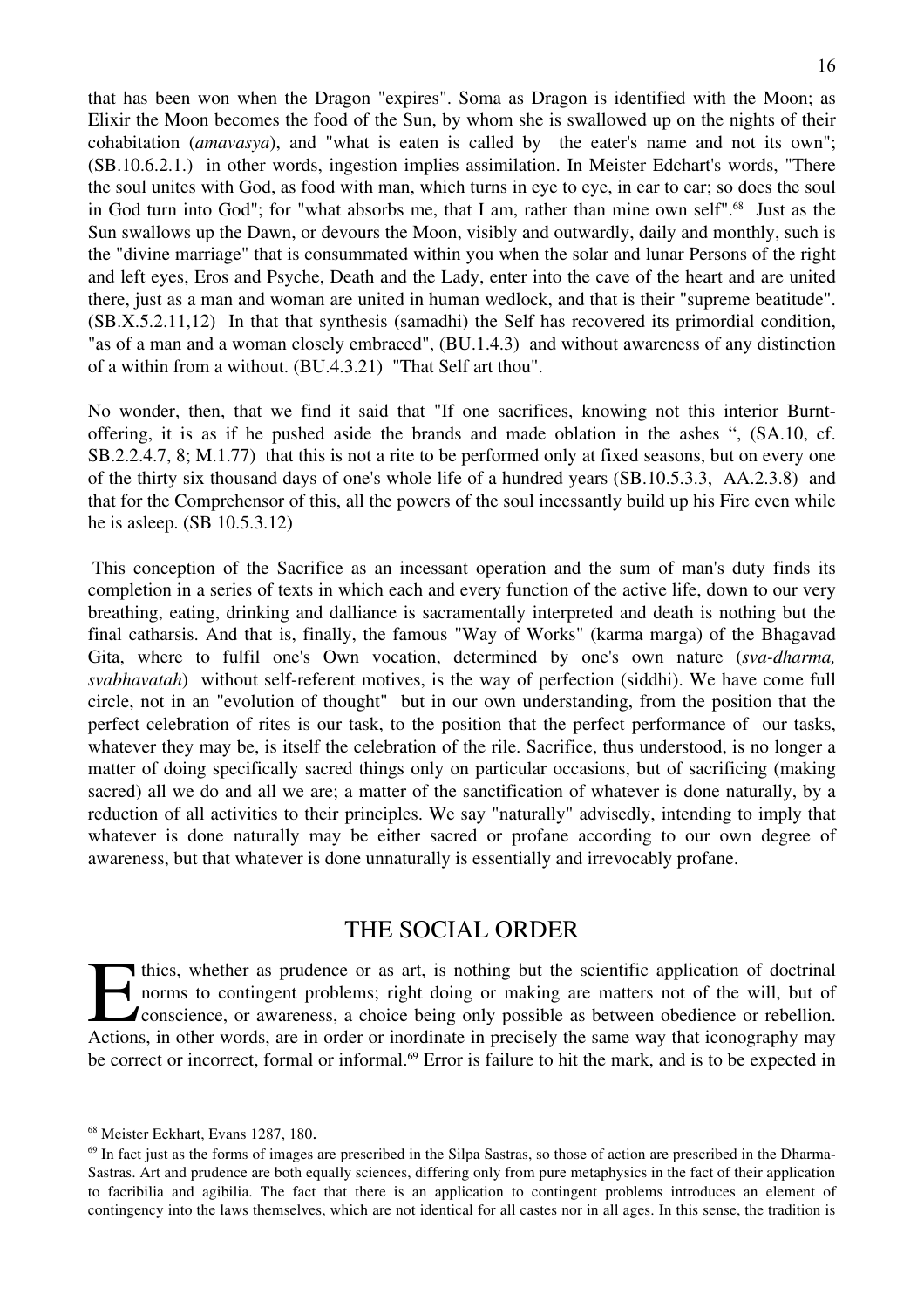all who act instinctively, to please themselves. Skill (*kausalya*), is virtue, whether in doing or in making: a matter needing emphasis only because it has now been generally overlooked that there can be artistic as well as moral sin. "Yoga is skill in works".70

Where there is agreement as to the nature of man's last end, and that the Way by which the present and the paramount ends of life can be realised is that of sacrificial operation, it is evident that the form of society will be determined by the requirements of the Sacrifice; and that order (yatharthata) and impartiality (sama-drsti) will mean that everyone shall be enabled to become, and by no misdirection prevented from becoming, what he has it in him to become. We have seen that it is to those who maintain the Sacrifice that the promise is made that they shall flourish. Now the Sacrifice, performed *in divinis* by the All-worker (*visvakarma*), as imitated here demands a cooperation of all the arts (*visva-karmani*),<sup>71</sup> for example, those of music, architecture, carpentry, husbandry and that of warfare to protect the operation. The politics of the heavenly, social and individual communities are governed by one and the same law. The pattern of the heavenly politics is revealed in Scripture and reflected in the constitution of the autonomous state and that of the man who governs himself.

In this person, in whom the sacramental life is complete, there is a hierarchy of sacerdotal, royal, and administrative powers, and a fourth class consisting of the physical organs of sense and action, that handle the raw material or "food" to be prepared for all; and it is clear that if the organism is to flourish, which is impossible if divided against itself, that the sacerdotal, royal and administrative powers, in their order of rank, must be the "masters", and the workers in raw materials their

adaptable to changing conditions always provided that the solutions art derived directly from the first principles, which never change. In other words, while there can be a modification of laws, only those laws that can be reduced to the Eternal Law can ever be called correct. There is, in the same way, necessarily and rightly, an application of pure metaphysics to the variety of religions that correspond to the variety of human needs, each of which religions will be "the true religion" to the extent that it reflects the eternal principles. In saying this we distinguish between metaphysics and "philosophy" and are not suggesting that any systematic or natural philosophy can presume to the validity of the theology that Aristotle ranks above all other sciences (Metaphysics, I.2.12 f.)

 $70$  BG.2;50; also "Yoga is the resignation (sannyasa) of works", BG.6.2. In other words, yoga does not mean doing less of more than enough, nor doing nothing at all, but doing without attachment to the fruit of works, taking no thought for the morrow; he sees indeed, who sees inaction in action, and action in inaction (BG.4.18 and passim ). This is the Chinese doctrine of wu wei.

Yoga is literally and etymologically a "yoking", as of horses; and in this connection it will not be overlooked that in India, as in Greek psychology, the "horses" of the bodily vehicle ate the sensitive powers by which it is drawn this way or that, for good or evil, or to its ultimate goal if the horses are controlled by the driver to whom they Pre yoked by the reins. The individuality is the team, the Inner Controller or Inner Man the rider. The man, then "yokes himself like an understanding horse" (RV.V.46.1).

As a physical and mental discipline, Yoga is Contemplation, *dharana, dhyana* and samadhi corresponding to Christian *consideratio*, *contemplatio* and *excessus* or *raptus*. In its consummation and total significance, yoga implies the reduction of separated things to their unitary principle, and thus what is sometimes called "mystical union"; but it must be clearly realised that yoga differs from "mystical experience" in being, not a passive, but an active and controlled procedure. The perfected yogi can pass from one state of being to another at will, as for example, the Buddha, M.I.249.

Every Hindu is to some extent a practitioner of Yoga. When, however, it becomes a question of more intensive contemplation, and the intention is to scale the uttermost heights, the practitioner must be prepared by suitable physical exercises, and must especially have acquired a perfectly balanced control and awareness of the whole process of breathing, before he proceeds to any mental exercises; nor can any of these exercises be safely undertaken without the guidance of a master. Some idea of the nature of the first steps, by which the vagrant stream of thought is arrested and brought under control, wilt be gained if the attempt is made to think of some one thing, no matter what, for so long a period even as ten seconds; it will be found with surprise, and perhaps embarrassment, that even this cannot be done without much practise.

 $71$  SB.9.5.1.42. In the same way that the Christian Sacrifice demands the collaboration of all the arts.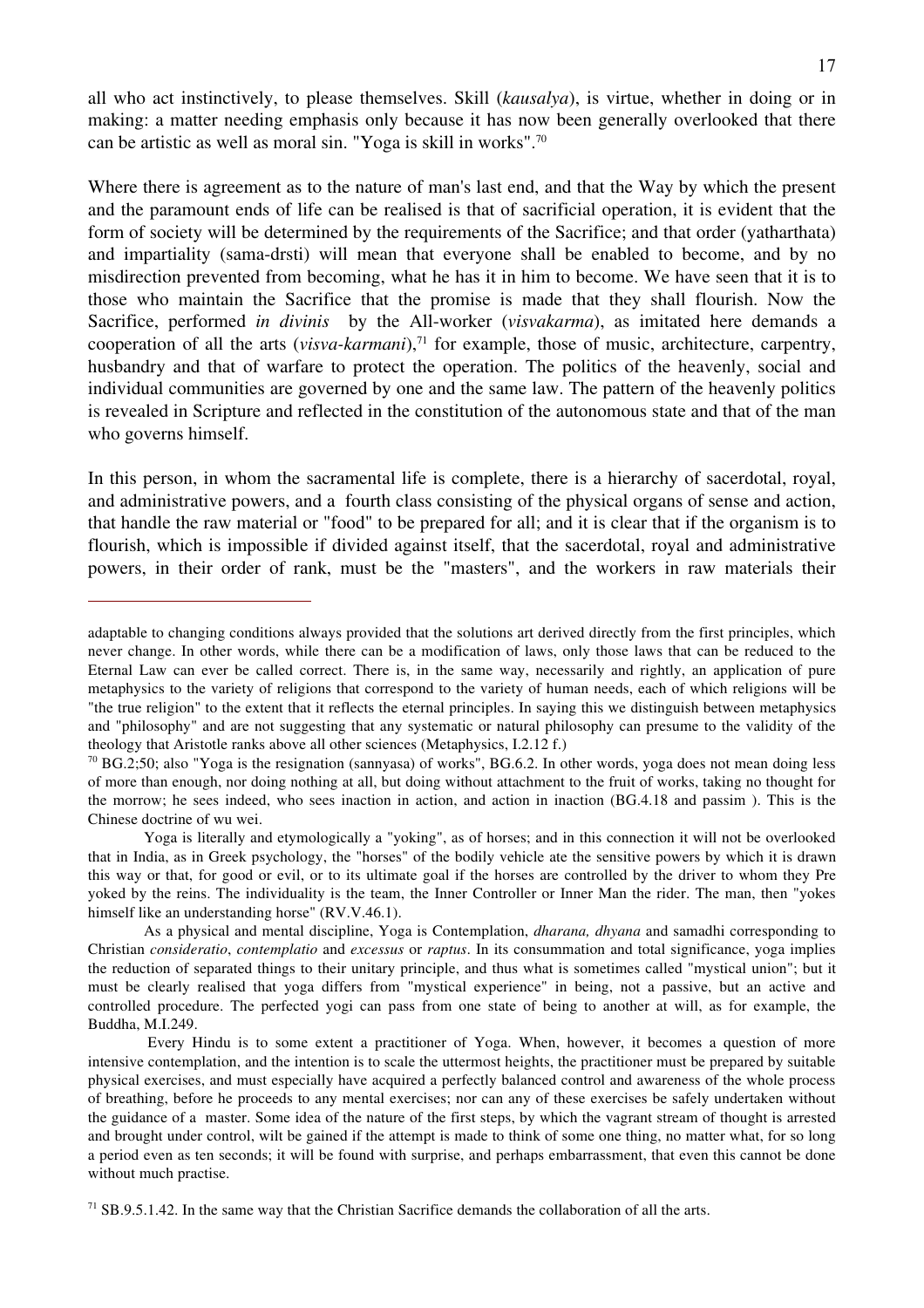"servants". It is in precisely the same way that the functional hierarchy of the realm is determined by the requirements of the Sacrifice on which its prosperity depends. The castes are literally "born of the Sacrifice". In the sacramental order there is a need and a place for all men's work: and there is no mote significant consequence of the principle, Work is Sacrifice, than the fact that under these conditions, and remote as this may be from our secular ways of thinking, every function, from that of the priest and the king down to that of the potter and scavenger, is literally a priesthood and every operation a rite. In each of these spheres, moreover, we meet with "professional ethics". The caste system differs from the industrial "division of labor", with its "fractioning of human faculty", in that it presupposes differences in kinds of responsibility but not in degrees of responsibility; and it is just because an organisation of functions such as this, with its mutual loyalties and duties, is absolutely incompatible with our competitive industrialism, that the monarchic, feudal and caste system is always painted in such dark colours by the sociologist, whose thinking is determined more by his actual environment than it is a deduction from first principles.

That capacities and corresponding vocations are hereditary necessarily follows from the doctrine of progenitive rebirth: every man's son is by nativity qualified and predestined to assume his father's "character" and take his place in the world; it is for this that he is initiated into his father's profession and finally confirmed in it by the deathbed rites of transmission, after which, should the father survive, the son becomes the head of the family. In replacing his father, the son frees him from the functional responsibility that he bore in this life, at the same time that a continuation of the sacrificial services is provided for.  $\frac{72}{2}$  And by the same token, the family line comes to an end, not for want of descendants (since this can be remedied by adoption) but whenever the family vocation and tradition is abandoned. In the same way a total confusion of castes is the death of a society, nothing but a mob remaining where a man can change his profession at will, as though it had been something altogether independent of his own nature. It is, in fad, thus that traditional societies are murdered and their culture destroyed by contact with industrial and proletarian civilisations. The orthodox Eastern estimate of Western civilisation can be fairly stated in Macaulay's words,

> The East bowed low before the West In patient, deep disdain.

It must be remembered, however, that contrasts of this kind can be drawn only as between the still orthodox East and the modem West, and would not have held good in the thirteenth century.

The social order is designed, by its integration of functions, to provide at the same time for a common prosperity and to enable every member of society to realise his own perfection. In the sense that "religion" is to be identified with the "law" and distinguished from the "spirit", Hindu religion is strictly speaking an obedience; and that this is so appears clearly in the fact that a man is considered to be a Hindu in good standing, not by what he believes but by what he does; or in other words, by his "skill" in well doing under the law.

For if there is no liberation by works, it is evident that the practical part of the social order, however faithfully fulfilled, can no more than any other rite, or than the affirmative theology, be regarded as anything more than a means to an end beyond itself. There always remains a last step, in which the ritual is abandoned and the relative truths of theology denied. As it was by the knowledge of good

 $72$  AA.2.4.5 (Ait. Up. 4.4) "For the perpetuation of these worlds. For thus are these worlds perpetuated. That is his being born again. This self of his is put in his place for the doing of holy works. That other Self of his, having done what there was to be done, enters into the Gale and departs. That is his third birth", cf. JUB.III.9.6, MU.6.30. The inheritance of vocations provides for the continuity of divine service. Similarly SB.1.8.1.31 *tasmat prajjottara deva-yajya*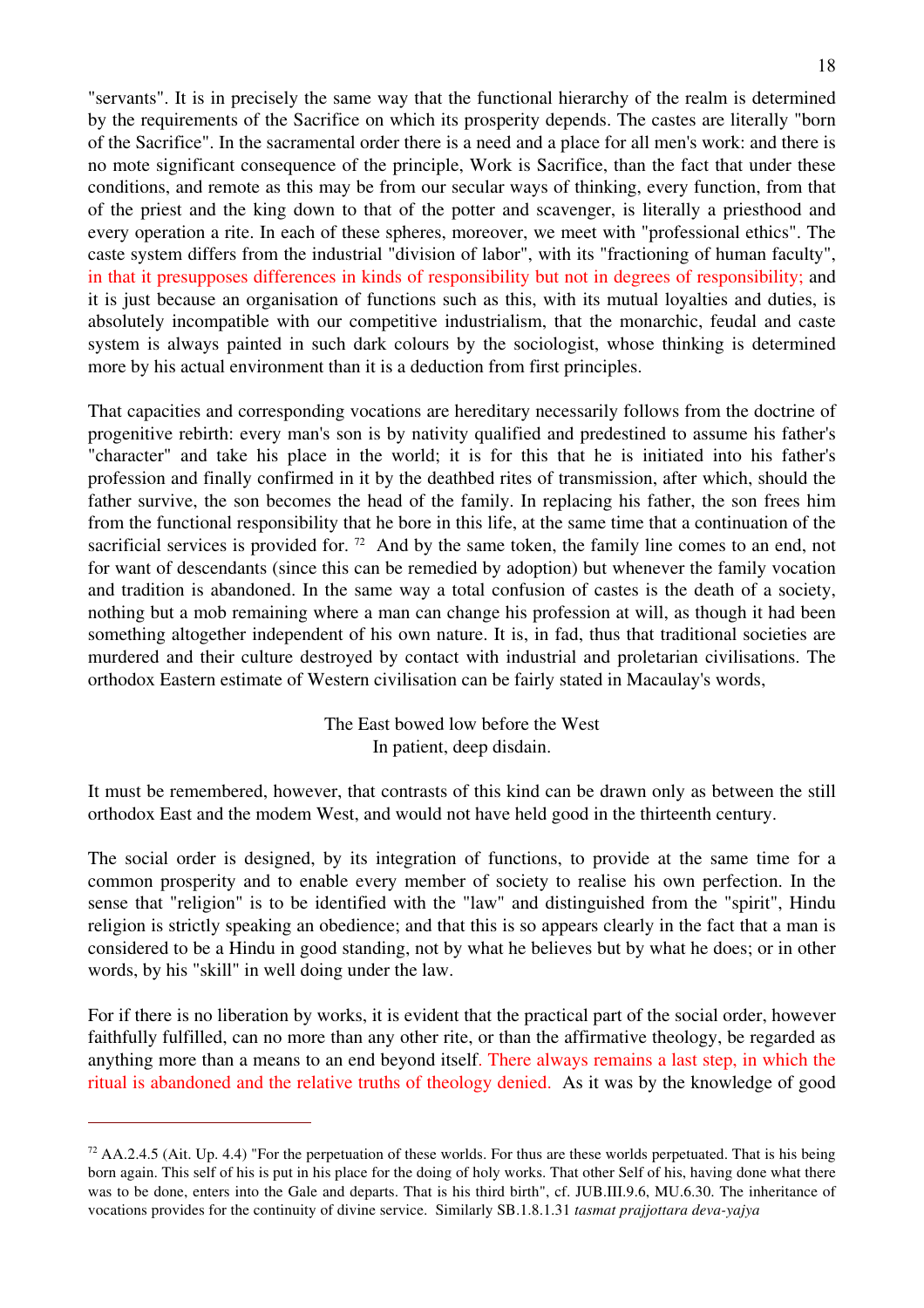and evil that man fell from his first high estate, so it must be from the knowledge of good and evil, from the moral law, that he must be delivered at last. However far one may have gone, there remains a last step to be taken, involving a dissolution of all former values. A church or society the Hindu would make no distinction — that does not provide a way of escape from its own regimen, and will not let its people go, is defeating its own ultimate purpose.<sup>73</sup>

 It is precisely for this last step that provision is made in the last of what are called the "Four Stages" (ashrama) of life.<sup>74</sup> The term itself implies that everyman is a pilgrim (shramana), whose only motto is to "keep on going". The first of these stages is that of student-discipleship; the second that of marriage and occupational activity, with all its responsibilities and rights; the third is one of retreat and comparative poverty; the fourth a condition of total renunciation (sannyasa). It will be seen that whereas in a secular society a man looks forward to an old age of comfort and economic independence, in this sacramental order he looks forward to becoming independent of economics and indifferent to comfort and discomfort. I recall the figure of one of the most magnificent men: having been a householder of almost fabulous wealth, he was now at the age of seventy-eight in the third stage, living alone in a log cabin and doing his own cooking and washing with his own hands the only two garments he possessed. In two years more he would have abandoned all this semiluxury to become a religious mendicant, without any possessions whatever but a loin cloth and a begging bowl in which to receive scraps of food freely given by others still in the second stage of life.

This fourth stage of life may also be entered upon at any time, if and only if a man be ripe for it and the call be irresistible. Those who thus abandon the household life and adopt the homeless are variously known as renouncers, wanderers or experts (sannyasi, pravrajaka, sadhu) and as Yogis. It happens even today that men of the highest rank, achievement and wealth "change their lives" in this way; this is literally a dying to the world, for their funeral rites are performed when they leave home and take to the open air. It would be a great mistake to suppose that such acts are in any way penitential; they much rather reflect a change of mind; the active life having been led in the imitation of the proceeding deity is now balanced by an imitation of the *Deus absconditus.*

The mere presence of these men in a society to which they, no longer belong, by its affirmation of ultimate values, affects all values. However many may be the pretenders and shirkers who may adopt this way of life for a variety of inadequate reasons, it still remains that if we think of the four castes as representing the essence of Hindu society, the super-social and anonymous life of the truly poor man, who voluntarily relinquishes all obligations and all rights, represents its quintessence. The making of this highest election is open to all, regardless of social status. in this order of nobodies, no one will ask "Who, or what were you in the world?" The Hindu of any caste, or even a barbarian, can become a Nobody.

These are already liberated from the chain of fate, to which only the psyche-physical vehicle remains attached until the end comes. Death in samadhi changes nothing essential. Of their condition thereafter little more can be said than that they are. They are certainly not annihilated, for not only is the annihilation of anything real a metaphysical impossibility, but it is explicit that "Never have I not been, or hast thou not been, or ever shall not be". (BG.2;12) We are told that the

<sup>73</sup> On Law and Liberty cf. St Augustine, *De spiritu et littera*. It is by the Spiritual Power that the Temporal Power is freed from its bondage (brahmanaivenam damno' pombhavan muncati, TS.2.4.13).

<sup>74</sup> MU.4.4. See also Sankaracarya, Br. Sutra SBE. Vol 38, Index, s.v. "Stages of life (asrama)". The first three lead to heavenly states of being, only the fourth, which may be entered upon at any time, to an absolute immortality in God.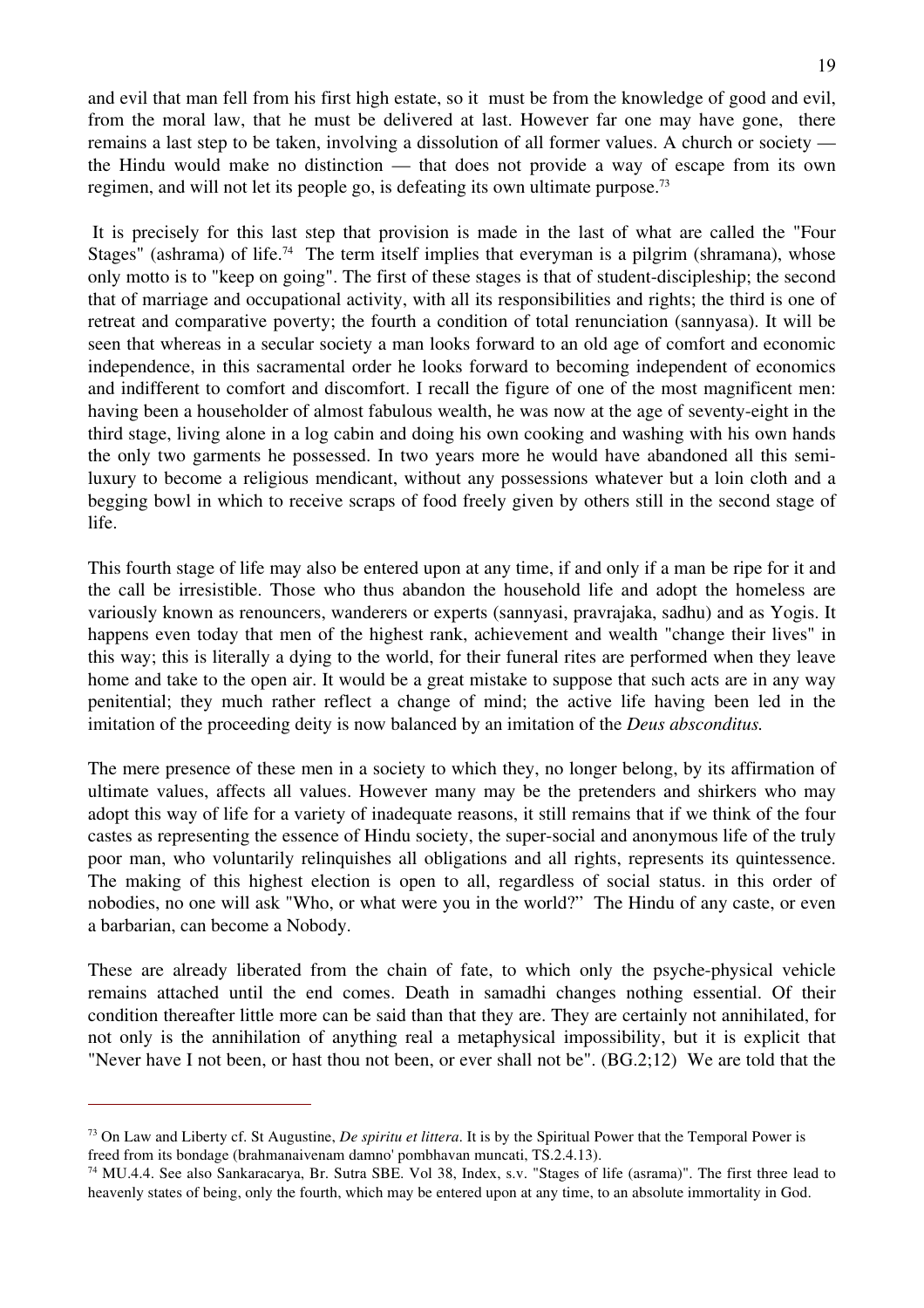perfected self becomes a ray of the Sun, and a mover-at-will up and down these worlds, assuming what shape and eating what food he will. These expressions are consistent with the doctrine of "distinction without difference" (*bhedābheda*) supposedly peculiar to Hindu "theism" but presupposed by the doctrine of the single essence and dual nature and by many Vedantic texts, including those of the Brahma Sutra, not refuted by Sankara himself. 75 The doctrine itself corresponds exactly to what is meant by Meister Eckhart's "fused but not confused".

How that can be we can best understand by the analogy of the relation of a ray of light to its source, which is also that of the radius a circle to its centre. If we think of such a ray or radius as having gone in" through the centre to an undimensioned and extra-cosmic infinity, nothing whatever can be said of it; if we think of it as at the centre, it is, but in identity with the centre and indistinguishable from it; and only when it goes "out" does it have an apparent position and identity. There is then a "descent" (avatarana)<sup>76</sup> of the Light of Lights as a light, but not as "another" light. Such a "descent" as that of Krishna or Rama differs essentially from the karmically determined incarnations of mortal natures that have forgotten Who they are; it is, indeed, their need that now determines the descent, and not any lack on his part who descends. Such a "descent" is not "seriously" involved in the forms it assumes, not by any coactive necessity, but only in "sport" (krida, lila).  $\frac{7}{7}$  Our immortal Self is "like the dewdrop on the lotus leaf",78 tangent, but not adherent. "Ultimate, unheard, unreached, unthought, unbowed, unseen, undiscriminated and unspoken, albeit listener, thinker, seer, speaker, discriminator and foreknower, of that Interior Person of all beings one should know that 'He is my Self<sup>79</sup> "That art thou". (SA. 13; and previous note.)

 $\overline{\phantom{a}}$   $\overline{\phantom{a}}$   $\overline{\phantom{a}}$   $\overline{\phantom{a}}$   $\overline{\phantom{a}}$   $\overline{\phantom{a}}$   $\overline{\phantom{a}}$   $\overline{\phantom{a}}$   $\overline{\phantom{a}}$   $\overline{\phantom{a}}$   $\overline{\phantom{a}}$   $\overline{\phantom{a}}$   $\overline{\phantom{a}}$   $\overline{\phantom{a}}$   $\overline{\phantom{a}}$   $\overline{\phantom{a}}$   $\overline{\phantom{a}}$   $\overline{\phantom{a}}$   $\overline{\$ 

"All you have been, and seen, and done, and thought, Not You, but I, have seen and been and wrought ... Pilgrim, Pilgrimage and Road Was but Myself toward Myself: and Your Arrival but Myself at my own Door . . . Come, you lost Atoms, to your Centre draw ... Rays that have wandered into Darkness wide, Return, and back into your Sun subside" Mantiqu't-Tair (tr. Fitzgerald).

<sup>75</sup> Br. Sutra 2.3.43 cf. Das Gupta, Indian Philosophy, 2.42 f.

<sup>76</sup> *Avatarana* = the descent, The "return to the cave" of those who have made the "steep ascent" corresponds to the Sacrificer's redescent for which references are given in Note 129. *Avatr* varies in meaning from "come over" to "overcome", the latter meaning predominating in the earlier texts. The meaning "descend" is often expressed in other way or by other verbs such as *avakram* or *avastha*, *Prati-i, (pratya)avaruh*. The earliest reference to Vishnu's "descent" may be TS.1.7.6.1, 2 ... *punar imam lokam pratyavaroha,* cf. SB.11.2.3.3 where Brahma *iman lokan ... pratyavait.* In view of the later recognition that the Buddha was an avatara, cf. J 1.50 where the Buddha descends (*oruyha = avaroha*) from the Tusita heaven to take birth, the illustration of this event at Bharhut inscribed *bhagavo okamti* (= *avakramati*), and DhA.3.226 where he descends (*otaritva* = *avatirtva*) from heaven at Sankassa. For the idea and DhA.3.226 where he descends *(otaritva =avatirtva)* from heaven at Sankassa. otherwise phrased, see JUB3.28.4; SB.11.2.3.3 and BG.IV.5 f.

<sup>77</sup> See Note 57 and "Play and Seriousness" in journal of Philosophy 39. 550-552. Nitya and lila, the constant and the variable, are Being and Becoming, in Eternity and Time.

<sup>78</sup> See Note 57 and "Play and Seriousness" in journal of Philosophy 39. 550-552. Nitya and lila, the constant and the variable, are Being and Becoming, in Eternity and Time.

<sup>79</sup> AA.3.2.4, cf. AV.10.8.44; JUB.3.14.3; CU.4.11.1, 6.8.7 f; Kaus. Up. 1:2, 1.5.6 etc.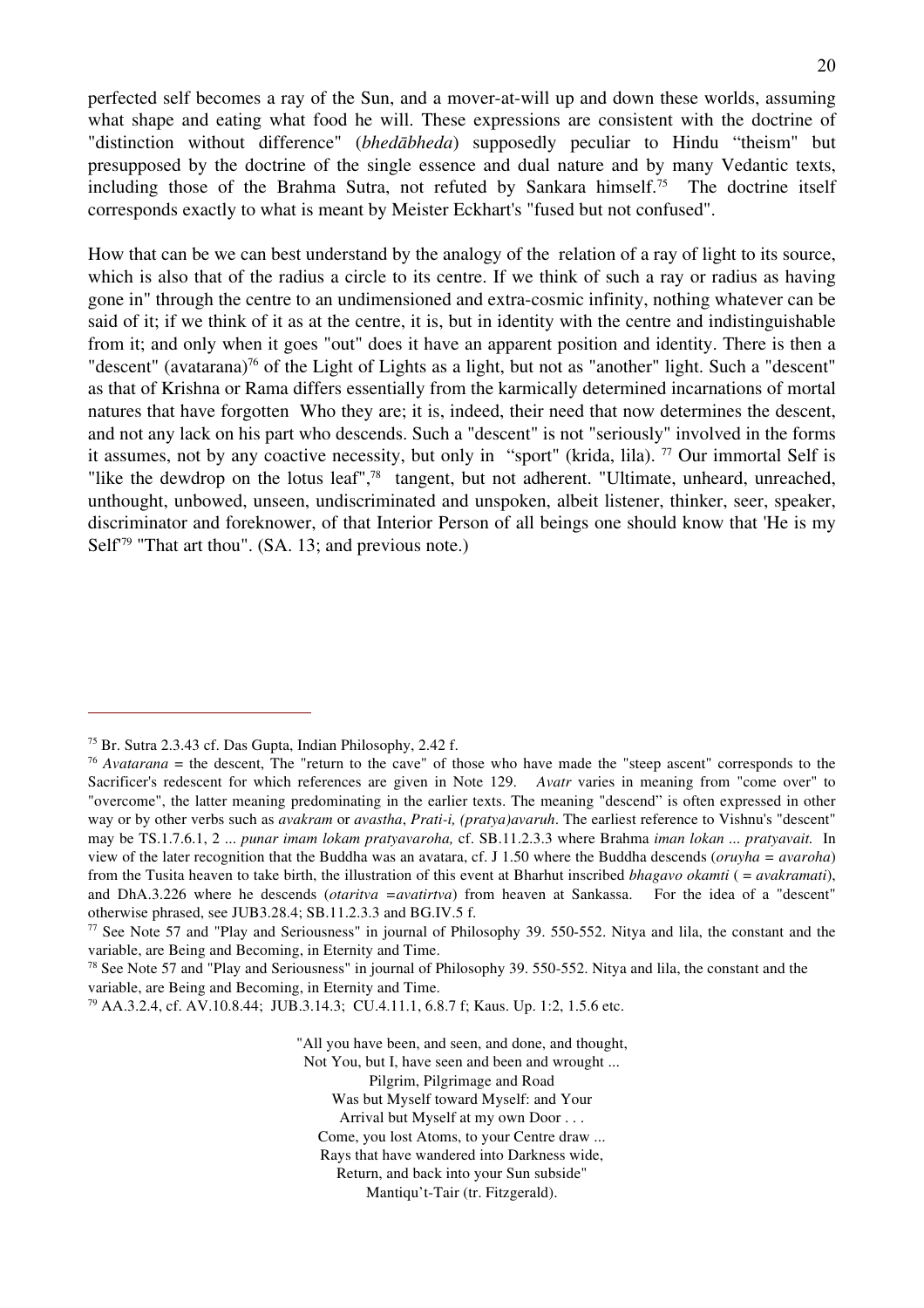

### INTRODUCTION

he more superficially one studies Buddhism, the more it seems to differ from the Brahmanism in which it originated; the more profound our study, the more difficult it becomes to distinguish Buddhism from Brahmanism, or to say in what respects, if any, The more superficially one studies Buddhism, the more it seems to differ from the Brahmanism in which it originated; the more profound our study, the more difficult it becomes to distinguish Buddhism from Brahmanism, or to propounded by an apparently historical founder, understood to have lived and taught in the sixth century B.C.E Beyond this there are only broad distinctions of emphasis. It is taken almost for granted that one must have abandoned the world if the Way is to be followed and the doctrine understood. The teaching is addressed either to Brahmans who are forthwith converted, or to the congregation of monastic Wanderers (*pravrajaka*) who have already entered on the Path; others of whom are already perfected Arhats, and become in their turn the teachers of other disciples. There is an ethical teaching for laymen also, with injunctions and prohibitions as to what one should or should not do, 80 but nothing that can be described as a "social reform" or as a protest against the caste system. The repeated distinction of the "true Brahman" from the mere Brahman by birth is one that had already been drawn again and again in the Brahmanical books.

If we can speak of the Buddha as a reformer at all it is only in the strictly etymological sense of the word: it is not to establish a new order but to restore an older form that the Buddha descended from heaven. Although his teaching is "all just so and infallible", 81 this is because he has fully penetrated the Eternal law (*akalika dharma*) 82 and personally verified all things in heaven or earth; 83 he describes as a vile heresy the view that he is teaching a "philosophy of his own", thought out by himself.<sup>84</sup> No true philosopher ever came to destroy, but only to fulfil the Law. "I have seen", the

<sup>80</sup> Vinaya, 1.235 and passim; D.1.52, 68 f.; S.3.208; A.1.62 (Gradual Sayings, p. 57, where Woodward's Footnote 2 is completely mistaken). The Buddha teaches that there is an ought-to-be-done (kiriya) and an ought-not-to-be-done (akiriya); these two words never refer to "the doctrine of Karma (retribution) and its opposite". Cf. HJAS 4.1939, p.119. That the Goal (as in Brahmanical doctrine) is one of liberation from good and evil both (see Notes 248, 249) is quite another matter; the doing of good and avoidance of evil are indispensible to Wayfaring. The view that there is no-oughtto-be-done (a-kiriya), however argued, is heretical: responsibility cannot be evaded either (1) by the argument of a fatal determination by the causal efficacy of past acts or (2) by making God (*issaro*) responsible or (3) by a denial of causality and postulation of chance; ignorance is the root of all evil, and it is upon what we do now that our welfare depends (A.1.173 f). Man is helpless only to the extent that he sees Self in what is not-Self; to the extent that he frees himself from the notion "This is I", his actions will be good and not evil; while for so long as he identifies himself with soul-and-body (saviññana-kaya) his actions will be "self"-ish.

<sup>81</sup> . D.3.135 *tath'eva hoti no aññatha*; A 2.23, D.3.133, Sn.357 *yatha vadi tatha kari* (cf. RV.4.33.6 *satyam urur nara eva hi cakruh*); hence Sn.430, Itiv.l22, tathavadin. In this sense *tathagato* can be applied to Buddha, Dhamma and Sangha, Sn.236-238.

<sup>82</sup> The Dhamma taught by the Buddha, beautiful from first to last, is both of present application (*samditthiko*) and timeless (akaliko), passim.

It follows that the same applies to the Buddha himself, who identifies himself with the Dhamma.

<sup>83</sup> D. 1.150 *sayam abhiñña sacchikatva*; D.3.135 *sabbam . . . abhisammbuddham;* Dh. 353 *sabbavidu'ham asmi.* 

<sup>&</sup>lt;sup>84</sup> M.1.68 f., the Buddha "roars the Lion's roar" and having recounted his super- natural powers, continues: "Now if anyone says of me, Gotama the Pilgrim, knower and seer as aforesaid, that my eminent Aryan gnosis and insight have no superhuman quality, and that I teach a Law that has been beaten out by reasoning (*takka-pariyahatam*) experimentally thought out and self-expressed (*sayam-patibhanam*), if he will recant, not repent (cittam pajahati) and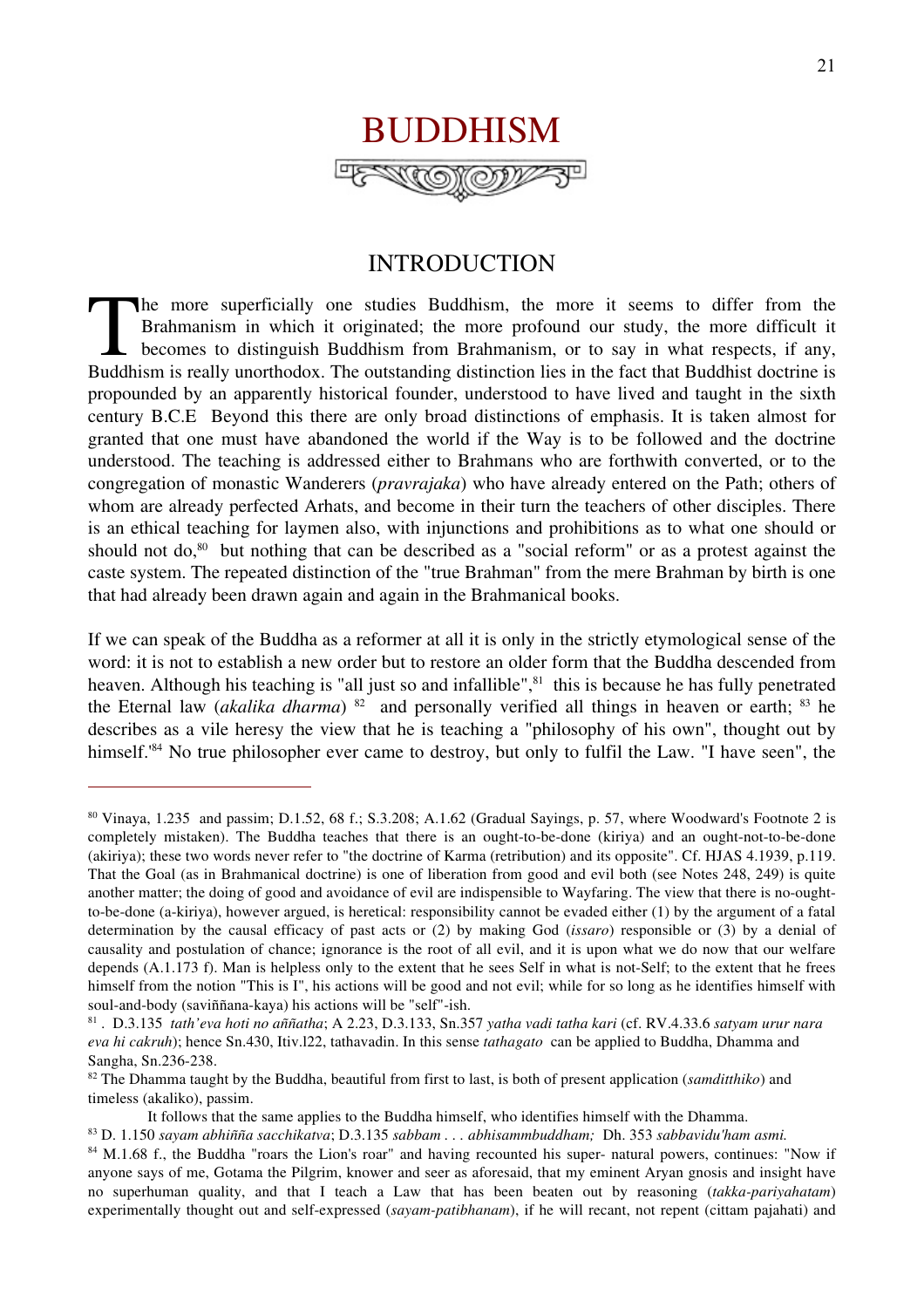Buddha says, "the ancient Way, the Old Road that was taken by the formerly All-Awakened, and that is the path I follow"; (S. 2;106) and since he elsewhere praises the Brahmans of old who remembered the Ancient Way that leads to Brahma, 85 there can be no doubt that the Buddha is alluding to "the ancient narrow path that stretches far away, whereby the contemplatives, knowers of Brahma, ascend, set free" (*vimuktah*), mentioned in verses that were already old when Yajñavalkya cites them in the earliest Upanishad. 86

On the other hand it is expressly stated that the Brahmans of today — although there are exceptions — have fallen from the graces that pertained to their pure and selfless ancestors.<sup>87</sup> It is from this point of view, and in connection with the fact that Buddha is born in an age when the royal caste is more than the priestly caste in honour, that we can best understand the reason of the promulgation of the Upanishads and Buddhism at one and the same time. These two closely related and concordant bodies of doctrine, both of "forest" origin, are not opposed to one another, but to a common enemy. The intention is clearly to restore the truths of an ancient doctrine. Not that the continuity of transmission in the lineages of the forest hermitages had ever been interrupted, but that the Brahmans at court and in the world, preoccupied with the outward forms of the ritual and perhaps too much concerned for their emoluments, had now become rather "Brahmans by birth" (*brahma*-*bandhu*) than Brahmans in the sense of the Upanishads and Buddhism, "knowers of Brahma" (*brahma-vit*). There can be little doubt that the profound doctrine of the Self had hitherto been taught only in disciplic succession (*guru*-*parampara*) to qualified disciples; there is plenty of evidence for this on the one hand in the Upanishads themselves<sup>88</sup> (the word itself implies "sitting close to" a teacher) and on the other hand in the fact that the Buddha often speaks of "holding nothing back". The net result of these conditions would be that those to whom the Buddha so often refers as the "uninstructed multitude" must have entertained those mistaken "soul theories" and beliefs in the reincarnation of a "personality" against which the Buddha fulminates untiringly.

 It may well be, too, that kings themselves, opposing their arrogant power to sacerdotal control, had ceased to choose their Brahman ministers wisely (SB.4.1.4.5). For that situation Indra himself, king of the Gods, "blinded by his own might" and misled by the Asuras, provides the archetype *in divinis.* (BD.7.54.) On the other hand, for the "awakening" of a royalty in the Buddha's case we have likewise in Indra the paradigm; for being admonished by the spiritual adviser to whom his allegiance is due, Indra "awakens himself" (*buddhva' cātmanam*) (BD.7.57), and praises himself,

abandon this view, falls into hell": "These profound truths (ye dhamma gambhira) which the Buddha teaches are inaccessible to reasoning (*atakkavacara*), he has verified them by his owa super-knowledge" (D.1.22); cf. KU.2.9 It is not by reasoning that that idea can be reached" (naisha tarkena matir apaneya). Mi1.217 f. explains that it is an "ancient Way that had been lost that the Buddha opens up again". The reference is to the *brahmacariya*, "walking with God" of RV.10.109.5, AV., Brahmanas, Upanisads and pali texts, passim. The "Lion's roar" is originally Brhaspati's, RV.10.67.9, i.e. Agni's.

<sup>85</sup> S.4.117; Sn.284. In *Ittivuttaka* 28, 29 those who follow this (ancient) Way taught by the Buddhas are called Mahātmas.

<sup>86</sup> BU.4.4.8. As Mrs. Rhys Davids has also pointed out, the Buddha is a critic of Brahmanism only in external matters; the "internal system of spiritual values" he "takes for granted" ("Relations between Early Buddhism and Brahmanism", IHQ., X,1934, p.282). In view of the current impression that the Buddha came to destroy, not to fulfil an older Law, we have emphasized throughout the uninterrupted continuity of Brahminical and Buddhist doctrine (e.g. in Note 299) Buddhist doctrine is original (yoniso manasikaro) indeed, but certainly not novel. 87 Sn.284 f (cf. RV.10.71.9); D 3.81, 82 and 94 f; exceptions, S.11.13; Sn.1082.

<sup>88</sup> E.g. MU.6.29 "This deepest mystery ….…. "I BU.6.3.12; BG. 4.3; 18.67. Yet the Upanishads were actually "published"; and just as the Buddha "holds nothing back", so we are told that "nothing whatever was omitted in what was told to Satyakama, a man who cannot prove his ancestry, but is called a Brahman because of his truth speaking (CU 4.4.9). There is no mote secrecy, and now whoever is a Comprehensor can properly be called a Brahman (SB.12.6.1.41).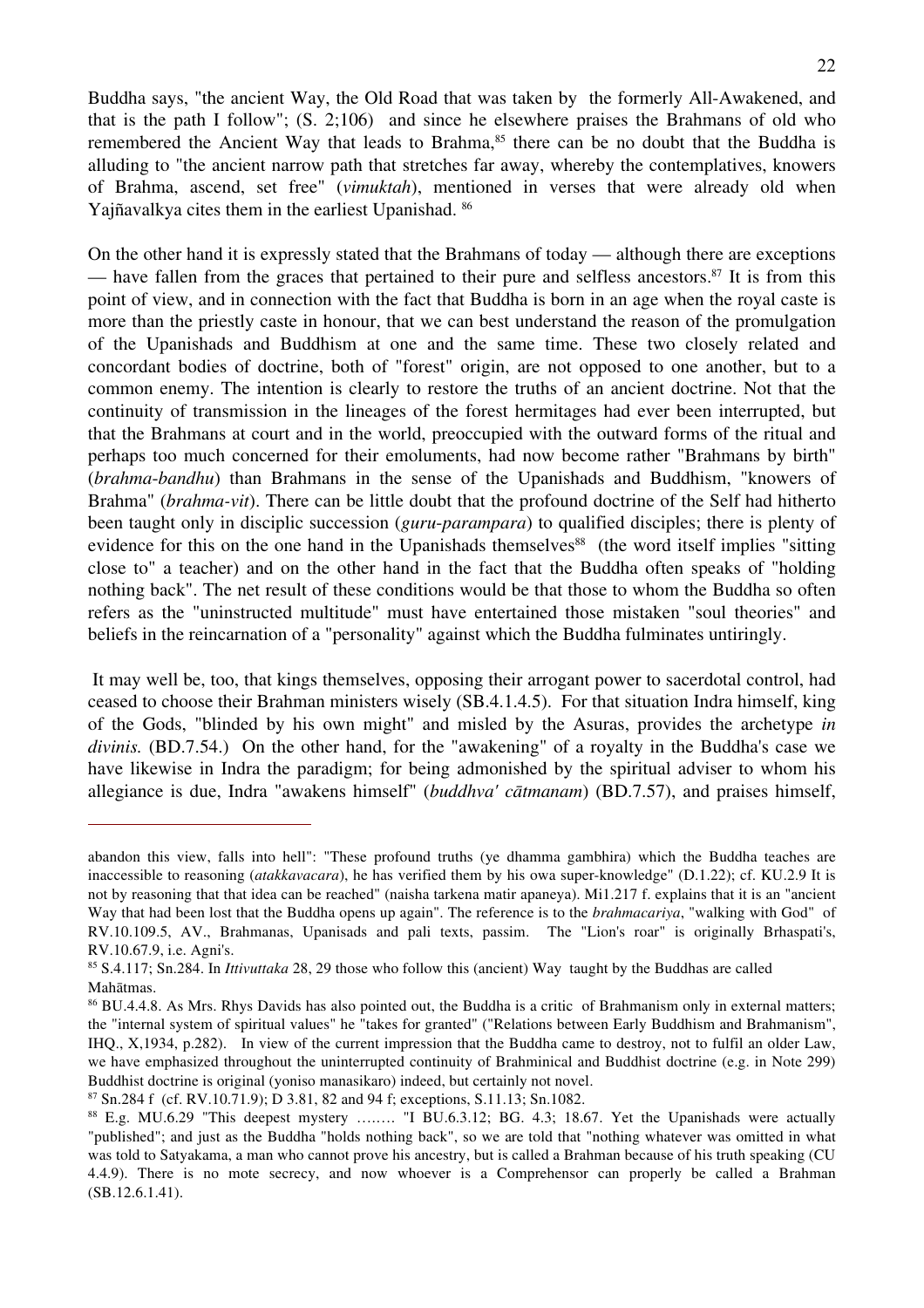the awakened Self, in lauds in which we find the words, which the Buddha might have used, "Never at any lime am I subject to Death" (*mrtyu = mara*) (RV.10.48.5). It will not be overlooked, too, that the Vedic Indra is more than once referred to as Arhat. And if it seems strange that the true doctrine should have been taught, in the Buddha's case, by a member of the royal caste, it is only the same situation that we sometimes meet with in the Upanishads themselves.<sup>89</sup> Was not Krishna also of royal blood, and yet a spiritual teacher What all this amounts to is this, that when the salt of the "established church" has lost its savour, it is rather from without than from within that its life will be renewed. The Scriptures in which the traditions of the Buddha's life and teachings are preserved fall into two classes, those of the Narrow Way (*Hinayana*) and those of the Broad Way (*Mahayana*). It is with the former, and on the whole older texts that we shall be chiefly concerned. The books pertaining to the "Narrow Way" are composed in Pali, a literary dialect closely related to Sanskrit. The Pali literature ranges in date from about the third century B.C.E to the sixth C.E. The Canon consists of what are called the "Three Baskets", respectively of monastic regimen (*Vinaya*), Discourse (*Sutra*) and Abstract Doctrine (*Abhidhamma*). We shall be chiefly concerned with the five classes of the "Discourse" literature in which are preserved what are taken to be the Buddha's actual words. Of the extra-canonical literature the most important of the early books are the Milinda-panha and the Visuddhi-magga. The great Jataka book, largely composed of ancient mythological materials recast in a popular form and retold as stories of the former births, is relatively late, but very instructive both for the Buddhist point of view and as a detailed picture of life in ancient India. All these books are provided with elaborate commentaries in what now would be called the "scholastic" manner. We shall take this literature as it stands; for we have no faith in the emendation of texts by modern scholars whose critical methods are mainly based on their dislike of monastic institutions and their own view of what the Buddha ought to have said. It is in fact surprising that such a body of doctrine as the Buddhist, with its profoundly other-worldly and even anti-social emphasis, and in the Buddha's own words "hard to be understood by you who are of different views, another tolerance, other tastes, other allegiance and other training",<sup>90</sup> can have become even as "popular" as it is in the modern Western environment. We should have supposed that modern minds would have found in Brahmanism, with its acceptance of life as a whole, a more congenial philosophy. We can only suppose that Buddhism has been so much admired mainly for what it is not. A well known modern writer on the subject has remarked that "Buddhism in its purity ignored the existence of a God; it denied the existence of a soul; it was not so much a religion as a code of ethics". 91 We can understand the appeal of this on the one hand to the rationalist and on the other to the sentimentalist. Unfortunately for these, all three statements are untrue, at least in the

<sup>89</sup> BU.6.2.8; CU.5.3-11; Kaus. Up.4.9 (where the situation is called "ab- normal", pratiloma).

<sup>90</sup> D 3.40 cf S. 1.136, D. 1.12

<sup>91</sup> "Winifred Stephens, *Legends of Indian Buddhism*, 1911, p. 7. Similarly M. V. Bhattacharya maintains that the Buddha taught that "there is no Self, or Atman" *Cultural Heritage of India*, p.259). Even in 1925 a Buddhist scholar could write "The soul . . . is described in the Upanishads as (a small creature in shape like a man ……..Buddhism repudiated all such theories" (PTS. Dictionary., s.v. attan). It would be its reasonable to say that Christianity is materialistic because it speaks of an "inner man". Few scholars would write in this manner today, but ridiculous as such statements may appear, (and it is as much an ignorance of Christian doctrine as it is of Brahmanism that is involved), they still survive in all popular accounts of "Buddhism". It is of course, true that the Buddha denied the existence of a "soul" or "self" in the narrow sense of the word but this is not what our writers mean to say, or are understood by their readers to say; what they mean to say is that the Buddha denied that immortal, unborn and Supreme Self of the Upanishads. And that is palpably false. For he frequently speaks of this Self or Spirit, and nowhere more clearly than in the repeated formula *na me so atta*, "That is not my Self", excluding body and the components of empirical consciousness, a statement to which the words of Sankara are peculiarly apposite, "Whenever we deny something unreal, it is with reference to something real" (Br. Sutra 3.2.22); as remarked by Mrs. Rhys Davids, "so,'this one', is used in the Suttras for utmost emphasis in questions of personal identity" (Minor Anthologies, I, p. 7, note 2). It was not for the Buddha, but for the *nastikas*, to deny this Self! And as to "ignoring God" (it is often pretended that Buddhism i!, "atheistic"), one might as well argue that Meister Eckhart "ignored God" in saying "niht, daz ist gote gelich, wande beide niht sind" (Pfeiffer, p.506) !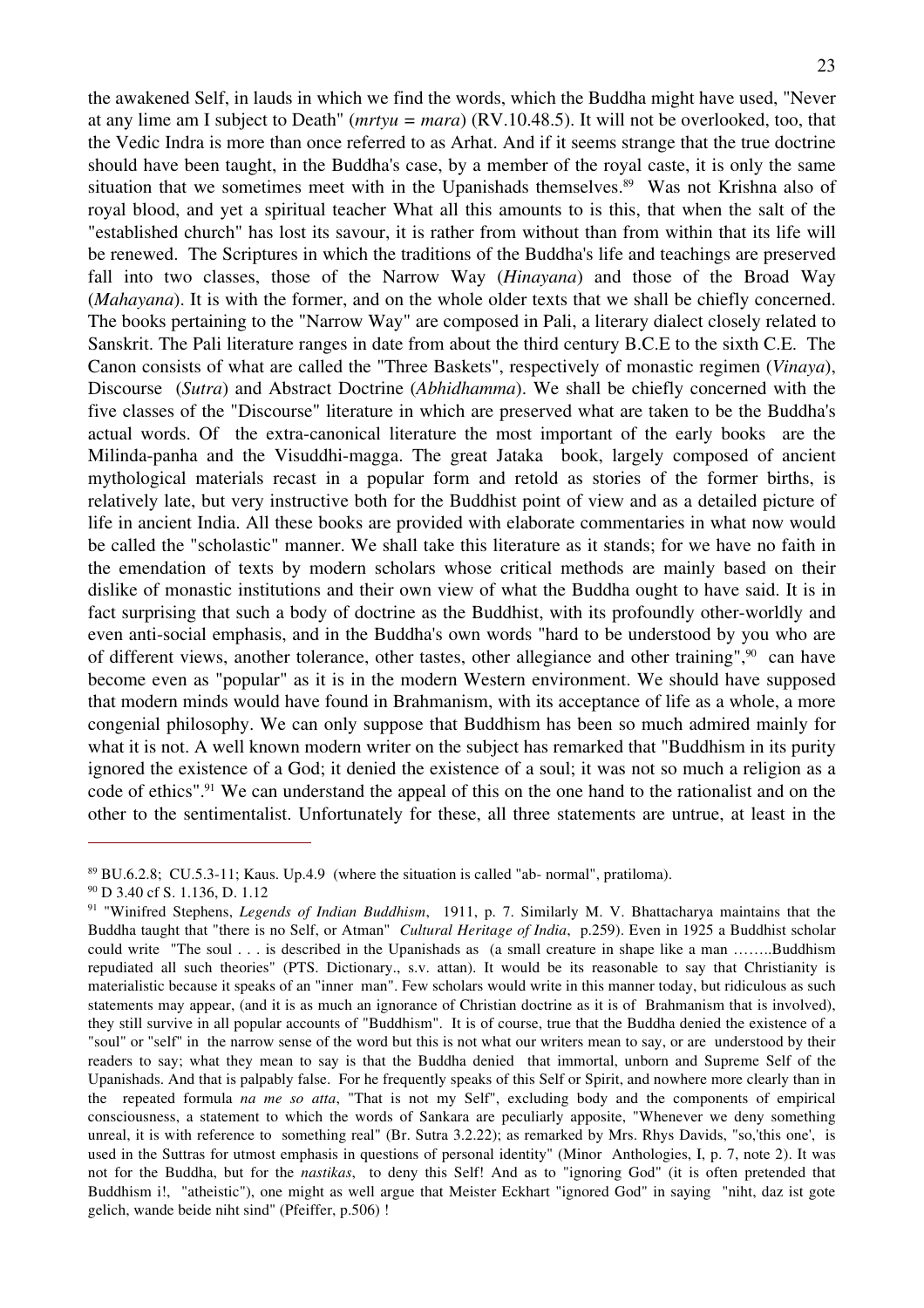sense in which they are meant. It is with another Buddhism than this that we are in sympathy and are able to agree; and that is the Buddhism of the texts as they stand.

Of the texts of the Broad Way, composed in Sanskrit, few if any antedate the beginning of the Christian era. Amongst the most important of them are the Maha-vastu, the Lalita Vistara, the Divya-avadana and the Saddharma Pundarika. The two main forms of Buddhism to which we have referred are often spoken of, rather loosely, as respectively Southern and Northern. It is the Southern school that now survives in Srilanka, Burma and Thailand. The two schools originally flourished together in Burma, Thailand, Cambodia, Java and Bali, side by side with a Hinduism with which they often combined. Buddhism of the Northern school passed over into Tibet, China and Japan, through the work of Indian teachers and native disciples who made translations from Sanskrit. In those days it was not considered that the mere knowledge of languages sufficed to make a man a "translator" in any serious sense of the words; no one would have undertaken to translate a text who had not studied it for long years at the feet of a traditional and authoritative exponent of its teachings, and much less would any one have thought himself qualified to translate a book in the teachings of which he did not believe. Few indeed are the translations of Indian books into European languages that can yet come up to the standards set for themselves by the Tibetan and Chinese Buddhists. <sup>92</sup>

 It may be observed that while Brahmanism was at one time widely diffused in the "Greater India" of South East Asia, it never crossed the northern frontiers of India proper; Brahmanism was not, like Buddhism, what might be called a missionary faith. Indian culture reached and profoundly influenced the Far East through Buddhism, which sometimes fused with and sometimes existed side by side with Taoism, Confucianism and Shinto. The greatest influence was exerted by the contemplative forms of Buddhism; what had been Dhyana in India became Cha'n in China and Zen in Japan. 93 We cannot, unfortunately, describe these forms of Buddhism here, but must affirm that although they often differ greatly in emphasis and detail from the Narrow Way, they represent anything but a degeneration of Buddhism; the Buddhisms of Tibet and the Far East are calculated to evoke our deepest sympathies, equally by their profundity of their doctrines and the poignant beauty of the literature and art in which these teachings are communicated. We have only to add that Buddhism had died out in India proper by the end of the  $12<sup>th</sup>$  century.

#### THE MYTH

n asking, What is Buddhism, we must begin, as before, with the Myth. This has now become the Founder's life of some eighty years, into which period the whole epic of the victory over death has not been condensed. But if we subtract from the pseudo-historical narrative all its In asking, What is Buddhism, we must begin, as before, with the Myth. This has now become the Founder's life of some eighty years, into which period the whole epic of the victory over death has not been condensed. But if w small indeed: and all that we can say is that while there may have lived an individual teacher who gave the ancient wisdom its peculiarly "Buddhist" colouring, his personality is completely overshadowed, as he must have wished it should be, 94 by the eternal substance (*akalika dharma*) with which he identified himself. In other words, "the Buddha is only anthropomorphic, not a

<sup>92</sup> See Marco Pallis, Peaks and Lamas, 1959, pp.79-81.

<sup>&</sup>lt;sup>93</sup> See the various books of T. Suzuki

<sup>94</sup> Dh.74 *mam'eva kata …………. iti balassa sankappo*, "I did it', an infantile idea", Cf. Note 163.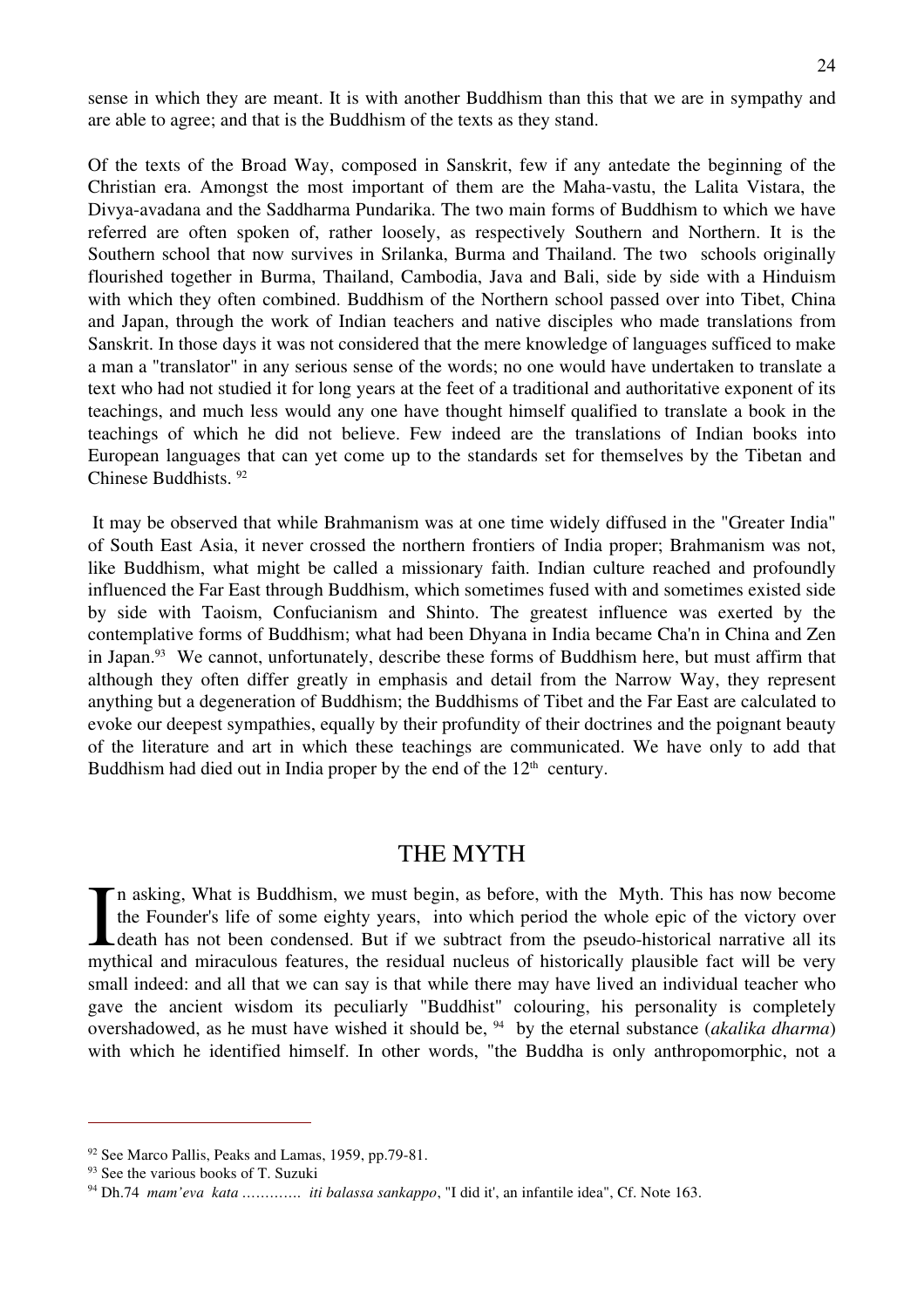man".<sup>95</sup> It is true that a majority of modern scholars, euhemerist by temperament and training, suppose that this was not Man, but a man, subsequently deified; we take the contrary view, implied by the texts, that the Buddha is a solar deity descended from heaven to save both men and Gods from all the ill that is denoted by the word "mortality", the view that his birth and awakening are coeval with time. 96

Before proceeding to the narrative we must explain how a distinction is made between the epithets Bodhisattva and Buddha. The Bodhisattva is an "awakening being", or one of "wakeful nature' the Buddha is "awake" or "The Wake". The Bodhisattva is, dogmatically, an originally mortal being, qualifying by the making-become of transcendental virtues and insights for the "total awakening" of a Buddha. Gautama Siddhartha, the "historical Buddha", is thus himself a Bodhisattva until the moment of his "all-awakening". It is, furthermore assumed that a Buddha is born in every successive aeon, and that Gautama Siddhartha was the seventh in such a series of prophetic incarnations, and that he will be followed by Maitreya, now a Bodhisattva in heaven. There are other Bodhisattvas, notably Avalokitesvara, who are virtually Buddhas, but are vowed never actually to enter into their Buddhahood until the last blade of grass has been first redeemed.

Previous to his last birth on earth, the Bodhisattva is resident in the Tushita heaven; and there being urged by the Gods to release the universe from its sorrows, he considers and decides upon the time and place of his birth and the family and mother of whom he will be born. A Buddha must be born of either a priestly or the royal caste, whichever is predominant at the time; and the royal caste being now predominant, he chooses to be born of Maha Maya, the queen of king Suddhodana of the Sakya clan, at his capital city of Kapilavastu in the Middle Country; and that is to say, whatever else it may mean, in the "Middle Country" of the Ganges Valley. The Annunciation takes the form of "Maha Maya's dream", in which she sees a glorious white elephant descending from the skies to enter her womb. The king's interpreters of dreams explain that she has conceived a son who may be either a Universal Emperor or a Buddha. Both of these possibilities are actually realised in the spiritual sense, for while it is true that the Buddha's kingdom was not of this world, it is both as Teacher and as Lord of the universe that he "turns the wheel."

The child is visible in the mother's womb. When the time comes, Maha Maya sets out to visit her parents at Devahrada; on her way she pauses at the Lumbini Park, and feeling that her time has come, she stretches out her hand to support herself by the branch of a tree, which bends down of its own accord. Standing thus, she gives painless birth to the child. The child is born from her side. It is not explicit, but can be presumed that the birth was "virgin" in any case it is interesting that the story was already known to Hieronymus who mentions it in a discussion of Virginity and in connection with the miraculous births of Plato and Christ. The child is received by the Guardian Deities of the Four Quarters. He steps down onto the ground, takes seven strides, and proclaims himself the "Foremost in the World". The whole universe is transfigured and rejoices in light. On the same day are born the "seven connatural ones", amongst whom are the Bodhisattva's future wife, his horse, and the disciple Ananda. These things take place, not uniquely, but "normally", that is to say that such is the course of events whenever a Buddha is born.

<sup>95</sup> Kern, Manual of Indian Buddhism, p.65. Cf. A.2.38,39 where the Buddha says that he has destroyed all the causes by which he might become a God or a man, etc. and being uncontaminated by the world, "Therefore I am Buddha (tasma buddho'smi).<br><sup>96</sup> Saddharma Pundarika, 15.1, in reply to the bewilderment of his audience, who cannot understand the Buddha's claim

to have been the teacher of countless Bodhi- Sattvas in bygone aeons. In just the same way Arjuna is bewildered by Krishna's eternal birth (BG.4.4),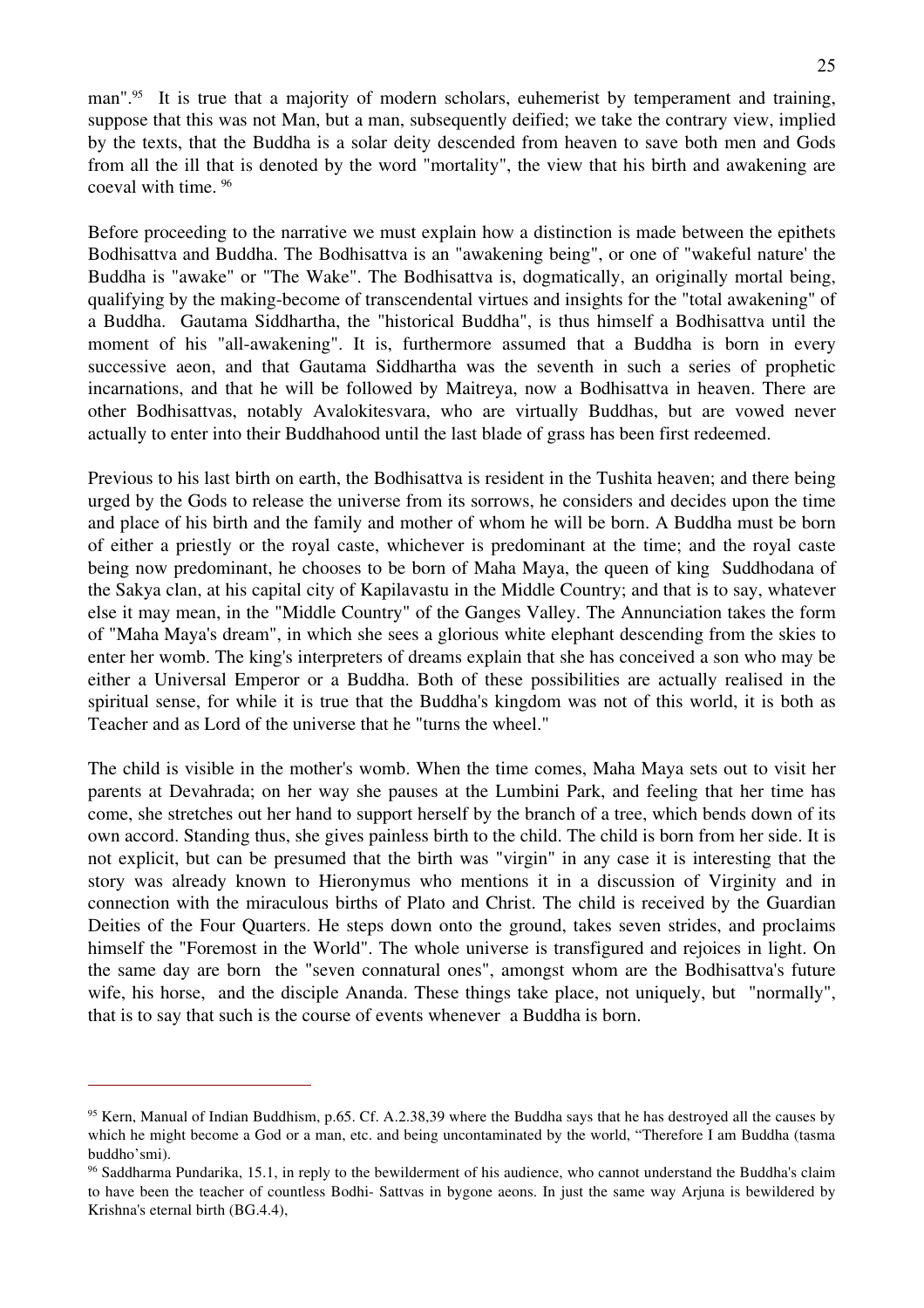Maha Maya's dormition takes place a week after the child is born, and her sister Prajapati, and cowife of Suddhodana, takes her place. The child is taken back to Kapilavastu, and shown to the father; he is recognized and worshipped by the Brahman soothsayers, who announce that he will be Emperor or Buddha, at the age of thirty five. The child is presented in the temple, where the tutelary deity of the Sakyas bows down to him. Suddhodana, desiring that his son may be an Emperor and not a Buddha, and learning that he will abandon the world only after he has seen an old man, a sick man, a corpse and a monk, brings him up in luxurious seclusion, ignorant of the very existence of suffering and death. The first miracle takes place on a day when the king, in accordance with custom, is taking part in the First Ploughing of the year; the child is laid in the shadow of a tree, which does not move although the shadows of other trees move naturally with the sun; in other words, the sun remains overhead. The child at school learns with super natural facility. At the age of sixteen, by victory in an archery contest, in which his arrow pierces seven trees, he obtains his cousin Yasodhara as wife; she becomes the mother of a boy, Rahula.

In the meantime, on four successive days, while driving through the city to the pleasure park, the Bodhisattva has seen the four signs; for although all such sights have been banned from the city by royal edict, the Gods assume the forms of the old man, sick man, corpse and monk, and the Prince is made acquainted with age, illness, death and the serenity of a man who has risen above these vicissitudes of existence. He goes to his father and announces his intention of leaving the world and becoming a monk, in order to find out the way of escape from subjection to this mortality. The father cannot dissuade him, but keeps the palace gates closed. That night the Bodhisattva takes silent leave of his wife and child and calling for his horse, departs by the palace gate, miraculously opened for him by the Gods; he is accompanied only by his charioteer.

Now Mara, Death, the Evil, offers him the empire of the whole world if he will return; failing in this temptation, he follows the Bodhisattva, to find another opportunity. Reaching the deep forests, the Bodhisattva cuts off his royal turban and long hair, unbecoming a pilgrim, and these are elevated by the Gods and enshrined in heaven. They provide him with a pilgrim's garments. He sends his charioteer back to the city with his horse; the latter dies of a broken heart.

The Bodhisattva now studies with Brahman teachers and practises extreme mortifications. He finds five disciples, all of whom leave him when he abandons these ineffectual fastings. In the meantime Sujata, the daughter of a farmer, who has been making offerings to the spirit of a banyan tree, now brings her gift of milk-rice, into which the Gods have infused ambrosia; she finds the Bodhisattva seated beneath the tree, and gives him the rice in a golden bowl, and a golden ewer of water. She receives his blessings. He then goes down to the river to bathe, after which he eats the food, which is to last him for seven weeks. He casts the bowl into the river, and from the significant fact it floats upstream learns that he will succeed that very day. He returns to the Tree of the Awakening. At the same time Indra (the Dragon slayer, with Agni, of our former lecture, and the type of the sacrificer in divinity) assumes the shape of a grass-cutter and offers to the Bodhisattva the eight bundles of grass that are used in sacrificial ritual. The Bodhisattva circumambulates the tree, and finally standing facing East finds that the circles of the world about him stand fast. He spreads the strew, and there rises up a throne or altar at the foot of the tree; he takes his seat thereon, determined never to rise again until he has attained the knowledge of the causation and cure of the evil of mortality. It is there, at the navel of the earth, and at the foot of the tree of life, that all former Buddhas have awakened.

Now Mara appears again and lays claim to the throne. The Bodhisattva touches the Earth, calling her to witness to the virtues by right of which he takes it; and she appears and gives witness. Mara,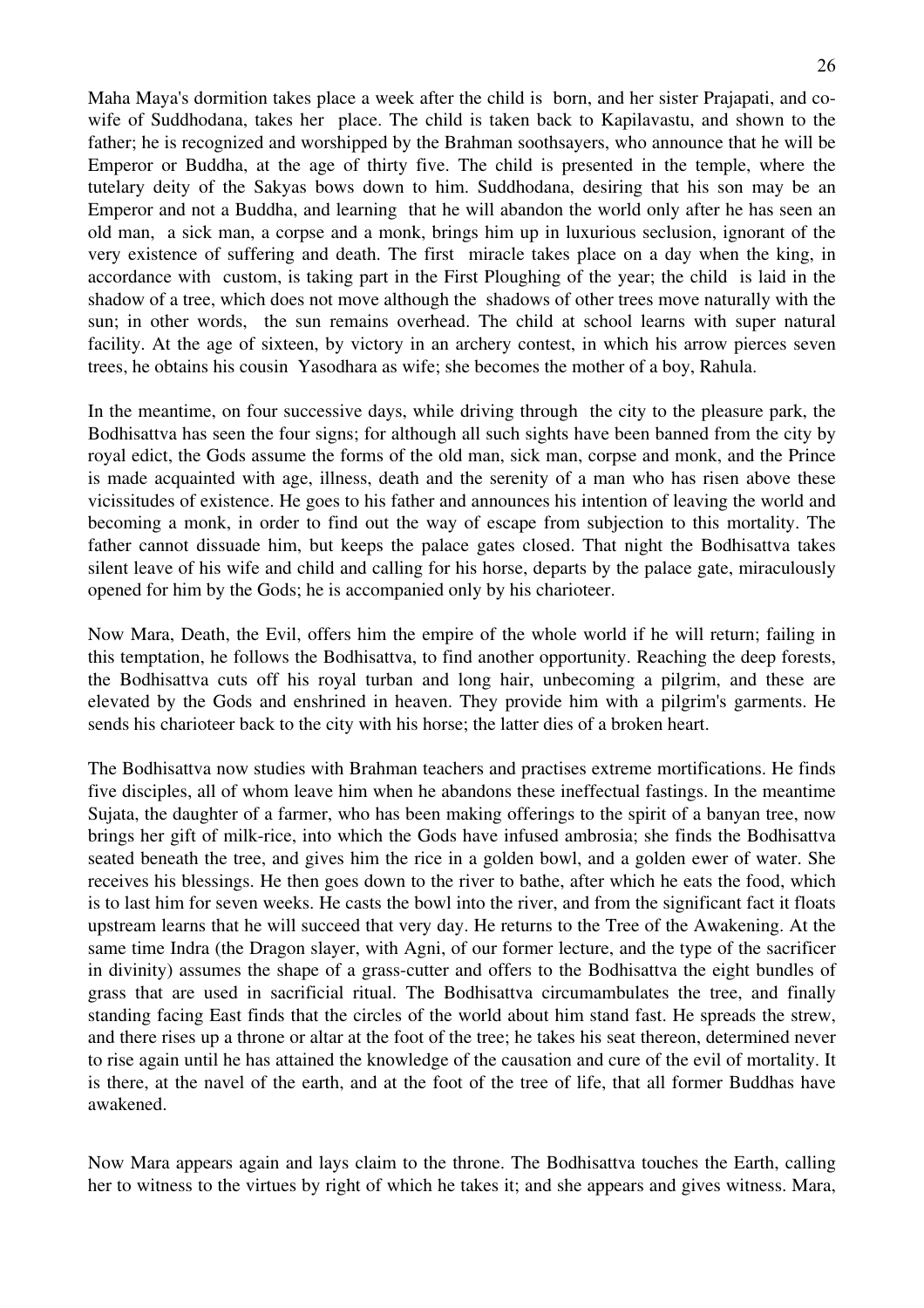assisted by his demon army, now assaults the Bodhisattva with fire and darkness, and with showers of burning sand and ashes; but all his weapons fall harmlessly at the Bodhisattva's feet. At the first sight of Mara the Gods have fled, leaving the Bodhisattva all alone, but for the powers of the soul, his retainers; now Mara gives up the contest and the Gods return.

 It is now nightfall. In the course of the night the Bodhisattva passes through all the stages of realisation until at dawn, having perfectly grasped the cycle of "Causal Origination" (pratitya samutpada) he becomes wholly awakened, and is a Buddha. The whole universe is transfigured and rejoices. The Buddha breaks into his famous song of victory:

> Seeking the builder of the house I have run my course in the vortex Of countless births, never escaping the hobble (of death) ; Ill is repeated birth after birth ! Householder, art seen! Never again shalt thou build me a house All of thy rigging is broken, The peak of the roof is shattered Its aggregations passed away, Mind has reached the destruction of cravings.

The Buddha remains for seven weeks within the circle of the Tree of the Awakening, enjoying the gladness of release. Of the events of these weeks two are significant, first the temptation by the daughters of Mara, who attempt to win gain by their charms what their father could not gain by his power: and secondly the hesitation to teach; the Buddha hesitates to put in motion the Wheel of the Law, thinking that it will not be understood and that this will be the occasion of needless anguish to himself; the Gods exclaim at this, "The world is lost", and led by Brahma persuade the Buddha that some are ripe for understanding. The Buddha, accordingly, sets out for Benares and there in the "First Preaching" sets the Wheel of the Law in motion, and in the second preaches that there is no individual constant underlying the forms of our consciousness. In other words, in the doctrine of the un-self-ish-ness (*anatmya*) of all physical and mental operations he dismisses the popular *Cogito ergo sum* as a crude delusion and the root of all evil. By these sermons he converts the five disciples who had formerly deserted him; and there are now five Arhats, that is to say five "despirated" (*nirvata*) beings in the world.

From Benares the Buddha went on to Uruvela, near the modern Bodhgaya, and finds on the way a party of thirty young men picnicking, with their wives. One of them had no wife, and had brought a woman with him, who had just stolen their belongings and run away. All the young men ask the Buddha whether he has seen such a woman. The Buddha replies, "What now, young men, do you think! Which were the better for you, to go tracking the woman, or to go tracking the Self?" (ātmanam gavis). 183 They reply that it were better to seek the Self, and are converted. Here for the first time we meet with the Buddha's doctrine of a real Self. At Uruvela he reaches the hermitage of a community of Brahmanical Fire-worshippers, and wishes to spend the night in their fire temple. They warn him that it is the haunt of a fierce Dragon that may hurt him. The Buddha thinks not, and retires for the night, seating himself cross-legged and vigilant. The Dragon is infuriated. The Buddha will not destroy it, but will overcome it; assuming his own fiery form, and becoming a "human Dragon", he fights fire with fire, and in the morning appears with the tamed Dragon in his alms-howl. 184 Upon another day the fire-worshippers are unable to split their wood, or light or extinguish their fires until the Buddha permits it. In the end the Brahmans abandon their Burnt-offerings (*agnihotra*) and become disciples of the Buddha. In this connection we must cite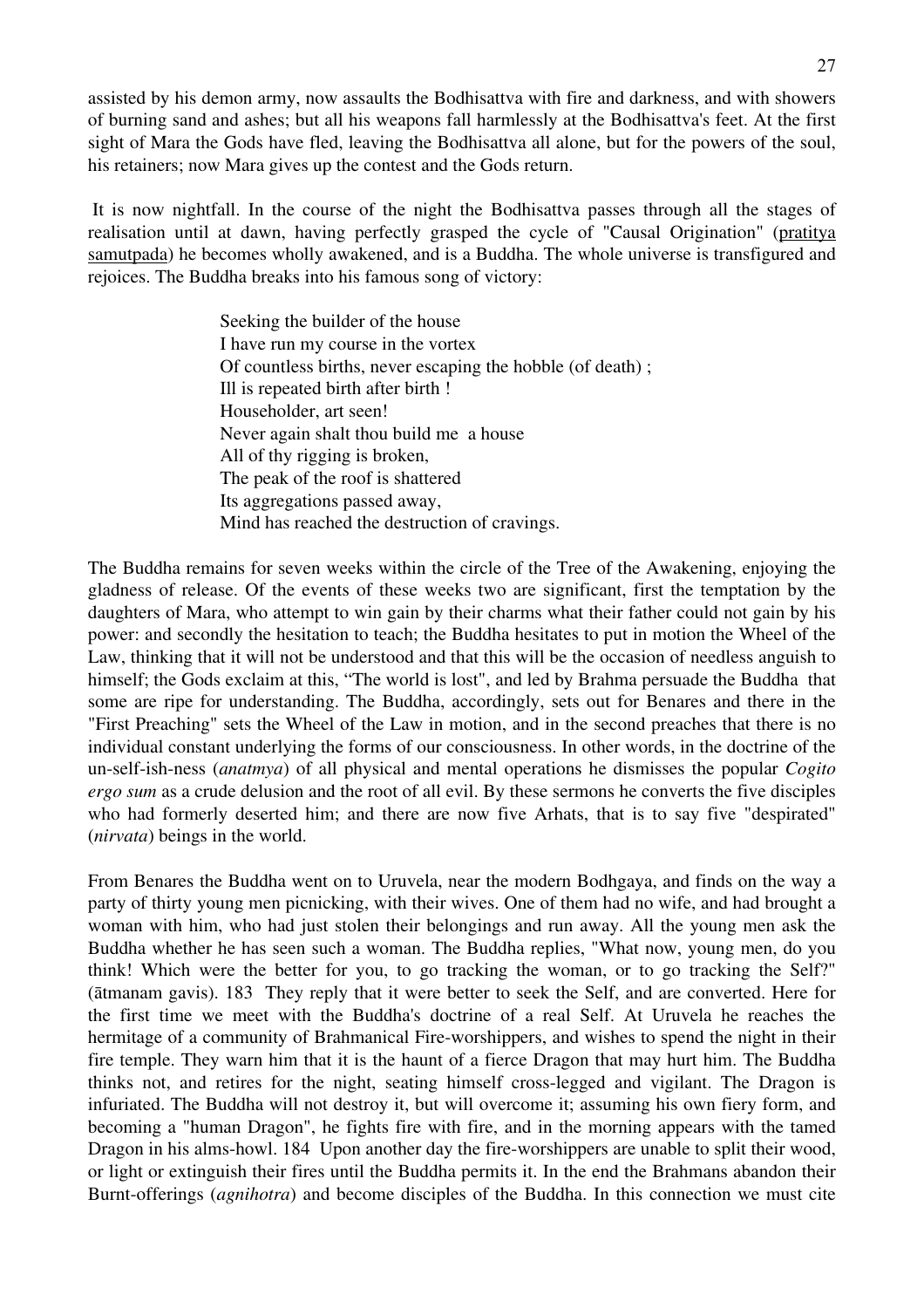the instance of another Brahman fire-worshipper, to whom in the course of their dialogue the Buddha says,

> I pile no wood for fires or altars; I kindle a flame within me, .. My heart the hearth, the flame the dompted self.  $97$

We perceive that the Buddha is here simply carrying on the teaching of the Brahmanical Aranyaka in which, as remarked by Keith, "the internal Agnihotra is minutely described as a substitute for the formal sacrifice". 98

Time will not permit us to relate in detail the later events of the Buddha's life. He gradually builds up a large following of monastic wanderers like himself; somewhat against his will women were also allowed to be ordained as nuns; and by the end of his life there had developed an organised body of monks and nuns, many of whom lived in monasteries or nunneries, which had been donated to the community by pious laymen. The Buddha's life was spent in the care of the monastic community, and in preaching, either to assemblies of monks or to audiences of Brahmans, in disputations with whom he is invariably successful; he also performs many miracles. At last he announces his imminent death. When Ananda protests, he reminds him that while there will be those who are still addicted to mundane ways of thinking and will weep and roll in anguish, crying out "Too soon will the Eye in the World pass away", there will be others, calm and self-possessed, who will reflect that all component things are impermanent, and that whatever has been born contains within itself the inherent necessity of dissolution: "Those will honour my memory truly, who live in accordance with the Way I have taught." When a believer comes to visit him, before he dies, the Buddha says, "What good will it do you to see this unclean body! He who sees the Law sees me, he who sees me, sees the Law" (*dharma*). (S 3;120) In announcing his forthcoming decease, the Buddha leaves this message, "Be such as have the Self (ātman) as your lamp, Self as only refuge, the Law as lamp and only refuge". 99

He explains that what this means in practise is a life of incessant recollectedness (*smrti*) 100. The Buddhist emphasis on mindfulness can hardly be exaggerated; nothing is to be done absent-

 $\overline{\phantom{a}}$   $\overline{\phantom{a}}$   $\overline{\phantom{a}}$   $\overline{\phantom{a}}$   $\overline{\phantom{a}}$   $\overline{\phantom{a}}$   $\overline{\phantom{a}}$   $\overline{\phantom{a}}$   $\overline{\phantom{a}}$   $\overline{\phantom{a}}$   $\overline{\phantom{a}}$   $\overline{\phantom{a}}$   $\overline{\phantom{a}}$   $\overline{\phantom{a}}$   $\overline{\phantom{a}}$   $\overline{\phantom{a}}$   $\overline{\phantom{a}}$   $\overline{\phantom{a}}$   $\overline{\$ 

<sup>100</sup> On sati (smrti) as "watching one's step", DI. 70; SBB. 3.233 etc. Thus an inadvertent sin is worse than a deliberate sin (Mil.84, cf. 1S8). But like the Brahmanical *smrti* the Buddhist *sati* means more than this mere mindfulness, the

 $97$ Vin.1.25 (Mahavagg 1.15). Cf. the similar story of Mogallana's conflict with the Dragon Rastrapala, Vis.399 f.

<sup>&</sup>lt;sup>98</sup> Cf. Keith, Aitareya Aranyaka 1908, p.11 One must assume that it is in ignorance of the Brahmanical literature that Mrs. Rhys Davids funds something novel in the Buddha's Internal Agnihotra (Gottama the Man, p.97). In just the same way I. B. Horner (Early Buddhist Theory of Man Perfectcd, Ch.2, esp. p.53) can discuss the history of the word arahat at great length without mentioning that in RV.10.63.4 we are told that the Gods (who, in their plurality, had never been thought of as originally immortal) "by their worth (arhana) attained their immortality" And in the same way the PTS. Pali Dictionary knows of arahant "before Buddhism" only as an "honorific title of high officials". Buddhist exegesis by scholars who do not know their Vedas is never quite reliable. 186a S.3.120

<sup>99</sup> D.2.101 *"attadipa viharatha atta-sarana … dhamma-dipa dhamma-sarana"* Cf. Sn. 501 *ye atta-dipa vicaranti loke akimcana sabbadhi vipamutta:* Dh. 146, 232 *andhakarena onaddhapadipam na gavessatha … so karohi dipam attano.*  The admonition "Make the Self your refuge" (kareyya saranattano, S.3.143) enjoins what the Buddha himself has done, who says "I have made the Self my refuge" (katam me saranam attano, D.2.120); for, indeed, "as he teaches, so he does" (yatha vadi, tatha kari A.2.23, 3.135, Sn 357) which *tatha* is often made the basis of the epithet "Tathagata".

The Buddhist "lamp" texts correspond to Svet. U. 2;15 "When the bridled man by means of his own Selfsuchness, as if by the light of a lamp (atma- tattvena .... dipopamena), perceives the Brahma-suchness, unborn, steadfast, clean of all other suchnesses, then knowing God he is liberated from all ills". The Self (ātman) is our light when all other lights have gone out (BU.4.3.6).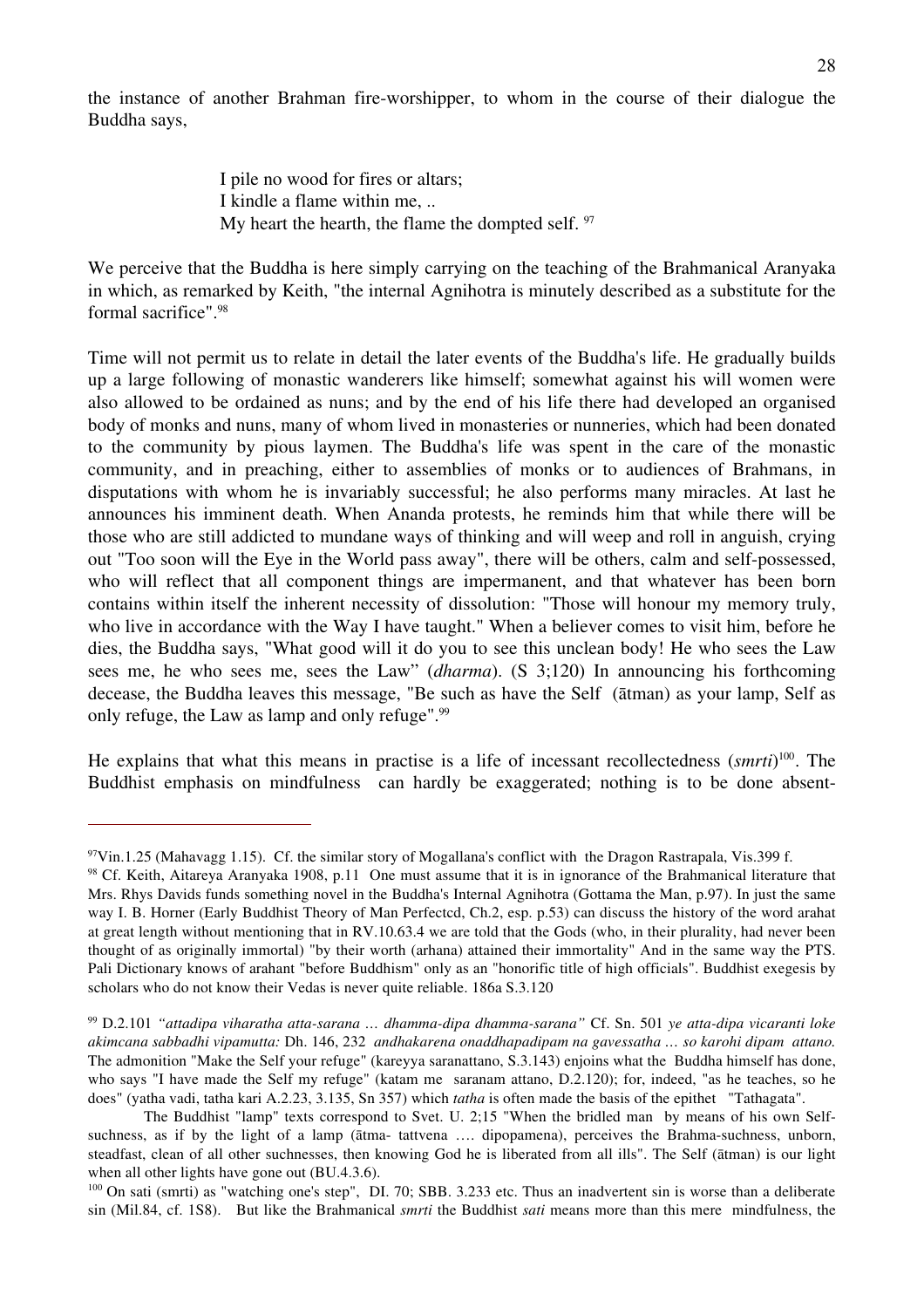mindedly; or with respect to which one could say "I did not mean to do it"; an inadvertent sin is worse than a deliberate sin. That means, that one must not simply "behave", instinctively; or as Plato expresses it, "Do nothing but in accordance with the leading of the immanent Principle, nothing against the common Law that rules the whole body, never yielding to the pulls of the affections, whether for good or evil; and this is what 'Self-mastery' means". At the same time it must not be overlooked that behind this ethical application of mindfulness to conduct there lies a metaphysical doctrine; for Buddhism, like the Upanishads, regards all recognition not as an acquisition of new facts but as the recovery of a latent and ultimately limited omniscience; as in the Platonic doctrine, where all teaching and experience are to be thought of simply as reminders of what was already known but had been forgotten.

Plato, again, continually reminds us that there are two in us, and that of these two souls or selves the immortal is our "real Self". This distinction of an immortal spirit from the mortal soul, which we have already recognized in Brahmanism, is in fact the fundamental doctrine of the *Philosophia Perennis* wherever we find it. The spirit returns to God who gave it when the dust returns to the dust. "Whither I go, ye cannot follow me now . . . If any man would follow me, let him deny himself".

### THE DOCTRINE

n the Buddha's question cited above, "Were it not better if ye sought the Self?" the contrast of the plural verb with its singular object is precise. It is the One that the many are to find. Let us consider some of the many other Buddhist contexts in which our selves, respectively composite In the Buddha's question cited above, "Were it not better if ye sought the Self?" the contrast of the plural verb with its singular object is precise. It is the One that the many are to find. Let us consider some of the ma Brahmanical books, "By which self (*Kena ātmana*)" 101 does one attain the Brahma-world?" The answer is given in another passage, where the usual formula descriptive of the Arhat's attainment concludes "with the Self that is Brahma-become" (*brahma-bhūtena ātmana*); just as in the Upanishad "It is as Brahma that he returns to Brahma". <sup>102</sup> From that world there is no returning (*punar āvartana*) by any necessity of rebirth. 103 Other passages distinguish the Great Self (*mahātman*) from the little self (alpātman), or Fair Self (*kalyanātman*) from foul (*papātman*); the former is the latter's judge. 104 "The Self is the Lord of the self, and its goal". 105 In the saying "For

padasaññam of J.6.252. Recollection is practised with a view to omniscience or super-gnosis (abhiñña, pajanana). The fullest account is given in Vis.407 f. In Mil.77-79, this is a matter either of intuitive, spontaneous and unaided supergnosis or occasioned (katumika=krtrima); in the latter case we are merely reminded by external signs of what we already know potentially. Comparing this with Pras.Up.4.5, CU.7.13; 7.26.1 and MU.6.7 ("The Self knows everything"), and taking account of the epithet Jatavedas=Pali jatissaro, it appears that the Indian doctrine of Memory coincides with the Platonic doctrine in Mene 81.

<sup>101</sup> Sn.508 *Ko sujjhati muccati …….. ken'attana gacchati brahmalokam?* It is characteristic of Lord Chalmers' attenuations that he renders *ken'attana* only as "Whereby!" In the same way the PTS.Dictionary carefully omits the positive references s.v. *atta* and ignores *mahatta*. Mrs Rhys Davids has discussed *mahatta* = *mahātma* (e.g. Review of Religion V1.22f), but ignores the nature of the *mahiman* on which the epithet depends.

<sup>102</sup> 196. A.II.211 *brahma-bhūtena attana viharati;* Like BU.IV.4.6 brahmaiva san brahmapyeti. Cf. Sn.508 bhagava hi me sakkhi brahma'jja dittho (not, as in Lord Chalmer's version "Brahmaa", but Brahma); sakkhi as in BU.3.4.2 sakṣad aporaksad brahma).

<sup>103</sup> DA.1.313 *tato brahma-lokā pa¢isandhi-vasena na āvattana-dhamo*, expanding D.1.156 *anāvati-dhammo*; as in BU.6.2.15 te teşu brahma-lokeşu ... vasanti, teşā<sup>o</sup> na punarāvŗttih CU.4.15.6 imam mānavam-āvartam nāvartante CU.8.15. The only condition superior to this is that of the attainment of the last end here and now, rather than post mortem.

<sup>104</sup> A.1.57, 58, 149, 249; 5.88; Sn.778, 913, cf. Manu 10.230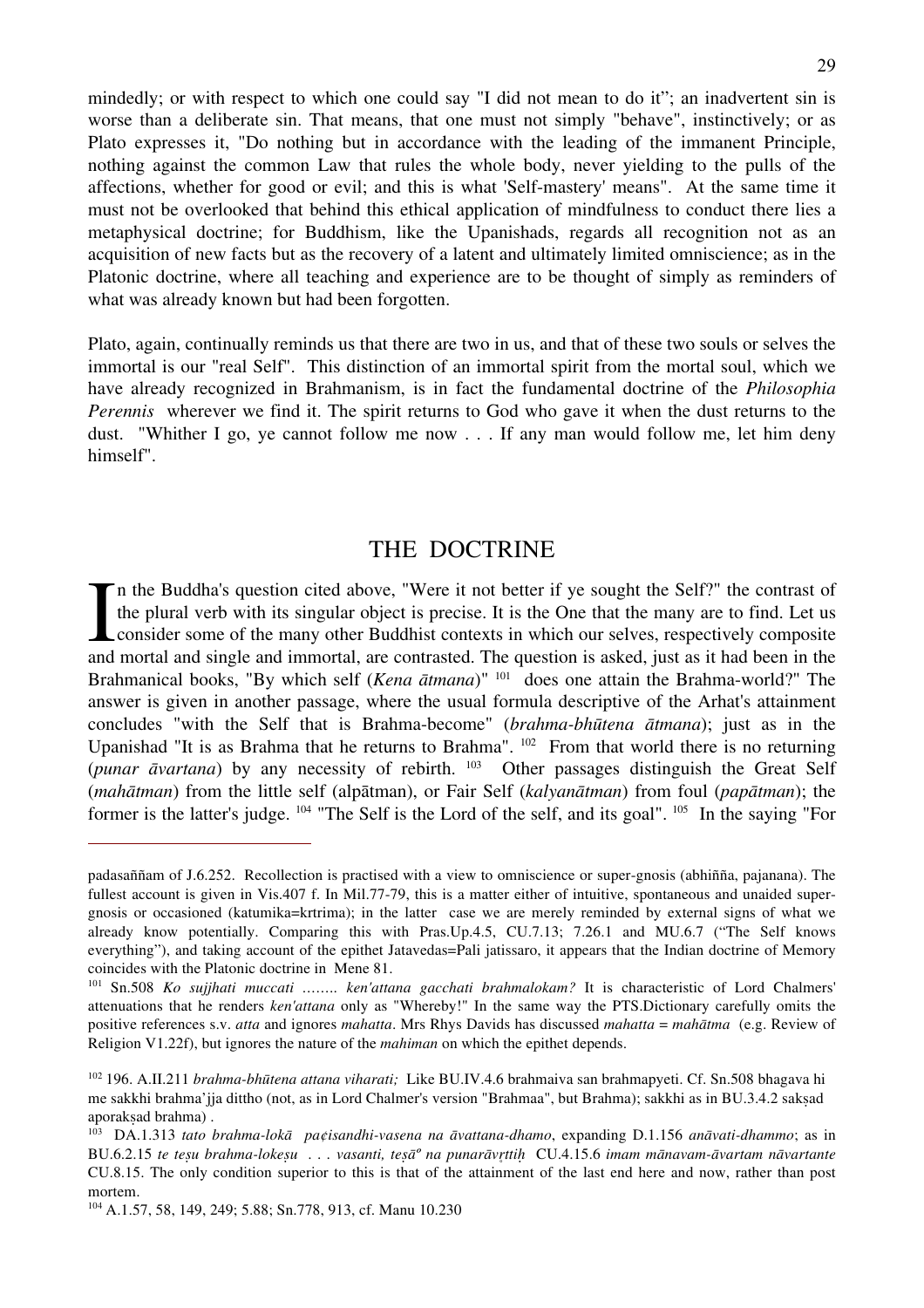one who has attained, there is naught dearer than Self"106 we recognize the doctrine of the Upanishads that the "Self alone is truly dear" (BU.1.4.8; 2.4, 4.5.) the Hermetic "Love thy Self", and the Christian doctrine that "A man, out of charity, ought to love himself more than he loves any other person", i.e. that Self for whose sake he must deny himself.

In the Brahmanical doctrine, our immortal, impassible, beatific inner Self and Person, one and the same in all beings, is the immanent Brahma, God within you.<sup>107</sup> He does not come from anywhere nor become anyone. 108 "That" is; but nothing else that is true can be said of it: "Thou canst not know the maker-to-know what is known, who is your Self in all things". (BU.3.4.2; cf. 2.4.14, 4.5.15 AA.3.2.4.) Just as God himself does not know what he is, because he is not any what. The Buddhist doctrine proceeds in the same way, by elimination. Our own constitution and that of the world is repeatedly analysed, and as each one of the five physical and mental factors of the transient personality with which the "untaught manyfolk" identify "themselves" is listed, the pronouncement follows, "That is not my self" (na me so ātma). You will observe that amongst these childish mentalities who identify themselves with their accidents, the Buddha would have included Descartes, with his *Cogito ergo sum.*

There is, in fact, no more an individual than there is a world soul. What we call our "consciousness" is nothing but a process; its content changes from day to day and is just as much causally determined as is the content of the body. (S.2.13; 3.165 etc) Our personality is constantly being destroyed and renewed; <sup>109</sup> there is neither self nor anything of the nature of self in the world; and all this applies to all beings, or rather becomings, whether of men or Gods, now and hereafter. Just as it expressed by Plutarch, "Nobody remains one person, nor is one person . . . Out senses, through ignorance of reality, false tell us that what appears to be, actually ' The old Brahmanical (and Platonic) symbol of the chariot is made use of; the chariot, with all its appurtenances, corresponds to what we call our self; there was no chariot before its parts were put together, and will be none when they fail to pieces; there is no "chariot" apart from its parts; "chariot" is nothing but a name, given for convenience to a certain percept, but must not he taken to be an entity (*sattva*); and in the same way with ourselves who are, just like the chariot, "confections". The Comprehensor has seen things "as they have become" (*yatha bhūtam*), causally arising and disappearing, and has distinguished himself from all of them; it is not for him, but only for an ignoramus to ask such

<sup>&</sup>lt;sup>105</sup> Dh.160 *attā hi attano nātho;* 380 attā hi attano gati (cf. BU.4.3.32; KU.3.11; MU.6.7 ātmano atmā neta amrtākhyah; RV.5.50.1 visvo devasya netuh viz. Savitr). But in Dh.62 *attā hi āttano natthi,* "In self there's naught of Self", cf. S.3.82,83 *yad anattā ... na me so attā,* What is not-Self, that's not my Self", the referents are reversed; the Self (ātman) is selfless (anatmya) as in TU.2.7.

<sup>106</sup> S.1.75 *n'ev'ajjhaga piyataram attana kvaci . . . atta-kamo*; Udana 47; A.12.91 (cf. 2.21) *attakamena mahattam abhikkhantibata.* S.1.71,72, like BG.6.5-7, explains when the Self is dear (Piyo) and not dear (appiyo) to self. On the other hand in A.4.97 *atta hi paramo piyo,* the man "too fond of himself" is what is ordinarily meant by the "selfish" man.

<sup>107</sup> 204 RV.1.115.1 *ātma jagatas tasthusas ca;* SB.10.4.2.27 *sarvesam bhūtanam ātma;* BU.2.5.15 *sarvesam ...adhipatih*; 3.5 *brahma ya ātma sarvantarah* MU.5.1 *visvātma* ; BG.6.29 *sarva-bhūtastham ātmanam*, 7.9 *jivanam sarva bhūtesu*; Manu 1.54 *sarva-bhūtātma* etc. This doctrine of one "Soul" or "Self" behind what appear to be our many different souls or selves can be recognized in Plato (notably Mene 81, describing the universal birth and consequent omniscience of the "Immortal Soul," cf. Note ]88), Plotinus (notably Enneads 4.9 passim, on the 'reduction of all souls to one") and Hermes (notably. Lib. V.10. A "bodiless and having many bodies, or rather present in all bodies", cf. KU.2.22 *asariram sariresu* and 10.2 "the essence of all beings". It survives in Dionysius. "Being that pervades all things at once though not affected by them". (De div. nom. 2.10) 108 KU.2.18 *na ayam kutascin na babhūva kascit;* 2.25 *ka ittha veda yatra sah* 6.13 asti. Cf. Mil.73 *bhagava atthi ... na* 

*sakka....nidassetum idha va idha*; and Sankara (on BU.3.3) *muktasya ca na gatih kvascit.*

<sup>109</sup> S.2.95, *viññanam ...rattiya ca divassasca annad eva upajjati aññam nirujjhati'*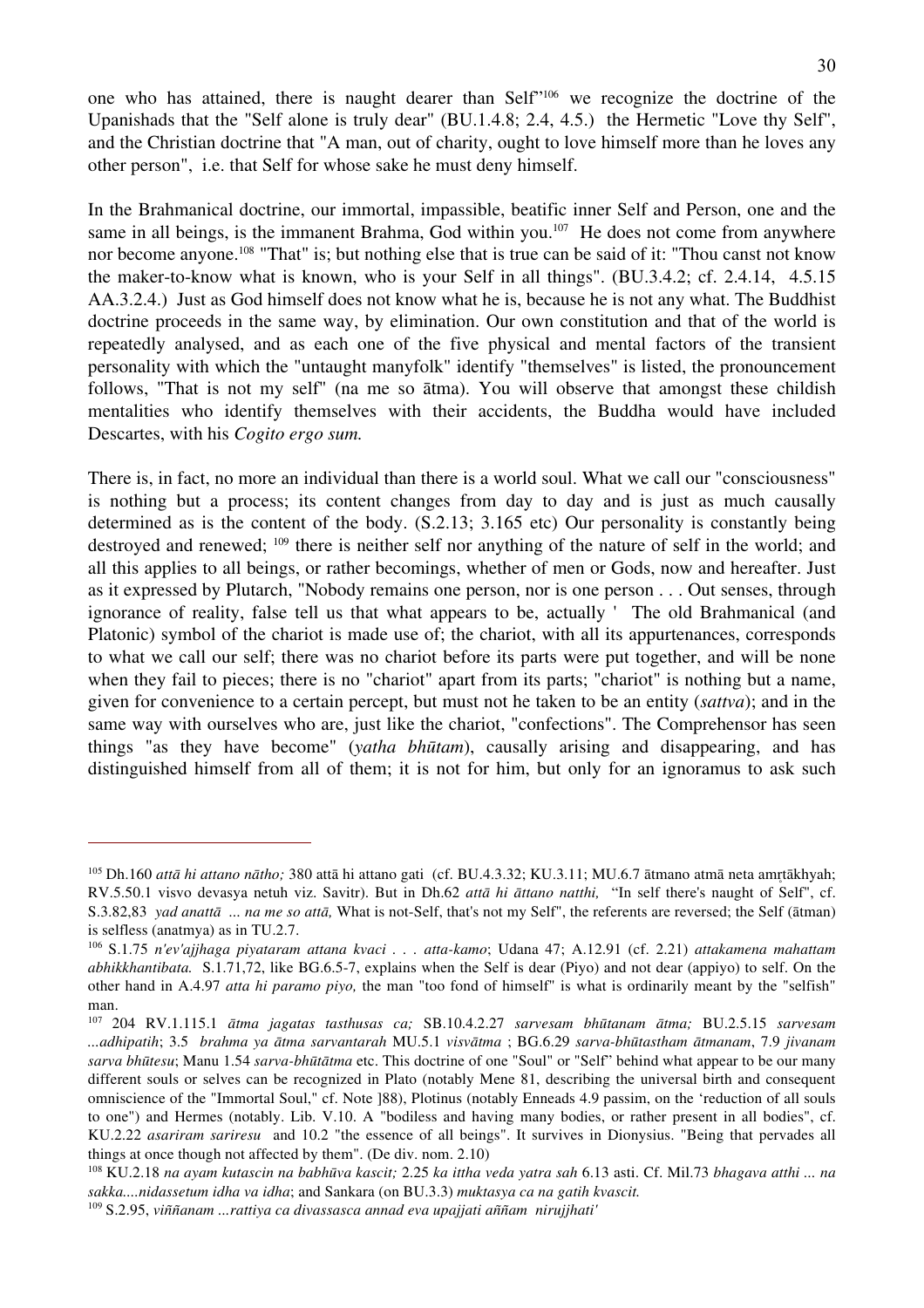questions as "Am I?", "What was I once?, "Whence did I come?", "Whither am I going?"110 If the Arhat is expressly permitted still to say "I", this is only for convenience; he has long since outgrown all belief in a personality of his own." (S.1.14) But none of all this means, nor is it anywhere said that "There is no Self". On the contrary, there are passages in which when the five constituents of our evanescent and unreal "existence" have been listed, we find, not the usual formula of negation, "That is not my Self", but the positive injunction, "Take refuge in the Self" (S.3.143. See Note 187. ) just the Buddha also says that he himself has done. (D.2.120. Sec Note 187.)

The empirical personality of this man, So-and-so, being merely a process, it is not "my" consciousness or personality that can survive death and be born again.111 It is improper to ask "Whose consciousness is this?" we should ask only, "How did this consciousness arise,". (S.2.13, 2.61 etc. ) The old answer is given, 112 "The body is not 'mine', but an effect of past works". (S.2.64; A.V.88.) There is no "essence" that passes over from one habitation to another; as one flame is lit from another, so life is transmitted, but not a life, not "my" life. <sup>113</sup> Beings are the heirs of acts;<sup>114</sup> but it cannot be said exactly that "I" now reap the rewards of what "I" did in a former habitation. There is causal continuity, but no one consciousness (*vijñana*), no essence (*sattva*) that now experiences the fruits of good and evil actions, and that also recurs and reincarnates (sandhavati saṁsārati) without otherness (*ananyam*)", to experience in the future the consequences of what is now taking place.<sup>115</sup> Consciousness, indeed is never the same from one day to another. (S.2.95, cf. Notes 210, 211). How, then, could "it" survive and pass over from one life to another! Thus the Vedanta and Buddhism are in complete agreement that while there is transmigration, there are no individual transmigrants. All that we see is the operation of causes, and so much the worse for us if we see in this fatally determined nexus our "self". We can find the same thing in Christianity, where it is asked, "Who did sin, this man or his parents, that he was born blind?" to which the remarkable answer is made that "Neither hath this man sinned, nor his parents: but the works of God might be made manifest in him". In other words, the blindness has "arisen" by the operation of those mediate causes of which God is the First Cause and without which the world would have been deprived of the perfection of causality. <sup>116</sup>

<sup>110</sup> S.2.26, 27. The enlightened disciple does not think of himself as transmigrating but only recognizes the incessant operation of mediate causes in accordance with which contingent personalities arise and cease.  $111$  M.1.256 (Sati's heresy).

<sup>&</sup>lt;sup>112</sup> AA.2.1.3 "Man is a product of works", i.e. of things that have been done up to that moment at which we speak

<sup>(</sup>karma-krtam ayam purusah). Cf Notes 78, 211, 225.

<sup>113</sup> Mil.71/2. That nothing but the "fire" of life is transmitted is in perfect agreement with the Vedantic "The Lord is the only transmigrant" and with Heracleitus, for whom the flux is only of the fontal and inflowing fire (visvayus). Not therefore in disagreement with Plato et al., who certainly did not reject the "flux", but presumes a Being from which all becoming proceeds, a Being that is not itself a "thing", but from which all "things" incessantly flo

<sup>&</sup>lt;sup>114</sup> M.i.390; S.2.64; A.V.88 "My nature is of works (kammassako'mhi), works I inherit, I am born of works, the kinsman of works, one to whom works revert; whatever work, or fair or foul, I do, I shall inherit". The last must not, of course, be taken to mean that an "I" really incarnates, but only that a future "I" will inherit and perceive, just as "I" do, its own causally determined nature. Cf. Note 212.

<sup>115</sup> M.I. 256 f.; Mil.72 *n'atthi koci satto yo imamha kaya aññam kayam sankamati*.

<sup>116</sup> Fate is nothing but the series or order of second causes, and lies in these causes themselves and not in God (except Providentially, i.e. in the same way that the Buddha "knows whatever is to be known, as it has been and will be," Sn. 558 etc., cf. Pras. Up. 4.5) who does not govern directly but through these causes, with which he never interferes (St Thomas Aquinas, Sum. theol., 1.22.3, 1.103.7 ad 2, 1116.2,4 etc.). "Nothing happens in the world by chance" (St Augustine); "As a mother is pregnant with unborn offspring, so is the world itself with the causes of unborn things" (De Trin., 3.9,both statements endorsed by St Thomas Aquinas). The Buddha clearly demonstrates that we can neither be as nor when we will, and are not free (S.3.66,67), though "there is a Way" (D.1.156) to become so. It is the grasp of the very fact that "we" are mechanisms, causally determined (as stated in the repeated formula, "This being so, that arises; or not being so, does not arise") — the very ground of "scientific materialism" — that points out the Way of escape; all our trouble arises from the fact that like Boethius we have "forgotten who we are", and ignorantly see our Self in whatis-not-our-Self (anattani attanam), but only a process.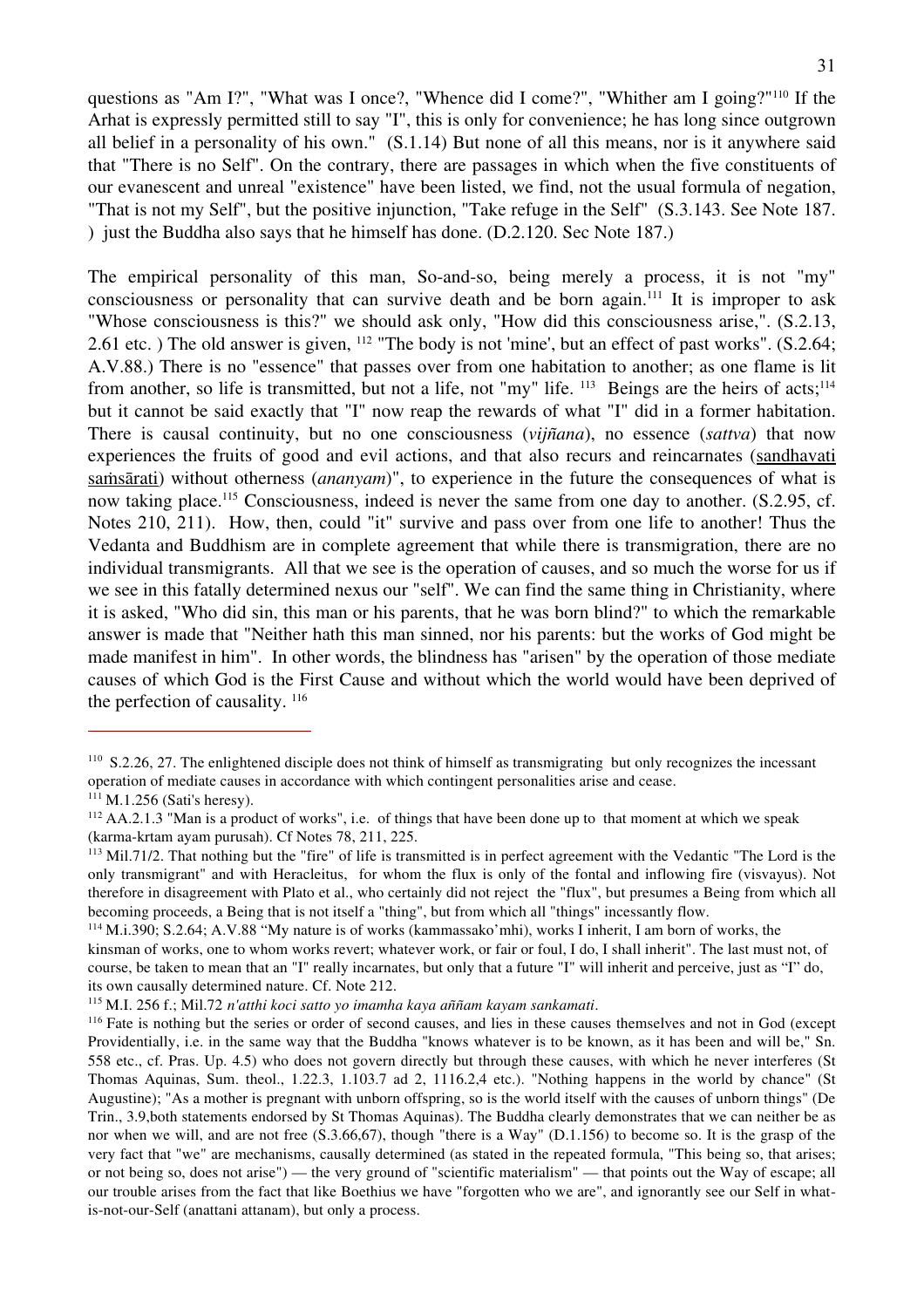The Buddha's purpose is to save us from our selves and their mortality. He would go on to say that our subjection to such fatal accidents as blindness is a part and parcel of our identification of "consciousness" with "self". We altogether misunderstand the value and importance of "consciousness"; "that is not my Self"; and the Parable of the Raft applies as much to consciousness as to ethical procedure; like the raft, consciousness is a valuable tool, a means of operation, but like the raft not to be held on to when the work has been done. 117 If this alarms us, as Aristha was frightened because he thought that the peace of Nirvana implied a destruction of something real in himself,<sup>118</sup> we must not overlook that what we are asked to substitute for our consciousness of things pleasant and unpleasant--or rather, subjection to feelings of pleasure and pain — is not a simple unconsciousness but a super-consciousness, none the less real and beatific because it cannot be analysed in the terms of conscious thought. At the same time we ought, perhaps, to point out that this super-consciousness, or what in Christian theology is called the "divine manner of knowing, not by means of any objects external to the knower", is by no means to be equated with the subconsciousness of modern psychology, with respect to which it has been very truly said that while "nineteenth century materialism closed the mind of man to what is above him, twentieth century psychology opened it to what is below him".

Our conscious "life" is a process, subject to corruption and death. It is this life that must be "arrested" if we are to live immortally. It will be useless to deal with symptoms; it is the cause or occasion (*hetu*, *nidana*) that must be sought if we are to find the "medicine" that the Buddha sought and found. It is the understanding of things "as become" (*yatha bhūtam*), and the realisation that "personality" (*ātmabhava*) is one of these things, that liberates man from himself. The gist of the Buddhist gospel is resumed in the often and triumphantly repeated words,

> Of all things that spring from a cause, The cause has been told by him "Thus-come"; And their suppression, too, The Great Pilgrim has declared.

In this chain of causes, to understand which is to have come Awake, it is emphasised that nothing whatever happens by chance but only in a regular sequence — "That being present, this becomes; that not being present, this does not become". (M.2.32; S.2.28 and passim.) To have verified this is to have found the Way. For in "all things that spring from a cause" are included "old age, sickness, and death"; and when we know the cause, we can apply the cure. The application is stated in the cycle of "causal origination" mastered on the night of the Great Awakening. All the ills that flesh is heir to are inseparable from and essential to the process of existence and unavoidable by any individual; individuality is "consciousness" consciousness is not a being, but a passion, not an activity but only a sequence of reactions in which "we", who have no power to be either as or when we will, are fatally involved; individuality is motivated by and perpetuated by wanting; and the

<sup>117</sup> M.1.261 *nittharanataya na gahanatthaya*. Cf. Note 249

<sup>118</sup> M.1.137, 140 "Naughtily, vainly, falsely, and against the fact am I charged with being a misleader and a teacher of the cutting off, destruction and non-entity of what really is" (sato satassa); there is here a play on the double meaning of the word venayika, (1) leader-away, destroyer (e.g. of the Ego-heresy, but not of what "really is") and (2) leader-forth, guide, as in M.1.386. similarly S.3.110f.

Cf. BU.4.5.1 (Maitreyi's fear); KU.1.20.22 (even the Gods had doubt of this, "Is, or is not", after passing over); CU.8.5.3, 8.9.1. "Yet it would be improper to say even of a Buddha after death that He knows not, he sees not' " (D.2.68). His nature cannot be expressed by any antithesis or combination of the terms "Is" of "Is not". He "is", but not in any "place" (Mil. 73)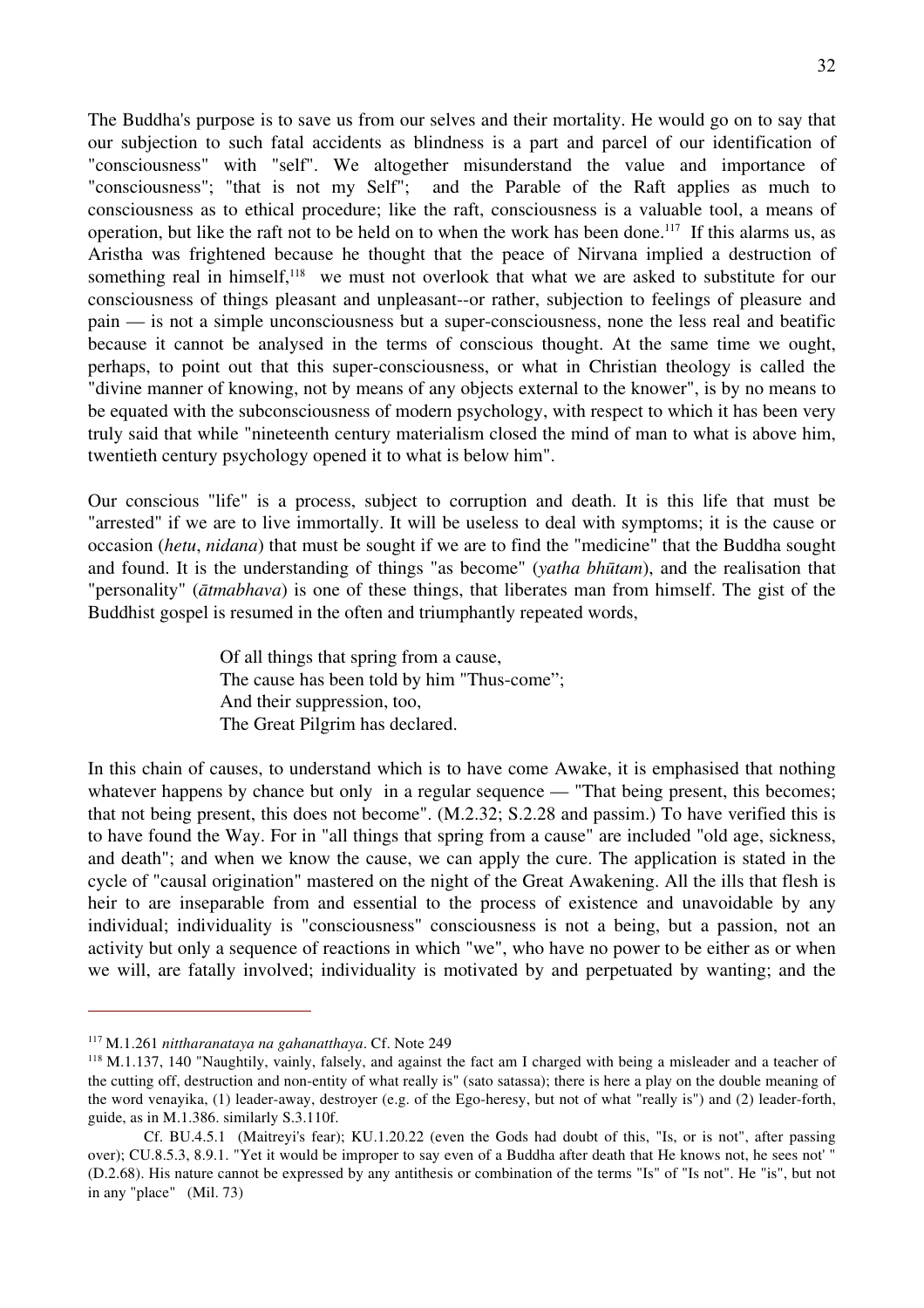cause of all wanting is "ignorance" (avidya), — for we "ignore" that the objects of our desire can never be possessed in any real sense of the word, ignore that even when we have got what we want, we still "want" to keep it and are still "in want". The ignorance meant is of things as they really are (yatha-bhūtam), and the consequent attribution of substantiality to what is merely phenomenal; the seeing of Self in what is not-Self.  $^{119}$ 

In making ignorance the root of all evil, Buddhism concurs with all traditional doctrine.<sup>120</sup> But we must guard ourselves from supposing that an ignorance of any particular things is meant, and especially against a confusion of the traditional "ignorance" with what we mean by "illiteracy" so far from this, our empirical knowledge of facts is an essential part of the very ignorance that makes desire possible. And no less must another misunderstanding be avoided; we must not suppose that the traditional wisdom is opposed to the knowledge of useful facts; what it demands is that we should recognize in what are called "facts" and "laws of science", not absolute truths but statements of statistical probability. The pursuit of scientific knowledge does not necessarily imply an "ignorance" it is only when the motive is a curiosity, only when we pursue knowledge for its own sake, or art for art's sake, that we are behaving "ignorantly". In Brahmanical terms, "ignorance" is of Who we are; in Buddhist language, of what we are not; and these are only two ways of saying the same thing, what we really are being definable only in terms of what we are not.

It is only by making stepping stones of our dead selves, until we realise at last that there is literally nothing with which we can identify our Self, that we can become what we are. And hence the Buddhist emphasis on what in Christian terms is called "self-naughting", an expression based on Christ's *denegat seipsum*. "Behold the Arhats' beatitude! No wanting can be found in them; excised the thought "I am"; unmoving, unoriginated, uncontaminated, very Persons, God-become (*brahmabhūta*), great heroes, natural sons of the Wake; unshaken in whatever plight, released from further becoming (*punar bhava*), on ground of dompted-self they stand, they in the world have won their battle; they roar the lion's roar'; incomparable are the Wake" (*buddhah*). (S.3.83,84) There is no question here of a post mortem deliverance, but of "Persons" triumphant here and now; nor will it be overlooked that the epithet "Buddha" is used in the plural, and applied to all who have reached their goal.

Of such it is often said that they are "despirated" (*nirvata*). The word Nirvana, "despiration", which plays so large a part in our conception of Buddhism, where it is one of the most important of the many terms that are the referents to "man's last end", demands some further explanation. The verb *nirva* is, literally, to "blow out", not transitively, but as a fire ceases to draw, i.e. "draw breath".<sup>121</sup> The older texts employ the nearly synonymous verb *udva*, to "blow out" or "go out"<sup>122</sup> "when the Fire blows out *(udvayati)* it is into the Gale that it expires", <sup>123</sup> deprived of fuel, the fire of life is

<sup>119</sup> S.3.162.164 etc. "Ignorance" is failure to distinguish body-and-consciousness from Self

<sup>120</sup> A.4.195, Dh.243, *avijja param malam*; cf. M.1.263. With D.1.70 on the infatuation that results from the indulgence of vision and other senses, cf. Plato, Protagoras, 356 D, "It is the power of appearance that leads us astray", 357 E "To be overcome by pleasure is ignorance in the highest degree", 358 C "This yielding to oneself is just 'ignorance', and just as surely is mystery of oneself 'wisdom'. Similarly Hermes, Lib.10.8.9, "The vice of the soul is ignorance, its virtue knowledge", Lib.13.7 B where 'ignorance is the first of the "twelve torments of matter" (as in the Buddhist Chain of Causes, cf. Hartmann in JAOS. 60, 1940, 356-360), and Lib.I.18 "The cause of death is desire".

<sup>&</sup>lt;sup>121</sup> In AB.3.4 Agni, when he "draws and burns" (pravan dahati) is identified with Vayu. In KB.7.9 the Breaths "blow" (vanti) in various directions, but "do not blow out" (na nirvanti). In JUB.4.12.6 "Agni, becoming the Breath, shines" (prano bhūtva agnir dipyate). In RV.10.129.2 anid avatam, "not blowing" is very near in meaning to nirvatam: cf BU.3.8.8 avayu... aprana. The word *nirvana* does not occur in the Brahmanical literature before BG.<br><sup>122</sup> TS.2.2.4.7 *udvayet*, "if the fire goes out"; KB.7.2 *udvate'nagnau* "in what is not fire, but gone out".

<sup>123</sup> CU. 4.3.1 *yada agnir udvayati vayum apyeti* In having thus "gone to the wind" the fire has "gone home" (JUB.3.1.1-7), cf Note 304.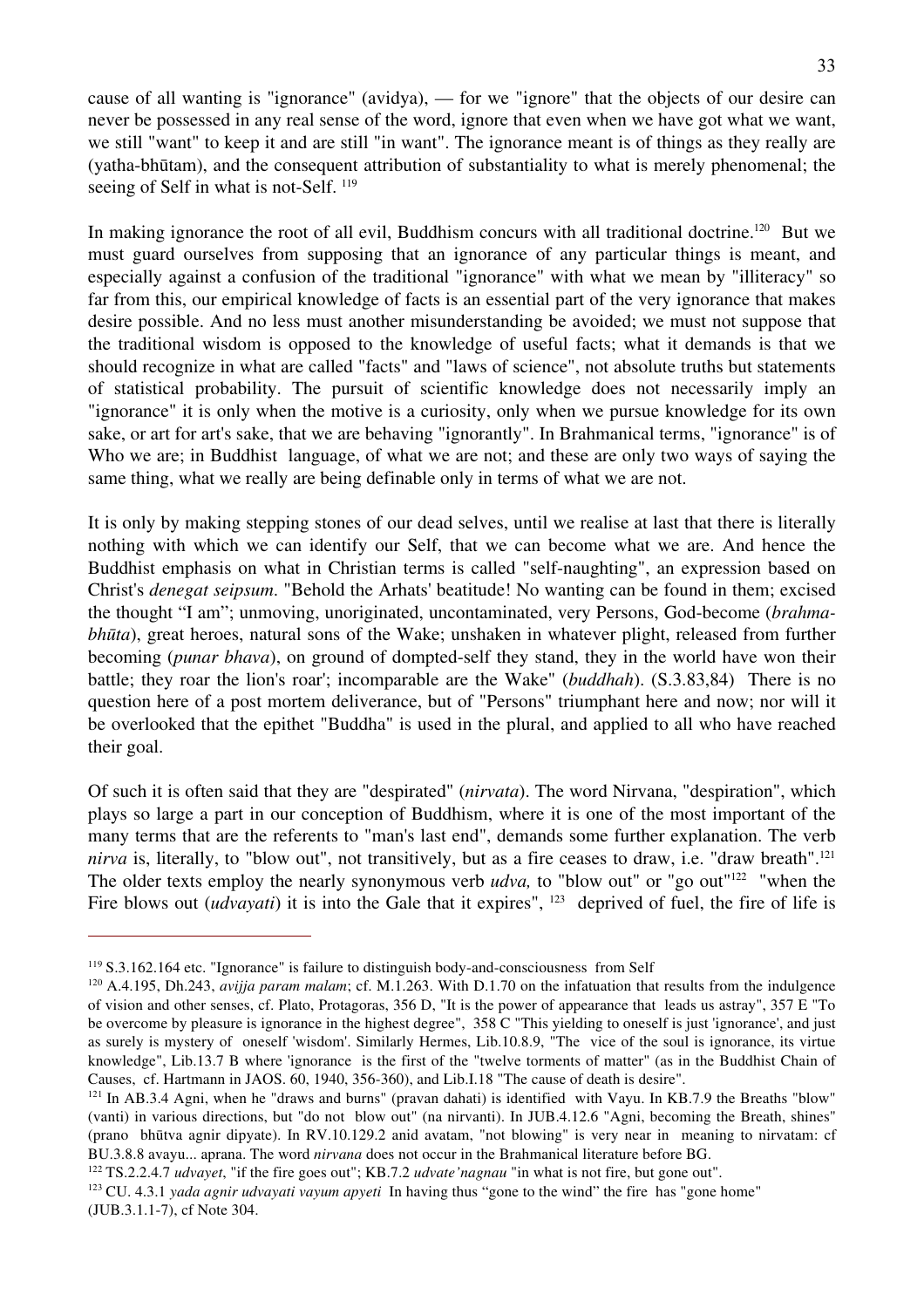"pacified", i.e. quenched, <sup>124</sup> when the mind has been curbed, one attains to the "peace of Nirvana", "despiration in God".<sup>125</sup> In, the same way Buddhism stresses the going out of the fire or light of life for want of fuel<sup>126</sup> it is by ceasing to feed our fires that the peace is reached, of which it is well said in another tradition that it passeth understanding"; our present life is a continuity of coming to be and passing away and immediate rebirth, like a flame that goes on burning and is not the same nor yet another flame; and in the same way with rebirth after death, it is like the lighting of one dame from another; nothing concrete passes over, there is continuity, but not sameness.<sup>127</sup> But "the contemplatives go out like this lamp" which, once out, "cannot pass on its flame".<sup>128</sup> Nirvana is a kind of death, but like every death a rebirth to something other than what had been. *Pari* in *parinirvana* merely adds the value "complete" to the notion of a despiration.

We say "a kind of death" because the word nirvana can be used of still living things. The Bodhisattva is "despirated" when he becomes the Buddha. Even more significant, we find that each of the stages completed in the training of a royal steed is called a Parinirvana.( M.I.446.) The Buddha uses the word chiefly in connection with the "quenching" of the fires of passion, fault and delusion (*rāga doṣa* and *moha*). But there is a distinction involved here; the despiration is a present (*samdrstikam*) experience in two ways, ethical inasmuch as it implies the eradication of passion and fault, and eternal, i.e. metaphysical, in that it is a liberation from delusion, or ignorance (*avidya*), from both points of view it involves an unselfishness, but on the one hand in practise, on the other in theory.129 All these meanings can be resumed in the one English word "finish" the finished product is no longer in the making, no longer becoming what it ought to be; in the same way the finished being, the perfected man has done with all becoming, the final dissolution of the body cannot affect him, however affecting if may be to others, themselves imperfect, unfinished. Nirvana is a final end, and like Brahma, a matter about which no further questions can be asked by those who are still on fire.<sup>130</sup>

In other words, the Way involves on the one hand a practical and on the other a contemplative discipline The contemplative corresponds to the athlete, who does not contest for the prize unless he is already "in training". When the Indians speak of the Comprehensor (*evamvit*) of a given doctrine, they do not mean by this merely one who grasps the logical significance of a given proposition; they mean one who has "verified" it in his own person, and is what he knows; for so long as we know only of our immortal Self, we are still in the realm of ignorance; we only really know it when we become it; we cannot really know it without being it. There are ways of life dispositive to such a realisation, and other ways that must prevent it. Let us, therefore, pause to consider the nature of the "mere morality", or as it is now called, "Ethics", apart from which the contemplative life would be impossible.' What we should call a "practical holiness" is called alike in the old Indian books and in Buddhist a present and timeless "Walking with God" (*brahmacariya*). <sup>131</sup> But there is also a clear

 $\overline{\phantom{a}}$ 

In nearly the same way Itivuttaka; 38,39 distinguishes between the two Nibbanas, (1) present with some residue of the factors of existence, and (2) ultimate, without any residue of factors of existence. This, also, marks the distinction of Nibbana from Parinibbana, so far as this can be really made.

<sup>130</sup> M.I.304; S.3.188. Cf. BU.3.6 (Brahma).

<sup>124</sup> Pras. Up. 3.9; MU. 5.34

<sup>125</sup> BG.6.15; BG.2.72 — *brahma-nirvanam rcchati.*

<sup>&</sup>lt;sup>126</sup> M.I.487 etc. and as in MU.6.34.1

<sup>127</sup> Mil.40,47,71.72

<sup>128</sup> Sn.135 *nibbanti dhira yathayam padipo* (deictic); Sn.19 vivata kuti, nibbuto gini. "Man, like a light in the night, is kindled and put Out" (Heracleitus, fr LXXVII).

 $129$  A.I. 156 In the series rago, doso and moho, moho (delusion) can be replaced by its equivalent avijia, ignorance (eg Itivuttaka,57) and it will be the more readily seen that freedom from rago and doso is a moral virtue, and freedom from moho= avijja an intellectual virtue.

<sup>131</sup> Sn.567 *brahmacariyam samditthikam akalikam.* Cf. AV.11.5 CU.8.5.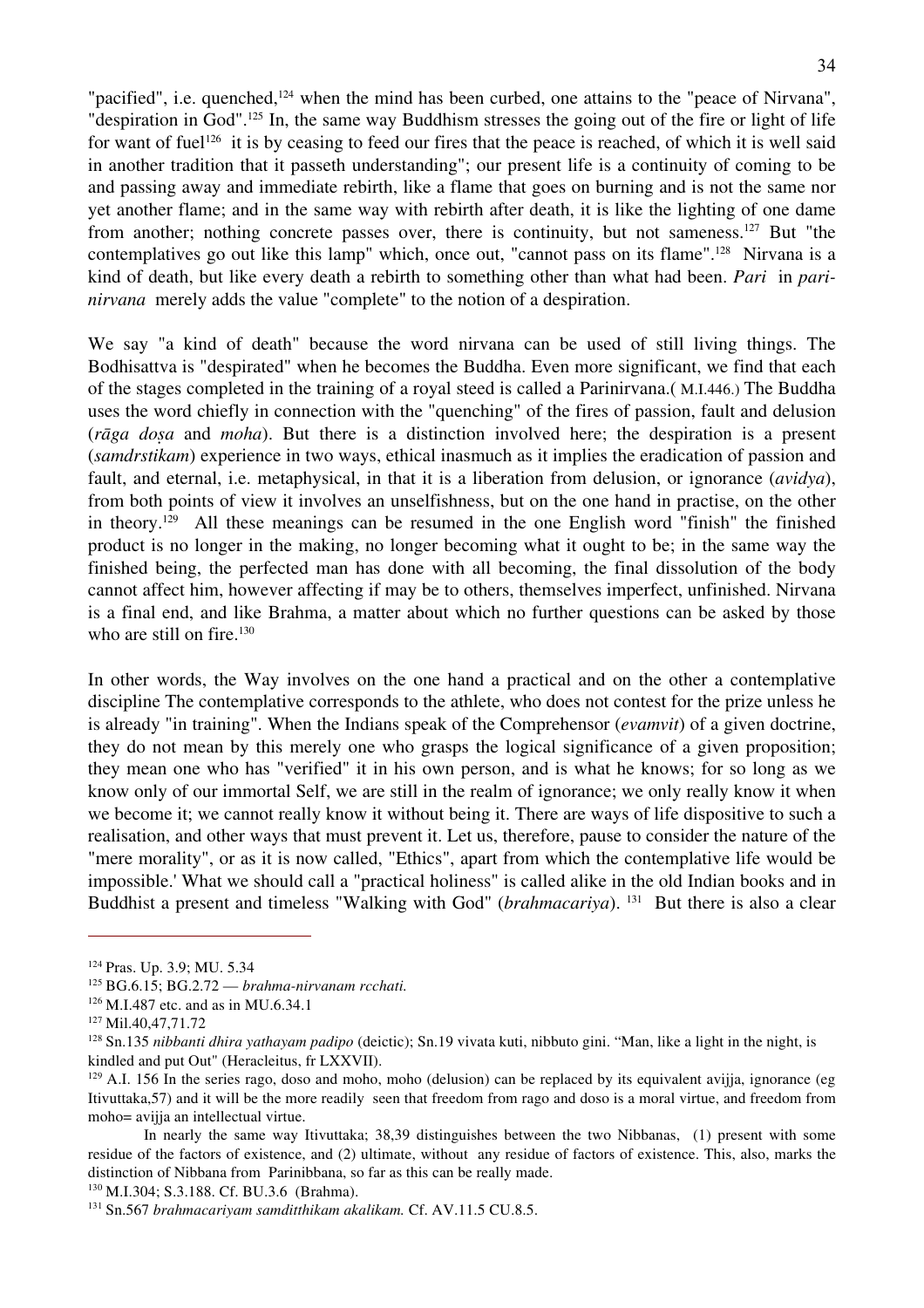distinction of the Doctrine (dharma) from its practical Meaning (*artha*), and its is with the latter that we are for the moment concerned.

 In agreement with the old Indian theory of the relation of the *Regnum* to the *Sacerdotium,* we find a Buddhist king who requests the Bodhisattva to give him instruction both in Ethics (*artha*) and in Doctrine *(dharma)*, (J.6.251/2) and this context will enable us to grasp the distinction very clearly. We find that Ethics is a matter of liberality (*dana*) and of commandments (*sila*). More in detail, the king is to provide for all his subjects' needs, and to make honourable provision for both men and animals when superannuated and no longer able to do what they did in their prime. On the other hand, the whole of what is here called the Doctrine is stated in the form of the "chariot simile", of which more later.

The terms "commandments" demands a further analysis. These rules of what is sometimes styled "mere morality"— "mere" because although indispensable if we are to reach man's last end, morality is not in itself an end but only a means — are not quite rigidly fixed; in general, the reference is to the "five" or "ten virtuous habits". As five, these are (1) not to kill, (2) not to steal, (3) not to follow the lusts of the flesh, (4) to refrain from lying and (5) to refrain from the use of intoxicants. These are essential preliminaries for any spiritual development, and are expected of all laymen. The set of ten includes the first four of the five, and (5) to avoid slander, (6) to refrain from abusive speech, (7) to avoid frivolous converse, (8) not to covet, (9) not to bear malice and (10) to entertain no false views. The last has particular reference to the avoidance of heresies such as the belief in "soul", the view that causal determination cancels moral responsibility, the view that there is "no other world", the view that the Buddha has taught a novel doctrine, the view that he teaches an annihilation or cutting off of anything but sorrow. The foregoing five or ten rules are to be distinguished from the five or ten "bases of training" of the monastic rule; the first five of these are the same as the five already listed, to which are added (6) not to eat at irregular hours, (7) not to attend musical and theatrical performances, (7) to refrain from the use of unguents and ornaments, (9) not to sleep on luxurious beds, and (in) not to accept gold or silver. <sup>132</sup>

Before we return to the Doctrine we must carefully guard ourselves from thinking that the Buddha attaches an absolute value to moral conduct. We must not, for example, suppose that because the means are partly ethical, Nirvana is therefore an ethical state. So far from this, un-self-ishness, from the Indian point of view is an amoral state, in which no question of "altruism" can present itself, liberation being as much from the notion of "others" as it is from the notion of "self", (Udana 70.) and not in any sense a psychological state, but a liberation from all that is implied by the "psyche" in the word "psychology". "I call him a Brahman indeed," the Buddha says, "who has passed beyond attachment both to good and evil; one who is clean, to whom no dust attaches, apathetic". 133 In the well known Parable of the Raft (of ethical procedure) by means of which one crosses the river of life, he asks very pointedly "What does a man do with the boat when he has reached the other side of the river! Does he carry it about on his back, or does he leave it on the shore ?134 Perfection is something more than an infantile innocence; there must be knowledge of

<sup>132</sup> PTS. Pali Dic., s.v. sila. In greater detail M.I.179,180.

<sup>133</sup> Dh.412; cf. Sn.363, Mil.383 and next Note. "Apathetic", i.e. "not pathological", as are those who are subject to their own passions or sympathise with those of others.

<sup>134</sup> M.I. 135; like the raft, "right is to be abandoned, and a fortiori wrong ". I need no further rafts" (Sn.21). Cf. Dh.39,267,412; 89.4,347; M.2.26,27: TB.3.12.9.8; Kaus.Up.3.8; KU.2.14; Mund.Up.3.1.3; MU.6.18 etc.; The discriminating consciousness (viññanam=sañña, S.3.140,142 =samjña, BU.2.4.12 and wholly inferior to pañña, prajña) is a very useful means of crossing over, but nothing to hold on to thereafter (M.1.260, see Note 226). "Consciousness" is a kind of Ignorance , ceasing at our death (BU.4.4.3); accordingly *avidyaya mrtyum tirtva vidyaya amrtam asnute* (Isa Up.11, MU.7.9).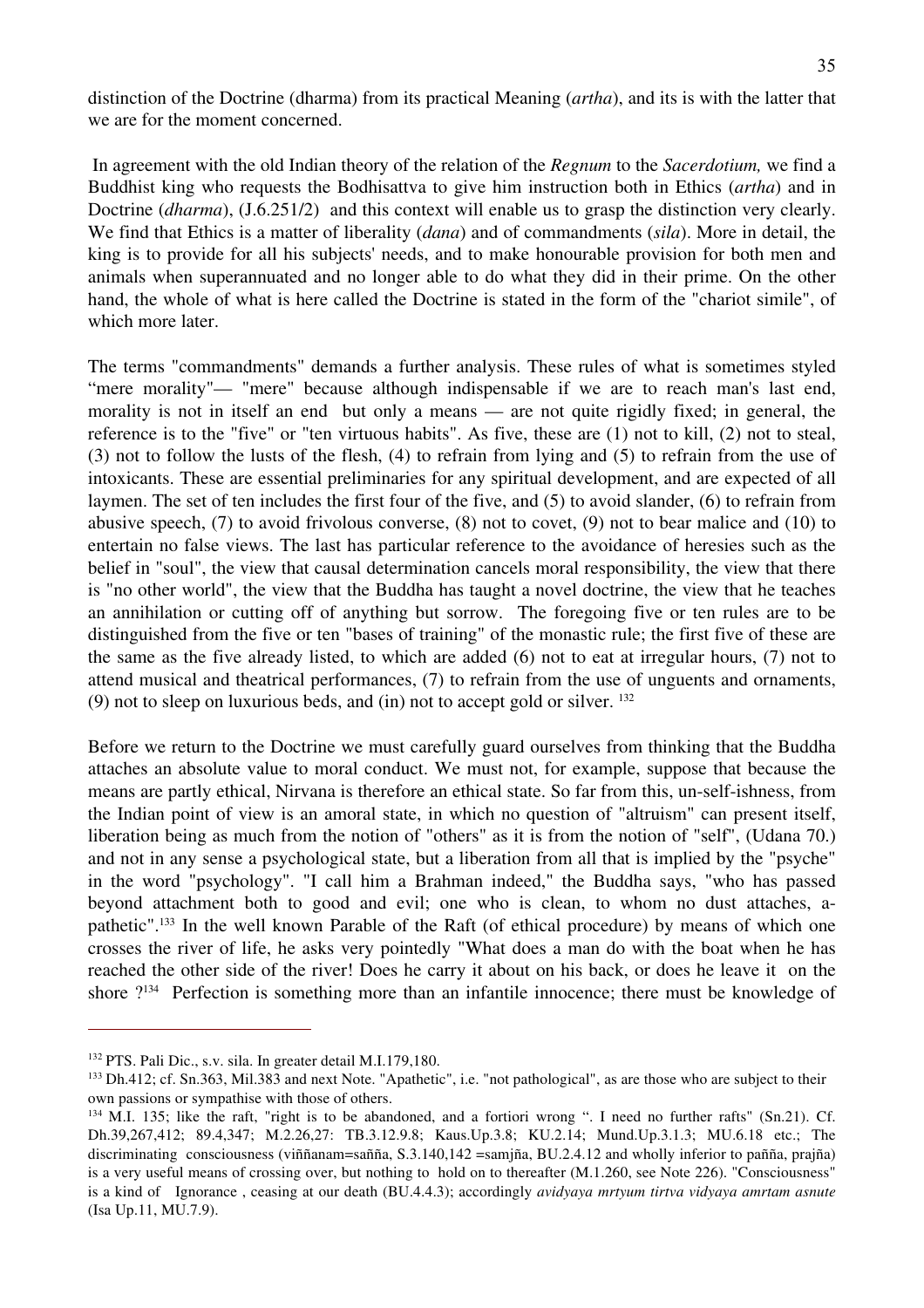what are folly and wisdom, good and evil, and of how to be rid of both these values, wrong and "right without being righteous" (*silavat no ca silamayah*, M.2.27). For the Arhat, having "done all that was to be done" (krta-Karaniyam), there is nothing more that should be done, and therefore no possibility of merit or demerit; injunctions and prohibitions have no longer any meaning where there is no longer anything that ought or ought not to be done. For there indeed, as Meister Eckhart says of the Kingdom of God, "neither vice nor virtue ever entered in";just as in the Upanishad, where neither vice nor virtue can pass over the Bridge of Immortality".<sup>135</sup> The Arhat is "no longer under the Law" he is "not under the Law", but a "Mover-at-will" and a "Doer of what he will", if we find that he acts unselfishly in our ethical sense of the word, that is our interpretation, for which he is not responsible. Only the Patripassian can offer any objection to these points of view.

 It must also be clearly realised that it will be convenient at this point to ask, "Who is the Wake!"136 For the answer to this question will tell us as much as can be told of the those who have followed in his footsteps to the end, and can be spoken of as "world-enders". Who is the Great Person, the Kinsman of the Sun, the Eye in the World, $137$  the descendant of Angirasa, the God of Gods, who says of himself that he is neither a God, nor a Genius nor a man, but a Buddha, one in whom all the conditions that determine particular modes of existence have been destroyed. (A.2.37) What are these Arhats, who like the Vedic immortals, have won to being what they are by their "dignity"?

The question can be approached from many different angles. In the first place, the Buddha's names and epithets are suggestive; in the Vedas, for example, the first and most of Angirases are Agni and Indra, [RV.5.31.1 (Agni), 1.130.3 (Indra)], to whom also the designation of "Arhat" is oftenest applied. Agni is, like the Buddha, "awakened at dawn" (usarbudh): Indra is urged to be "of waking mind" (bodhin-manas),<sup>138</sup> and when overcome by pride in his own strength he actually "awakens" himself when reproached by his spiritual alter-ego.<sup>139</sup> That the Buddha is called "Great Person" and "Most Man" (maha purusha, nrtama) by no means tells us that he is "a man", since these are epithets of the highest Gods in the oldest Brahmanical books. Maya is not a woman's name, but *Natura naturans*, our "Mother Nature".<sup>140</sup> Or if we consider the miraculous life, we shall find that almost

<sup>&</sup>lt;sup>135</sup> CU.8.4.1 etc. Meister Eckhart, "There neither vice nor virtue ever entered in"  $\frac{136}{136}$  It will be seen that this is, strictly speaking, an improper question; a Buddha is no longer anyone.

 $137$  Cf. TS.2.9.3; 2.3.8.1,2; 2.5.8.2 The expression "Eye in the World" amounts to an equation of that Buddha with Agni and the Sun.

<sup>138</sup> RV.5.75.5 (in order that he may overcome Vrtra). *Bodhin-manas* suggests the Buddhist bodhi-citta. Mil.75 assimilates buddhi, Buddha.

<sup>139</sup> BD.7.57 sa (Indra) *buddhva ātmanam*. The Jataka tales include many of the Buddha's former births as Sakka (Indra). In the Nikayas Sakka acts as the Buddha's protector, just as Indra acts for Agni ; but it is the Buddha himself that overcame Mara, In other words the Buddha is comparable to that Agni who is "both Agni and Indra, *brahma* and *kasatra'*. In M.1.386 the Buddha seems to be addressed as Indra (purindada sakko); but elsewhere, e.g. Sn.1069 and when his disciples are called *sakkya-puttiyo*, "sons of the Sakyan", the reference is to the Sakya clan, whose name lilte Indra's Implies a "being able",<br><sup>140</sup> *Maya* is "magic" only in the sense of Behmen, Sex Puncta Mystica, V.l.f. ("The Mother of eternity; the original state

of Nature; the formative power in the eternal wisdom, the power of imagination, a mother in all three worlds; of use to the children for God's kingdom, and to the sorcerers for the devil's kingdom; for the understanding can make of it what it pleases"). *Maya*, in other words is the Theotokos and mother of all living. As Maia was the mother of Hermes (Hesiod, Theog.938). Of whom else could the Buddha have been born! That the mothers of Bodhisattvas die young is really because as Heracleitus says (Fr.X), "Nature loves to hide". Maya "vanishes" just as Urvasi, mother of Ayus (Agni) by Pururavas, vanished, and as Saranyu vanished from Vivasvan; Maya's *svamurti* Pajapati taking her place (BC1.18, 2.19.20) as Saranyu's *savarna* took hers. The eternal Avatara has, Indeed, always "two mothers", eternal and temporal: sacerdotal and royal. See also "Nirmana-kaya", JRAS.1938. Maya being the art" by which all things or any thing is made (nirmita, "measured out"), and "art" having been originally a mysterious and magical knowledge, acquires its other and pejorative sense (e.g. MU.4.2) in the same way that art, artifice, craft, cunning and sleight, are not only virtues essential to the maker by art (artifex), but can also imply artfulness, artificiality (falsity), craftiness, guile and trickery; it is the bad sense, for example that "Consciousness is a glamour" (*maya viya viññanam*, Vis.479, S.3.142),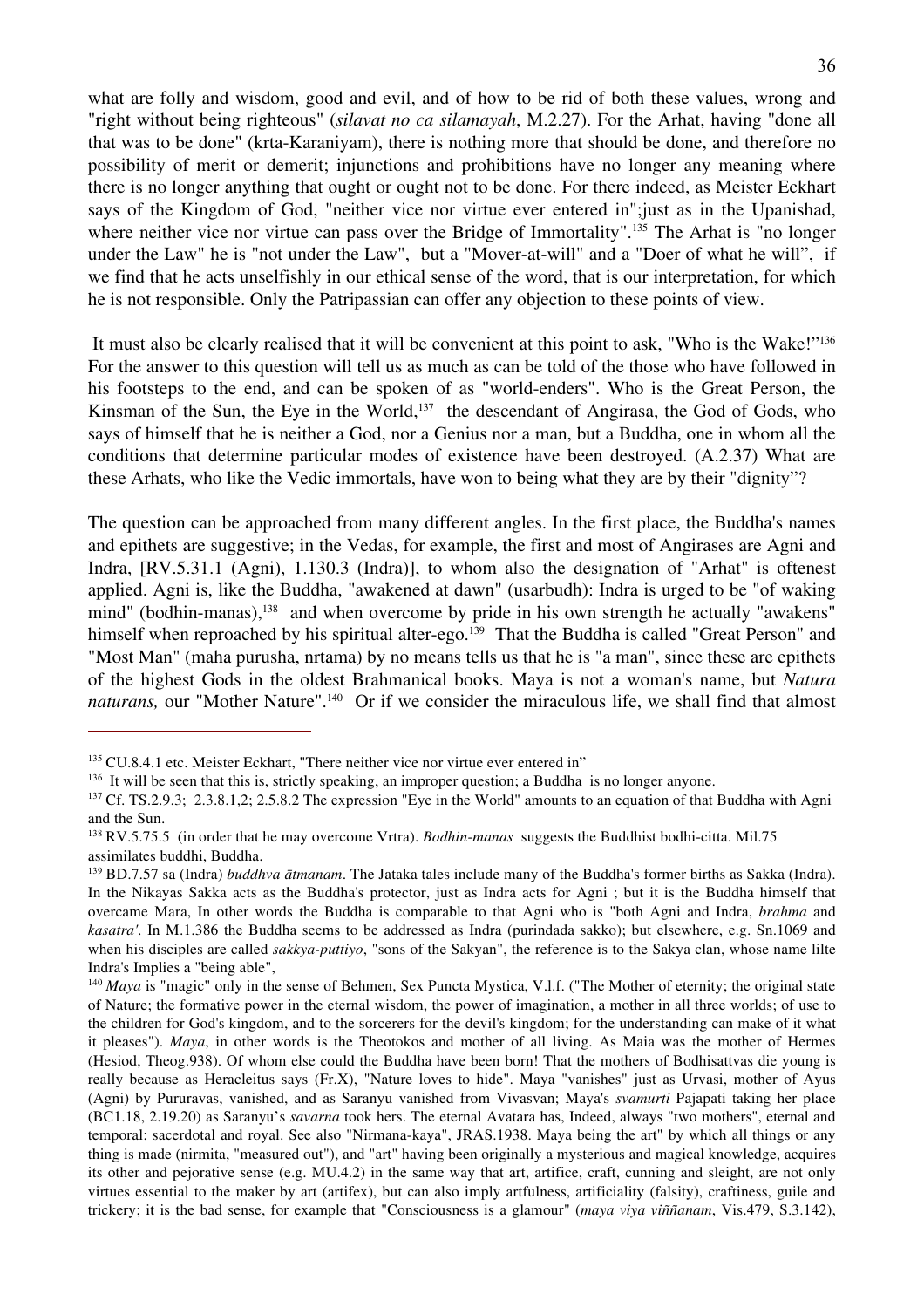every detail, from the free choice of the time and place of birth<sup>141</sup> to the lateral birth itself  $142$  and the taking of the Seven Strides,<sup>143</sup> and from the Going Forth to the Great Awakening on the strewn altar at the foot of the World-tree at the Navel of the Earth, and from the defeat of the Dragons to the miraculous kindling of the sacrificial firewood, (TS.2.5.8.3,) can be exactly paralleled — and in saying "exactly" we mean just that — -in the Vedic mythology of Agni and Indra, priest and king *in divinis*. For example, and the single instance must suffice, if the Vedic Dragon fights with fire and smoke, (RV.1.32.13.) and also with women with weapons, (RV.5.30.9; 10.27.10.) so does Mara, Death, whom the Buddhist texts still refer to as "Holdfast"; if the Vedic Dragon-slayer is deserted by the Gods and must rely upon his own resources, so is the Bodhisattva left alone, and can only call upon his own powers to assist him. (RV.8.96.7; AB.3.20 etc.) In saying this we do not mean to deny that the Buddha's defeat of Mara is an allegory of self-conquest, but only to point out that this is a very old story, one that has always and everywhere been told; and that in its Buddhist setting the story is not a new one, but derived immediately from the Vedic tradition, where the same story is told, and where it has the same significance. <sup>144</sup>

That the perfected possess the power of motion and manifestation at will is familiar in Christian teaching, where they "shall pass in and out and find pasture" (cf SA.7.22; Taitt. Up. 3.10.5 ) and such powers are naturally proper to those who, being "joined unto the Lord, are one spirit". The like is repeatedly enunciated in the Brahmanical scriptures, and often in nearly the same words. In an often recurring context the Buddha describes the four stages of contemplation (dhyana) of paths of power (riddhi-pada) that are the equivalent of the "Aryan Path" and are means to Omniscience, Full Awakening and Nirvana.<sup>145</sup> When all these stations of contemplation (dhyana) have been so mastered that the practitioner can pass from one to another at will, and similarly commands the composure or synthesis (samadhi) to which they lead, then in this state of unification (eko'vadhibhava) the liberated Arhat is at once omniscient and omnipotent; the Buddha, describing his own attainment, can remember his "former habitations" (purva-nivasa), or as we should be apt to say, "past births", in every detail; and describing his powers (Iddhi), he says that "I, brethren, can realise (pratyanubhū) whatever countless powers I will; being many, I become one, and having been many become also one; seen or unseen, I can pass through a wall or a mountain as if it were air; I can sink into the earth or emerge from it as though it were water; I can walk on the water as if it were solid earth;<sup>146</sup> I can move through the air like a bird; I can touch with my hands the sun and moon; I have

<sup>145</sup> S.2,212 f., 5.254 f., A.1.170, 1.254 f., etc.

while on the other hand Wycliffe could still render our "wise as serpents" (Matth.X.16, cf. RV.6.52.15) ahimayah) by "sly as serpents". 141 Cf. JUB.3.28.4, *yadi brahmana-kule yadi raja-kule,* like J.1.49, khattiya-kule va brahmana-kule.

<sup>142</sup> RV.4.18.2 (Indra) *parsvat nirgamani*; BC.1.25 (Buddha) *parsvat sutah*. So too both Agni (RV.6.16.35 *garbhe matuh ... vididyutanah*) and the Buddha (D.2.13 kucchi-gatam passati) are visible in the womb. Many other parallels could be drawn.

<sup>143</sup> RV.10.8.4 (Agni) *sapta didishe padani*, 10.122.3 (Agni) *sapta dhamani pariyan*; J.1.53 (Bodhisattva) *satta-padavitiharena agamasi.*

<sup>144</sup> Cf. RV.3.51.3 where elsewhere *vrtra-han*, etc., is *abhimati-han*, similatly 9.65.15 and passim. Abhimati (=abhimana, MU.6.28, i.e. asmi-mana), the Ego-notion, is already the Enemy, the Dragon to be overcome.

Iddhi (Skr. rddhi, from rddh, to prosper) is virtue, power, art (e.g. skill of a hunter, M.1.152), talent or gift. The iddhis of the Iddhi-pada, "Footing of Power", are supernormal rather than abnormal, We cannot take up here at any length the apparent difficulty presented by the fact that iddhis are also attributed to the Buddha's Adversary (Mara, Namuci, Ahi-Naga), except to point out that "Death" is also a spiritual being and the "powers" are not in themselves moral, but much rather intellectual virtues. The Buddha's powers are greater than the Adversary's because his range is greater; he knows the Brahmaloka as well as the worlds up to the Brahmaloka (i.e., under the Sun), while "Death's" power extends only up to the Brahmaloka and not beyond the Sun. 146 For the earlier history of this power see W. N. Brown, *Walking on the Water*, Chicago, 1928. This is primarily the

power of the Spirit (Genesis, 12). It is typically of the unseen Gale (Vayu) of the Spirit that motion at will is predicated (RV.10.168.4 ātma devanam yatha vasam carati ……….. na rupam tasmai). In AV.10.7.38 the primal Yaksa (Brahma)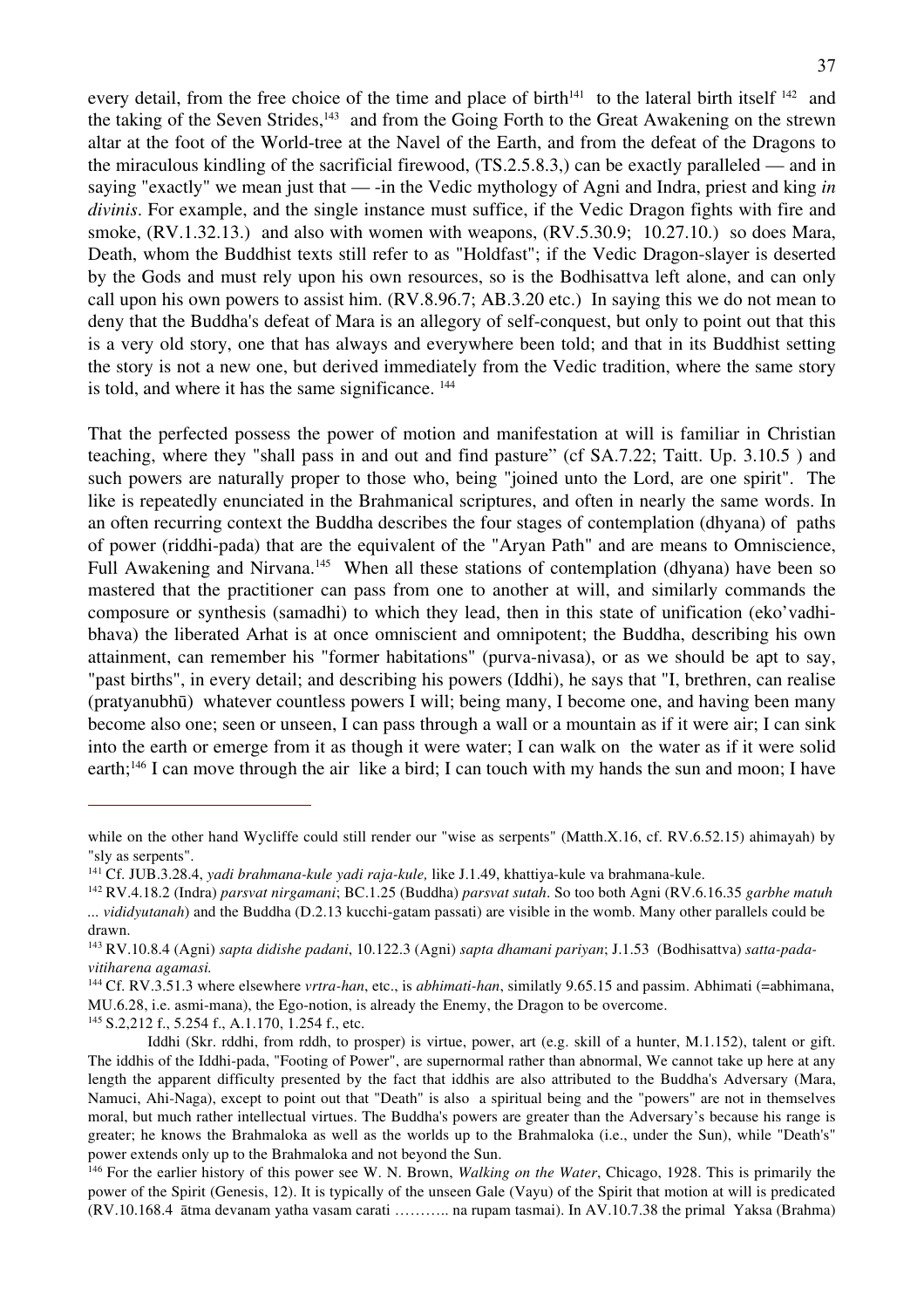power with respect to my body even so far as unto the Brahma world".<sup>147</sup> The same powers are exercised by other adepts to the extent that they have perfected themselves in the same disciplines and are masters of composure (*samadhi*); it is only when concentration (*dhyana*) fails that the power of motion-at-will is lost.<sup>148</sup> The Buddha employs the old Brahmanical formula<sup>149</sup> when he says that he has taught his disciples to extract from this material body another body of intellectual substance, as one might draw an arrow from its sheath, a sword from its scabbard, or a snake from its slough; it is with this intellectual body that one enjoys omniscience and is a mover-at-will as far as the Brahma-loka.150

Before we ask ourselves what all this means, let us remark that supernatural no more implies unnatural than super-essential implies unessential; and that it would be unscientific to say that such attainments are impossible, unless one has made experiment in accordance with the prescribed and perfectly intelligible disciplines. To call these things "miraculous" is not to say "impossible", but only "wonderful"; and as we said before, following Plato, "Philosophy begins in wonder". Furthermore, it must be clearly understood that the Buddha, like other orthodox teachers, attaches no great importance to these powers and very strongly deprecates a cultivation of powers for their own sake and in any case forbids their public exhibition by monks who possess them. "I do, indeed," he says, "possess these three powers (rddhi) of motion-at-will, mind-reading, and teaching; but there can be no comparison of the first two of these marvels (pratiharya) with the much farther-

<sup>&</sup>quot;strides" upon the ridge of the sea; and so, accordingly, the brahmarari, ib.11.5.26, for "Even as Brahma can change his form and move at will. so amongst all beings can he change his form and move at will who is a Comprehensor thereof" (SA.7.22); "The One God (Indra) stands upon the flowing streams at will" (AV.3.3.4, TS.5.6.1.3). This is like all other forms of levitation, a matter of light-ness. Thus in S.1.1 the Buddha "crossed the flood only when I did not support myself or make any effort"; i.e. not bearing down upon the surface of the water. Mil.84.85 explains the power of travelling through the air,."even to the Brahma world" as like that of one who jumps (*langhayati*), resolving "there will I alight", with which intention his "body grows light" and it is similarly "by the power of thought" that one moves through the air. Lightness (laghutva) is developed by contemplation (Svet.Up.2.13) all powers (iddhi) are resultants of contemplation (jhana cf note 270) and depends upon it, so that it can be asked "Who sinks not in the gulf without support or stay!" and answered "One who is prescient, fully synthesised (susamahito), he may cross the flood so hard to pass" (ogham tarati duttaram, S.1.53 where the application is ethical). The notion of "lightness" underlies the ubiquitous symbolism of "birds" and "wings" (RV.5.9.5, PB.5.3.5; 14.1.13; 25.3.4 etc.). And conversely, to reach the world of the unembodied one must have cast away "the heavy weight of the body" (rupa-garu-bharam, Sdhp.494). Otherwise stated, the power of levitation is exercised "by an envelopment of the body in the (tarn-) cloak of contemplation" (*jhana-vethanena sariram* vethetva, J.5. 126), where the power is at the same time one of disappearance.

<sup>147</sup> S.5.25 f, A.1.254, S.2.212, M.1.34 and passim: explanations, Vis.393 f.

<sup>148</sup> Failure follows want of "faith"; or any distraction from contemplation, as in J.5.125 - 127

<sup>149</sup> RV.9.86.44; JB.2.34; SB.4.3.4.5; AB.2.39-41; 6.27-31; KU.6.17 etc.

<sup>150</sup> As Sankara explains in connection with Pras.Up.4.5. it is the *mano-maya ātman* that enjoys omniscience and can be where and as it will. This "intellectual self or body" (*añño atta dibbo rupi manomayo*, D.1.34, cf. 1.77, M.2.17) the Buddha has taught his disciples how to extract from the physical body; and it is clearly in this other, divine, intellectual body", and not in his human capacity, not at all times or under all conditions "whether in motion or at rest, or sleeping or waking" (carato ca me titthato ca suttassa ca jagarassa ca) but "when he will" (yavade akankhami), as in the Iddhi contexts) that the Buddha himself can recall (anussarami) his own former births, without limit, can survey "with the divine eye, transcending human vision" the births and deaths of other beings, here and in other worlds, over and beyond which he has verified here and now the double liberation (M.1.482). The expression "sleeping or waking" lends itself to a lengthy exegesis. Note that the order of words connects motion with sleep aad immobility with waking. This means that as in so many Upanishad contexts, "sleep", that sleep in which one "comes into one's own" (svapiti =svam apita, CU.5.8.1, SB.10.5.2.14) it is not the deep of exhaustion, but the "sleep of contemplation" (dhyana) that is intended; it is precisely in this state of "sleep" in which the senses are withdrawn that there is motion-at-will (supto . .. pranan grhitva sve sarire yatha-kamam parivartate, BU.2.1.17), in this contemplative sleep that "striking down what is physical, the Sunbird, the Immortal, goes where he will" (dhyayativa... svapno bhūtva ... sariram abhiprahatya . . . iyate'mrto yatra kamam, BU.4.3.7, 11-12).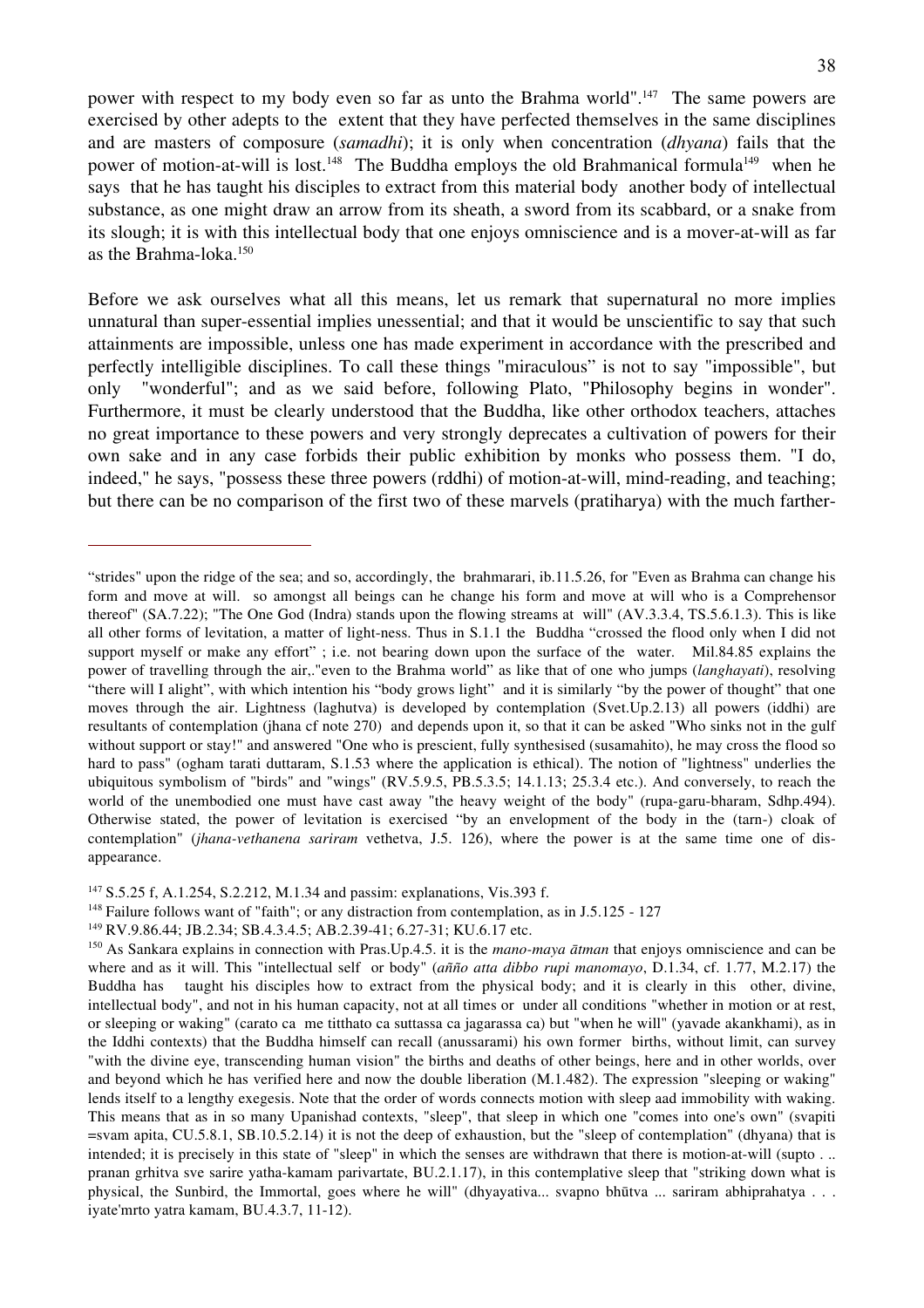reaching and far more productive marvel of my teaching", <sup>151</sup> it will profit us more, to ask what such marvels, or those of Christ imply," than to ask whether they "really" took place on some given occasion; just as in the exegesis of other hero-tales it will be much more useful to ask what "sevenleague boots" and "tarn caps" mean, than to point out that they cannot be bought in department stores.

In the first place, we observe that in the Brahmanical contexts, omniscience, particularly of births, is predicated of Agni (jatavedas), the "Eye in the World", and of the "all-seeing" Sun, the "Eye of the Gods", and for the very good reason that these consubstantial principles are the catalytic powers apart from which no birth could be; and further, that the power of motion at will, or what is the same thing, motion without locomotion, is predicated in the Brahmanical books of the Spirit or Universal Self (ātman) on the one hand, and of liberated beings, knowers of the Self and assimilated to the Self, on the other. Once we have understood that the Spirit, universal solar Self and Person, is a timeless omnipresence, it will be recognized that the Spirit, by hypothesis, is naturally possessed of all the powers that have been described; the Spirit is the "knower of all births" in *saecula saeculorum* precisely because it is "where everywhere and every when are focussed" and is present undivided as well in all past as in all future becomings; <sup>152</sup> and by the same token, we find it spoken of also as "Providence (prajña) or as "Compendious Providence" (prajñana-ghana) for the very good reason that its knowledge of "events" is not derived from the events themselves, but the events derived from its knowledge of itself. In all the Brahmanical books the powers that have been described are the Lord's: if the Comprehensor can change his form and move at will, it is 'even as Brahma can change his form and move at will; (SA.7.22) it is the Spirit, ultimately solar Self (ātman) that itself not moving yet outruns others. (SA.7.22) All these things are powers of the Spirit and of those who are "in the spirit"; and if by far the greatest of all these miracles is that of the teaching, that is simply to say with St Ambrose that "All that is true, by whomsoever it has been said, is from the Holy Ghost". If the "signs and wonders" are lightly dismissed, it is not because they are unreal, but because it is an evil and adulterous generation that asketh for a sign.

The Buddha describes himself as unknowable (*ananuvedya*) even here and now; neither Gods nor men can see him; those who see him in any form or think of him in words do not see him at all.<sup>153</sup> "I am neither priest nor prince nor husbandman nor anyone at all; I wander in the world a learned Nobody, uncontaminated by human qualities (*alipyamana* ... *manavebhyah*); useless to ask my family name (gotra)". (Sn.455,456,648) He leaves no trace by which he can be tracked.<sup>154</sup> Even here and now the Buddha cannot be taken hold of, and it cannot be said of this Supernal Person (*parama-purusa*) after the dissolution of the body and psychic complex that he becomes or does not become, nor can both these things be affirmed or denied of him; all that can be said is that "he is" to ask what or where he is would be futile.<sup>155</sup> "He who sees the Law (dharma) sees me";<sup>156</sup> and that is why in the early iconography he is represented, not in human form, but by such symbols as that of the "Wheel of the Law", of which he is the immanent mover. And that is all just as it was in the

<sup>&</sup>lt;sup>151</sup> A.1.171,172 (of the three powers, of remembrance of births, reading the thoughts of others, and teaching (adesapatihariyam), the latter is the most considerable and most productive (abhikkankataram ca panitaram ca)

<sup>152</sup> AV.10.8.1,12; KU.4..13; Pras.Up.4.5, etc.

<sup>153</sup> M.1.140, 141 The Buddha is *ananuvejjo,* "past finding out", similarily other Arahats are traceless (*vattam tesam n'atthipaññapanaya*) S.1.23 Vajra-cchedika sutra; cf. S.3.3, and Hermes Lib. XIIL.

<sup>154</sup> Dh.179 (*sam buddham ananta gocaram apadam, kena padena nessatha*) like Brahma, BU.3.8.8, Mund.Up.1.2.6; Devas JUB.3.35.7 (*na . . padam asti, padena ha vai punar mrtyur anveti*); Gayatri, BU.5.14.7 (*apad asi, na hi padyase,* Sayana — *netinety*-ātmatvat). All this has to do with the originally and ultimately footless (ophidian) nature of the Godhcad, whose *vestigio pedis* mark the Way only so far as up to the Sundoor, Janua Coeli. Cf. Note 279.

<sup>155</sup> S.3.118 *tathagato anupalabbhiyamano* <sup>156</sup> S.3.120 *yo kho dhammam passati mam passati*.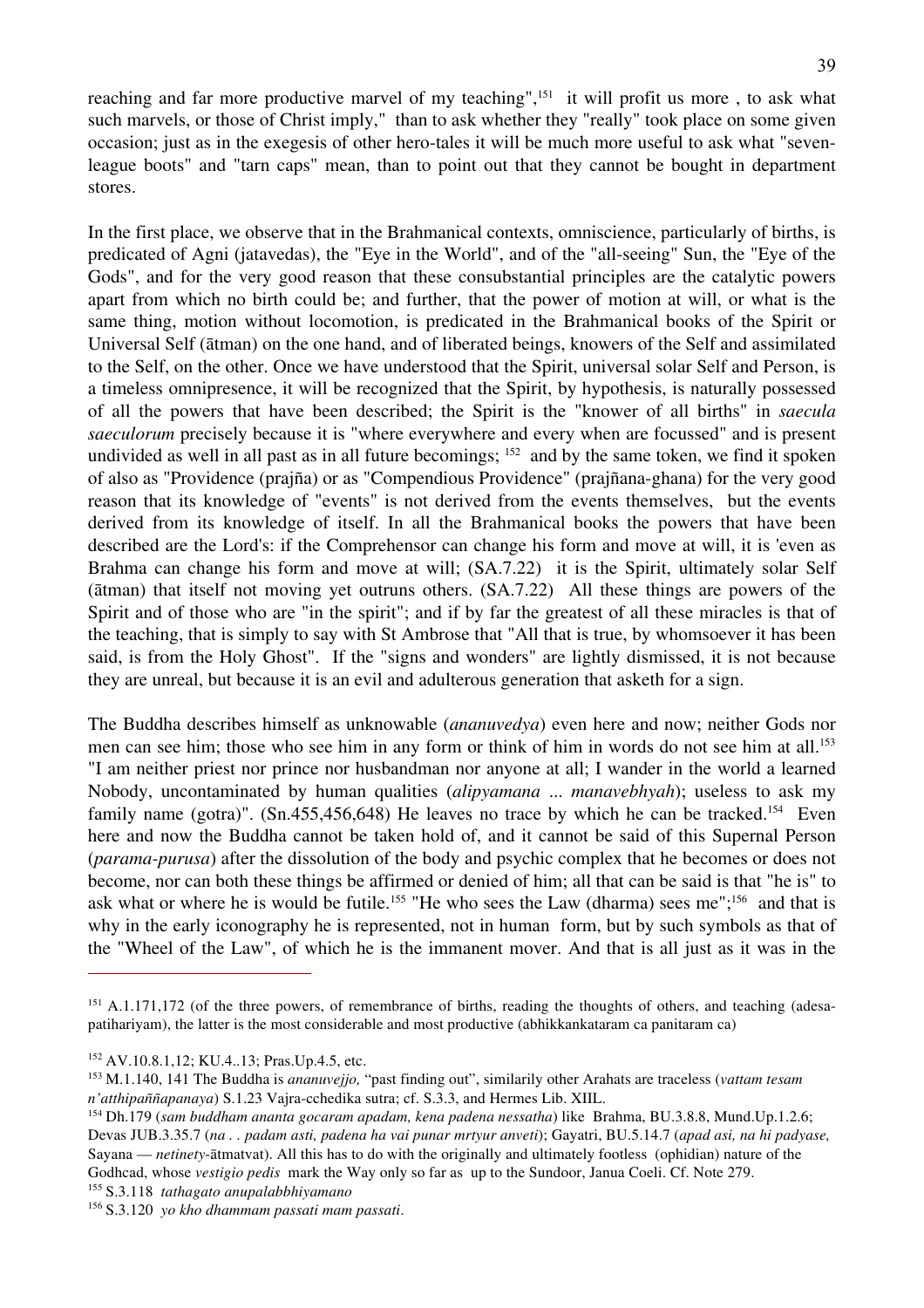Brahmanical books, where it is Brahma that has no personal or family name<sup>157</sup> and cannot be tracked, the Spirit (ātman) that never became anyone — Who knows where he is?158 — the interior Self that is uncontaminated, (BU.4.4.23; KU.5.11; MU.3.2 etc) the supreme Self of which nothing true can be said (neti, neti) and that cannot be grasped except by the thought "It is". It is assuredly with reference to that ineffable principle that the Buddha says that "There is an unborn, un-become, unmade, in-composite, and were it not for that unborn, un-become, unmade, in-composite, no way could be shown of escape from birth, becoming, making, composition" (Udana 80; CU.8.13.) and we do not see what that "unborn" can be but "That" in-animate (anatmya) Spirit (ātman) were it not for whose invisible being (sat) there could be no life anywhere. (Taitt. Up. 2.7, cf. Note 197.) The Buddha flatly denies that he ever taught the cessation or annihilation of an essence; all that he teaches is the putting of a stop to sorrow. (M.1.137-140, cf. D.2.68 and passim)

In a famous passage of the Milinda Questions the old symbol of the chariot is used by Nagasena to break down the King's belief in the reality of his own "personality". (Mil.26-28; S.1.135; Vis.593,594) We need hardly say that throughout the Brahmanical and Buddhist literature (as also in Plato and Philo) the "chariot" stands for the psycho-physical vehicle, as which or in which according to our knowledge of "who we are"— we live and move. 159 The steeds are the senses, the reins their controls, the mind the coachman, and the Spirit or real Self (ātman) the charioteer (rathi),160 i.e. passenger and owner, who alone knows the vehicle's destination; if the horses are allowed to run away with the mind, the vehicle will go astray; but if they are curbed and guided by the mind in accordance with its knowledge of the Self, the latter will reach home. In our Buddhist text it is strongly emphasized that all that composes the chariot and team, or body and-soul, is devoid of any essential substance; "chariot" and "self" are only the conventional names of constructed aggregates, and do not import existences independent of or distinguishable from the factors of which they are composed; and just as one confection is called a "chariot" for convenience, so ought the human personality to be called a "self" only for convenience. And just as the repeated expression "That is not my Self" has so often been misinterpreted to mean "There is no Self", so the destructive analysis of the vehicular personality has been held to mean that there is no Person! It is complained that 'the charioteer is left out".<sup>161</sup>

Actually, however, nothing is said for or against the imperceptible presence in the composite vehicle of an eternal substance distinct from it and one and the same in all such vehicles. Nagasena, who refuses to be regarded as a "somebody" and maintains that "Nagasena" is nothing but a name for the inconstant aggregate of the psyche-physical phenomenon, could surely have said, "I live, yet not 'I', but the Law in me." And if we take into consideration other Pali texts we shall find that a charioteer is taken for granted, and who and what he is, namely one that "has never become anyone" The Eternal Law (dharma) is, in fact, the charioteer: 162 and while the king's chariots age,

<sup>157</sup> BU.3.8.8; Mund. Up.1.1.6; JUB.3.14.1;

<sup>158</sup> KU.2.18,25 cf. Mil.73, the Buddha "is" but "neither here nor there"; in the Dhamma-body alone can he be designated.

<sup>&</sup>lt;sup>159</sup> "As which" if we identify ourselves with the "personality"; "in which" if we recognize our Self as the Inner Person. <sup>160</sup> The charioteer is either Agni (RV.10.51.6), or the Breath (prana = Brahma, Atman, Sun), the Breath to which "no

name can be given" (AA.2.3.8), or the Spiritual Self (Atman, KU.3.3 J.5.252) or Dhamma (S.1.33). The skilled charioteer (susarathi) guides his horses where he will  $(RV.6.75.6)$  — just as we might now speak of the skilled driver of a car or an aeroplane as roaming where he likes. The contrast of good and vicious horses (the senses) in KU.3.6, Dh.94 and Svet. Up.2.9, cf RV.10.44.7 parallels Phaedrus 248 E.

<sup>&</sup>lt;sup>161</sup> Mrs Rhys Davids *Milinda Questions*, 1930, p.33. [it must be remembered that Mrs. Rhys Davids was a spiritualist. In answer to her words on the title page of Sakya might be cited Vis.594 "There are Gods and men who delight in becoming. When they are taught the Law for the cessation of becoming, their mind does not respond"].

<sup>162</sup> S.1.33 *dhammaham sarathim;* cf. Jataka No. 457. *dhammo na jaram upeti*; Sn.1139 *dhammam ……....sanditthikam akalikam*.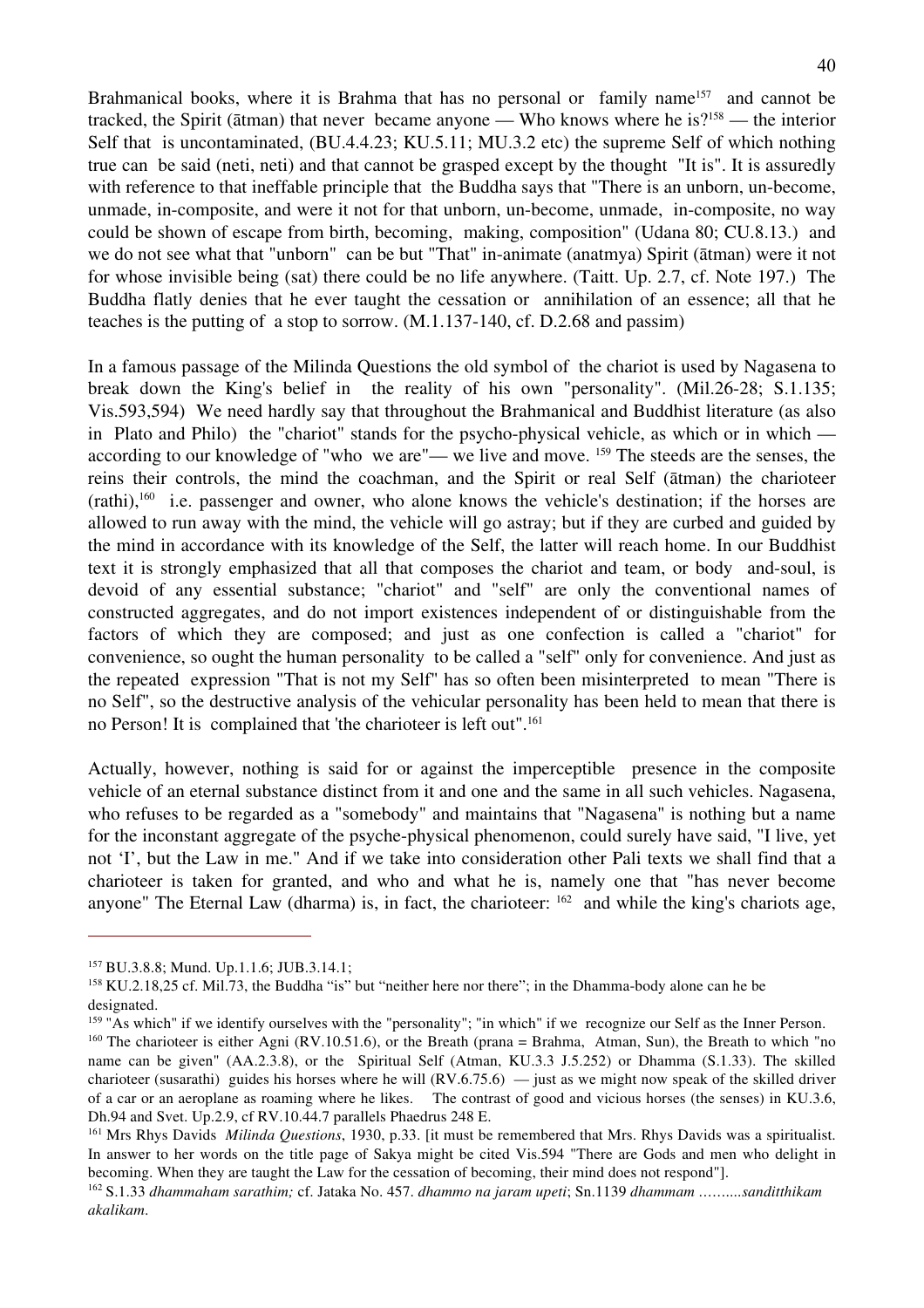and just so the body ages, the Eternal Law of existences does not age.<sup>163</sup> The Buddha identifies himself— that Self that he calls his refuge' — with this Law<sup>164</sup> and calls himself the "best of charioteers",165 one who tames men, as though they were horses." (Vin. 135 etc.) And finally we find a detailed analysis of the "chariot" concluding with the statement that the rider is the Self (ātman), in almost the very words of the Upanishads.166 The statement of a Buddhist commentator, that the Buddha is the Spiritual Self (ātman) is assuredly correct. (Udana 67 Commentary) That "Great Person" (maha purusha) is the charioteer in all beings.

We believe that enough has now been said to show beyond any possible doubt that the -Buddha" and "Great Person", "Arhat", "Brahma-become" and "God of Gods" of the pali texts is himself the Spirit (ātman) and Inner Man of all beings, and that he is "That One" who makes himself manifold and in whom all beings again "become one"; that the Buddha is Brahma, Prajapati, the Light of Lights, Fire or Sun, or by whatever other name the older books refer to the First Principle; and to show that insofar as the Buddha's "life" and deeds are described, it is the doings of Brahma as Agni and Indra that are retold. Agni and Indra are the Priest and King *in divinis*, and it is with these two possibilities that the Buddha is born, and these two possibilities that are realised, for although his kingdom is in one sense not of this world, it is equally certain that he as Cakravartin is both priest and king in the same sense that Christ is "both priest and king". We are forced by the logic of the Scriptures themselves to say that Agnendrau, Buddha, Krishna, Moses and Christ are names of one and the same "descent" whose birth is eternal; to recognise that all Scripture without exception requires of us in positive terms to know our Self and by the same token to know what-is-not-our-Self but mistakenly called a "self"; and that the Way to become what-we-are demands an excision from our consciousness-of-being, every false identification of our being with what-we-are-not, but think we are when we say "I think" or "I do". To have "come clean" (Suddha) is to have distinguished our Self from all its psyche-physical, bodily and menial accidents; to have identified our Self with any of these is the worst possible sort of pathetic fallacy and the whole cause of "our" sufferings and mortality, from which no one who still is anyone can be liberated. It is related that a Confucian scholar besought the twenty-eighth Buddhist patriarch, Bodhidharma, "to pacify his soul". The patriarch retorted, "Produce it, and I will pacify it". The Confucian replied "That is my trouble, that I cannot find it". Bodhidharma replied, "Your wish is granted". The Confucian understood, and departed in peace. ( Suzuki in JPTS. 1906/7, p.13 )

It is altogether contrary to Buddhist, as it is to Vedantic doctrine to think of "ourselves" as wanderers in the fatally determined storm of the world's flow (*saṁsāra*). "Our immortal Self" is

<sup>163</sup> D.2.120 *katam me saranam attano*.

<sup>164</sup> S.3.120 *yo kho dhammam passati mam passati, yo mama passati so dhammam passati* Similarily D.3.84 *Bhagavatomhi ……… dhammajo ………Dhammakayo iti pi brahmakayo iti pi, dhammabhūto iti pi;* S.2.221 *Bhagavto'mhi putto ………dhammajo; S.4.94 dhamma-bhūto brahma-bhūto……… dhammasami tathagato* A.2.11 *brahmabhūtena attana;* S.3.83 *brahmabhūta ……… buddha*. There can be no doubt whatever of the equations dhamma=brahma=buddha=atta: as in BU.2.5.11 *ayam dharmah ……… ayam ātma idam amrtam idam brahma idam sarvam.* In Dh.169, 364, (2.25.2) *dhamma* is clearly the equivalent of *brahma*, *Atman*. A Buddha is whatever all or any of these terms denote, and by the same token "not any what" (*akincano* Dh.421. Sn.1063), and "without analogy" (*yassa n'atthi upama kvaci*, Sn 1139)

<sup>&</sup>quot;That which the Buddha preached, the Dhamma was the order of law of the universe, immanent, eternal, uncreated, not as interpreted by him only, much less invented or decreed by him". (PTS. Pali Dic., s.v Dhamma)

<sup>&</sup>lt;sup>165</sup> Sn.83 *buddham dhamma-saminam vita-tanham dipad-uttamam sarathinam pavaram.* Dhammasami = RV.10.129.3 satya-dharmendra, RV.10.129.3,8,9 "the one King of the world, God of Gods, Satya-dharma", cf. 1.12.7, 10.34.8; and the dharmas-tejomayo'mrtah purusah ……… ātma ……… brahma of BU.2.5.11. The Buddhist Dhamma is the eternal Dharma of BU.1.5.23 ("him, Vayu, Prana, the Gods made their Law); and BU.1.4.14 "There is nothing beyond this Law, this Truth"; Sn.884 "The Truth is one, indeed, there is no other".

<sup>166</sup> J.6.252 *kayo te ratha ……… atta va sarathi* like KU.3.3 *ātmanam rathinam viddhi sariram ratham* Cf. Plato, Laws 898 C.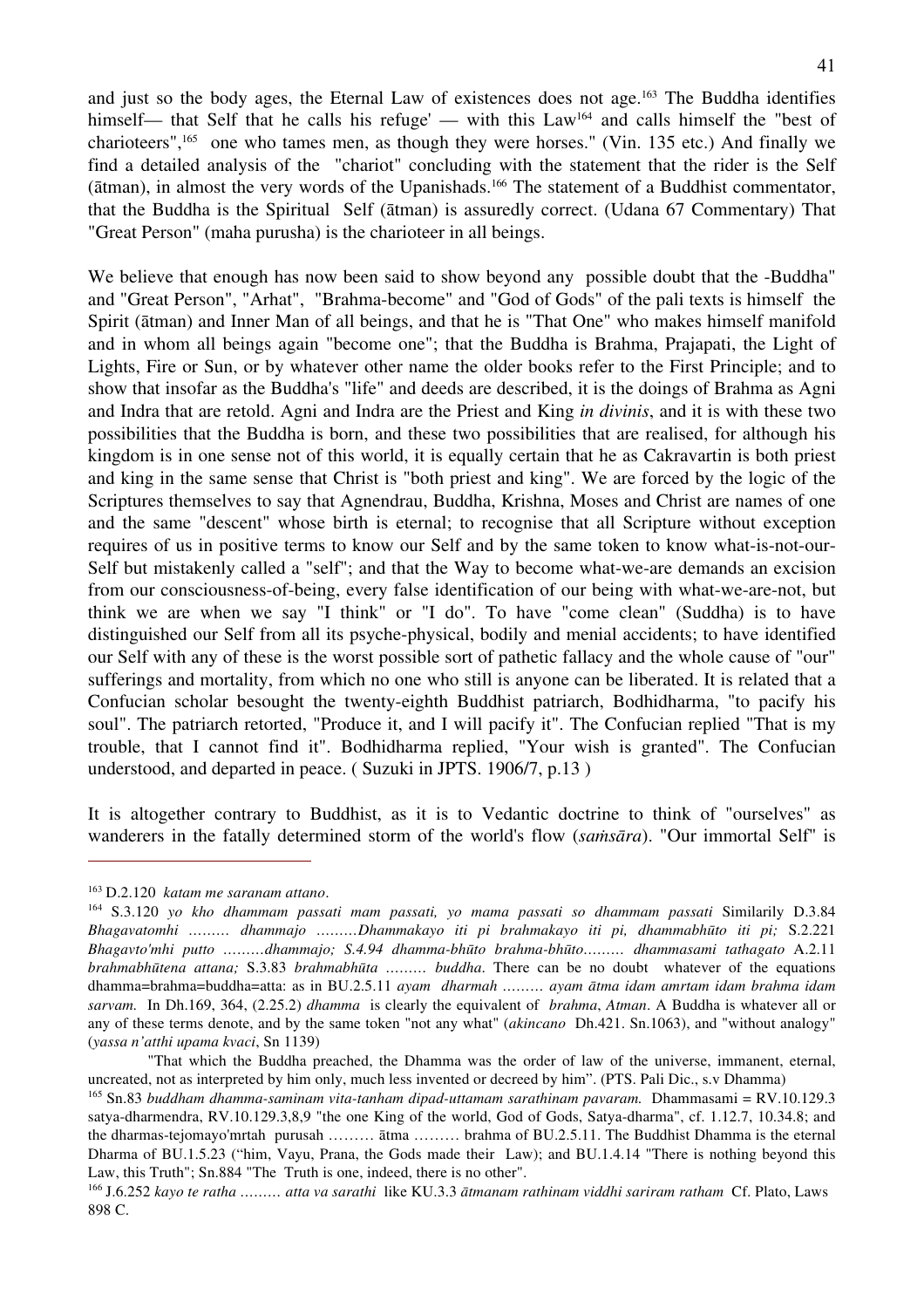anything but a "surviving personality". It is not this man So-and-so that goes home and is lost to view,167 but the prodigal Self that recollects itself; and that having been many is now again one, and inscrutable, *Deus absconditus.* "No man hath ascended up to heaven, but he that came down from heaven", and therefore "If any man would follow me, let him deny himself"." "The kingdom of God is for none but the thoroughly dead". The realisation of Nirvana is the "Flight of the Alone to the Alone".

> *Uttisthata jagrata prapya varan nibodhata (KU.3.14) Ye sutta te Pabbujjatha (Itiv., p.41)*

<sup>167</sup> Sn.1074-6 *nama-kaya vimutto, attham paleti, na upeti sankham ……… attham gatassa na pamanam atthi.*  Mund.Up.3.2.8,9 *nama-rupad vimuktah ……… abrto bhavati.* Bg.15.5 *dvandvair vimuktah*

The foregoing notes and references are far from exhaustive. They are intended to assist the reader to build up a meaning content for several terms that could not be fully explained in the lectures as delivered, and to enable the scholar to follow up some of the sources. In the lectures, Pali words are given in their Sanskrit forms, but in the Notes the pall is quoted as such. I have taken pains to collate the Buddhist and Brahmanical sources throughout: it might have been even better to treat the whole subject as one, making no distinction of Buddhism from Brahmanism. Indeed, the time is coming when a Summa of the Philosophia Perennis will have to be written, impartially based on all orthodox sources whatever. Some notable Platonic and Christian parallels have been cited (1) in order to bring out more clearly, because in more familiar contexts, the meaning of certain Indian doctrines and (2) to emphasite that the Philosophia Perennis, Sanatana Dharma, Akaliko Dhammo, is always and everywhere consistent with itself. These citations are not made as a contribution to literary history; we do not suggest that borrowings of doctrines or symbols have been made in either direction, nor that there has been an independent origination of similar ideas, but that there is a common inheritance from a time long antedating our texts, of what St Augustine calls the "wisdom that was not made, but is at this present, as it hath ever been, and so shall ever be" (Conf.9.10). As Lord Chalmers truly says of the parallels between Christianity and Buddhism, "there is here no question of one creed borrowing from the other; the relationship goes deeper than that" (Buddha's Teachings, HOS.37, 1932, p.20).